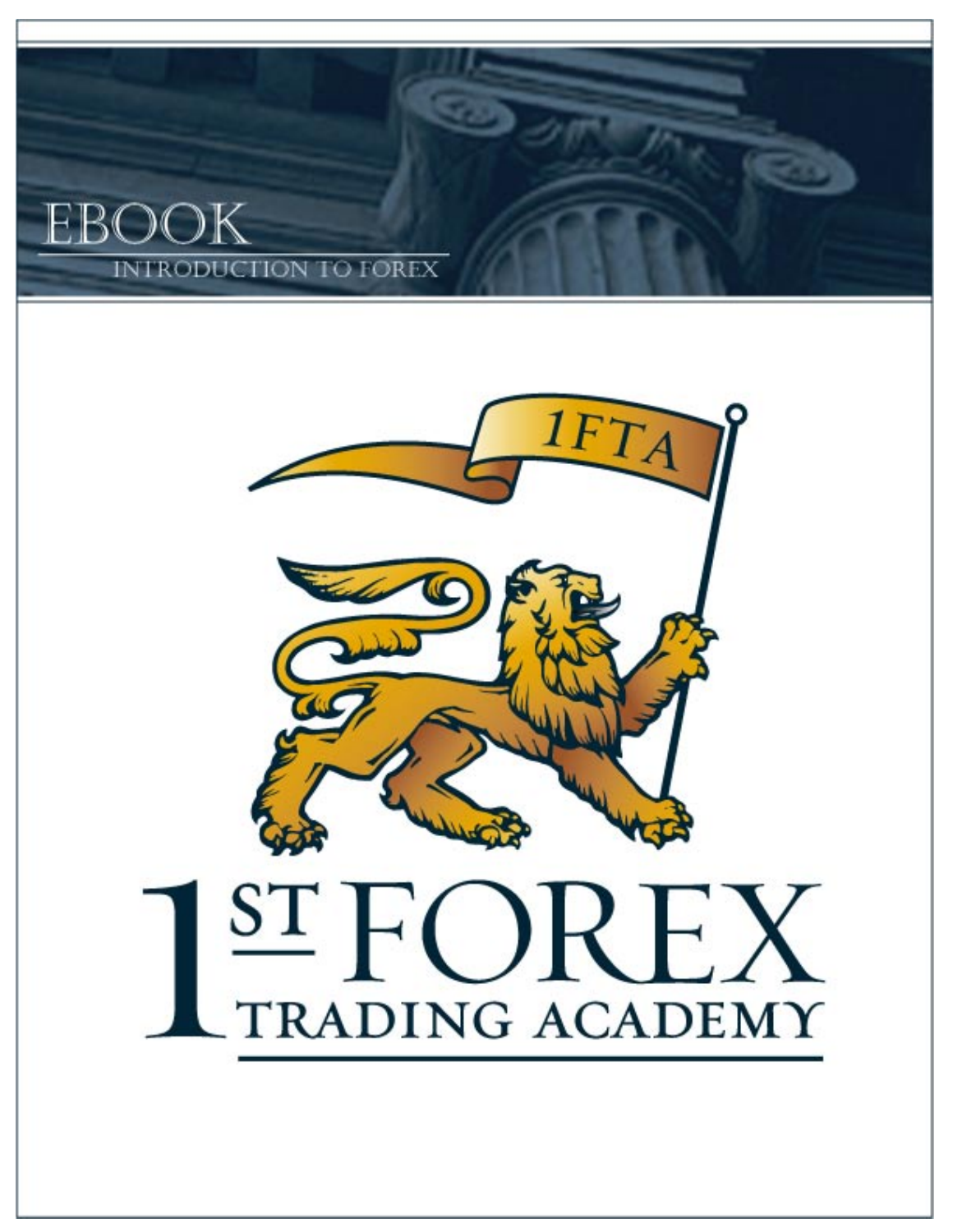# Disclaimer

Trading in the Forex market is a challenging opportunity where above average returns are available to educate and experienced investors who are willing to take above average risk.<br>However, before deciding to participate in available to educate and experienced investors who are willing to take above average risk. investment objectives, level of experience and risk appetite. Most importantly, do not invest money you cannot afford to lose.

There is considerable exposure to risk in any foreign exchange transaction. Any transaction involving currencies involves risks including, but not limited to, the potential for changing political and/or economic conditions that may substantially affect the price or liquidity of a currency.

Moreover, the leveraged nature of FX trading means that any market movement will have an equally proportional effect on your deposited funds. This may work against you as well as for you. The possibility exists that you could sustain a total loss of initial margin funds and be required to deposit additional funds to maintain your position. If you fail to meet any margin call within the time prescribed, your position will be liquidated, without prior notice to you, and you will be responsible for any resulting losses. Investors may lower their exposure to risk by employing riskreducing strategies such as "stop-loss" or "stop-limit" orders.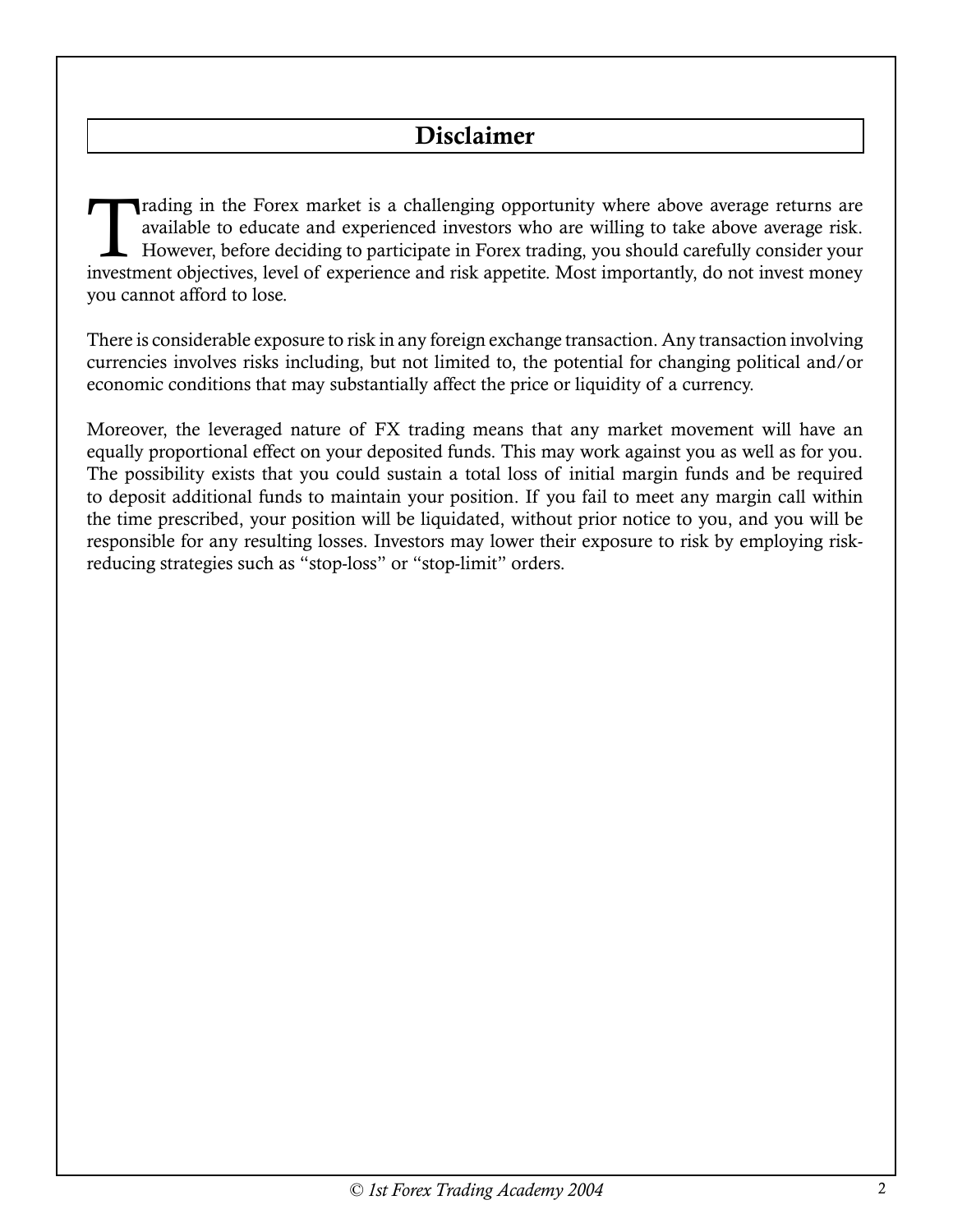# TABLE OF CONTENTS

| How to read and interpret a weekly economic calendar __________ 23 |    |
|--------------------------------------------------------------------|----|
|                                                                    |    |
| Fundamental Analysis 28                                            |    |
|                                                                    | 42 |
|                                                                    | 53 |
|                                                                    | 56 |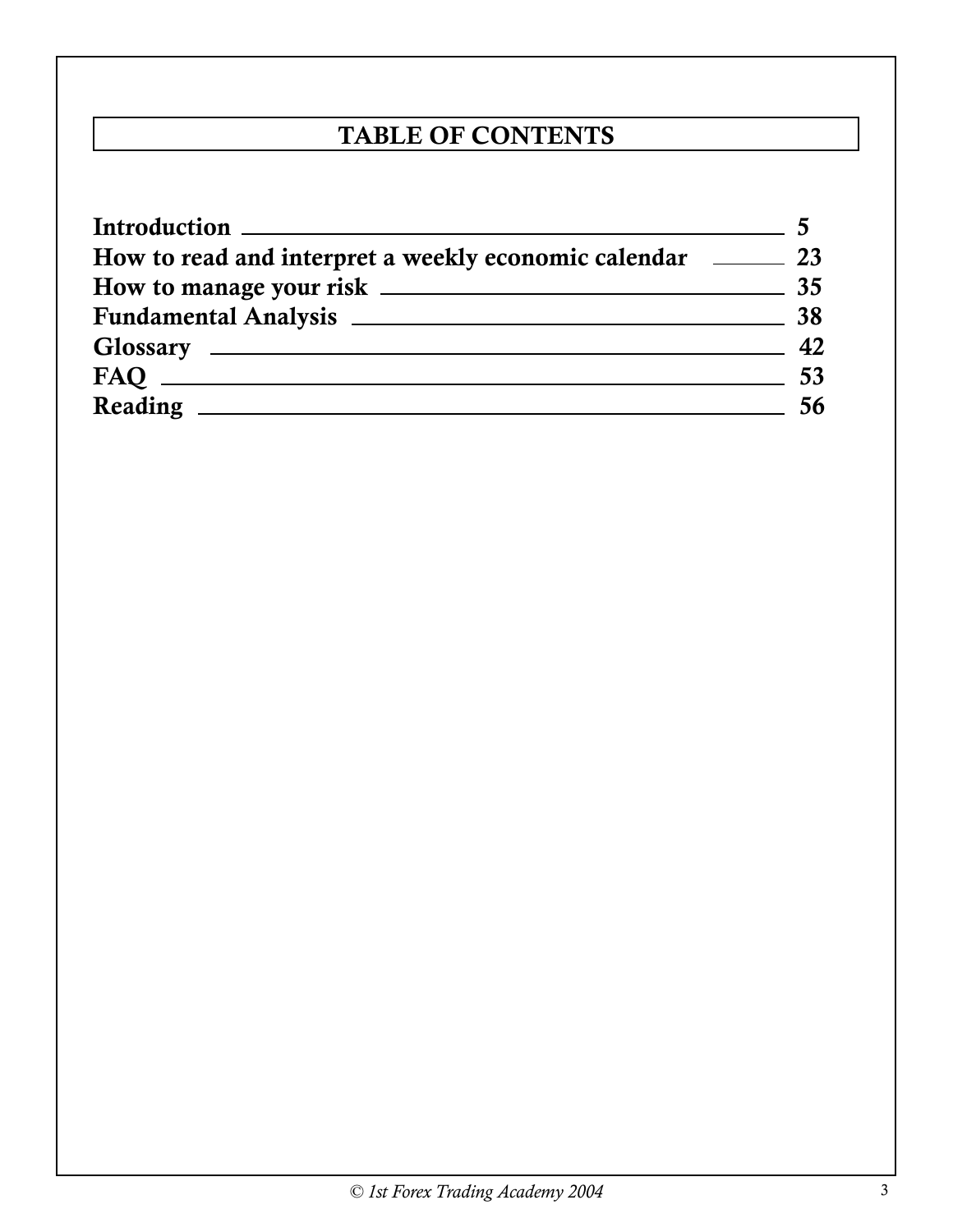# **SUMMARY**

and to discuss the steps and tools that are needed in order to use these strategies successfully. The students and to discuss the steps and tools that are needed in order to use these strategies successfully. The st Forex Trading Academy's FOREX trading course intends to provide to all of the students analytical tools on the trading system and methodologies. In this respect, the purpose of the course is to provide an overview of the many strategies that are being used in this market Academy firmly believe that the key to success rely on the application of the basis trading elements and the discipline to stick to a strategy. Furthermore, the strategy chosen will have to meet your objectives and personality.

1st Forex Trading Academy is a school with a true knowledge conscience and we understand that the objectives of all of our students are different and this is precisely why we are offering a course that will respect the capabilities of each individual in order to apply the mandate of the Academy. For many years, this market was reserved to people working in the financial business and we want to share with the general public all the necessary information to access the trading market.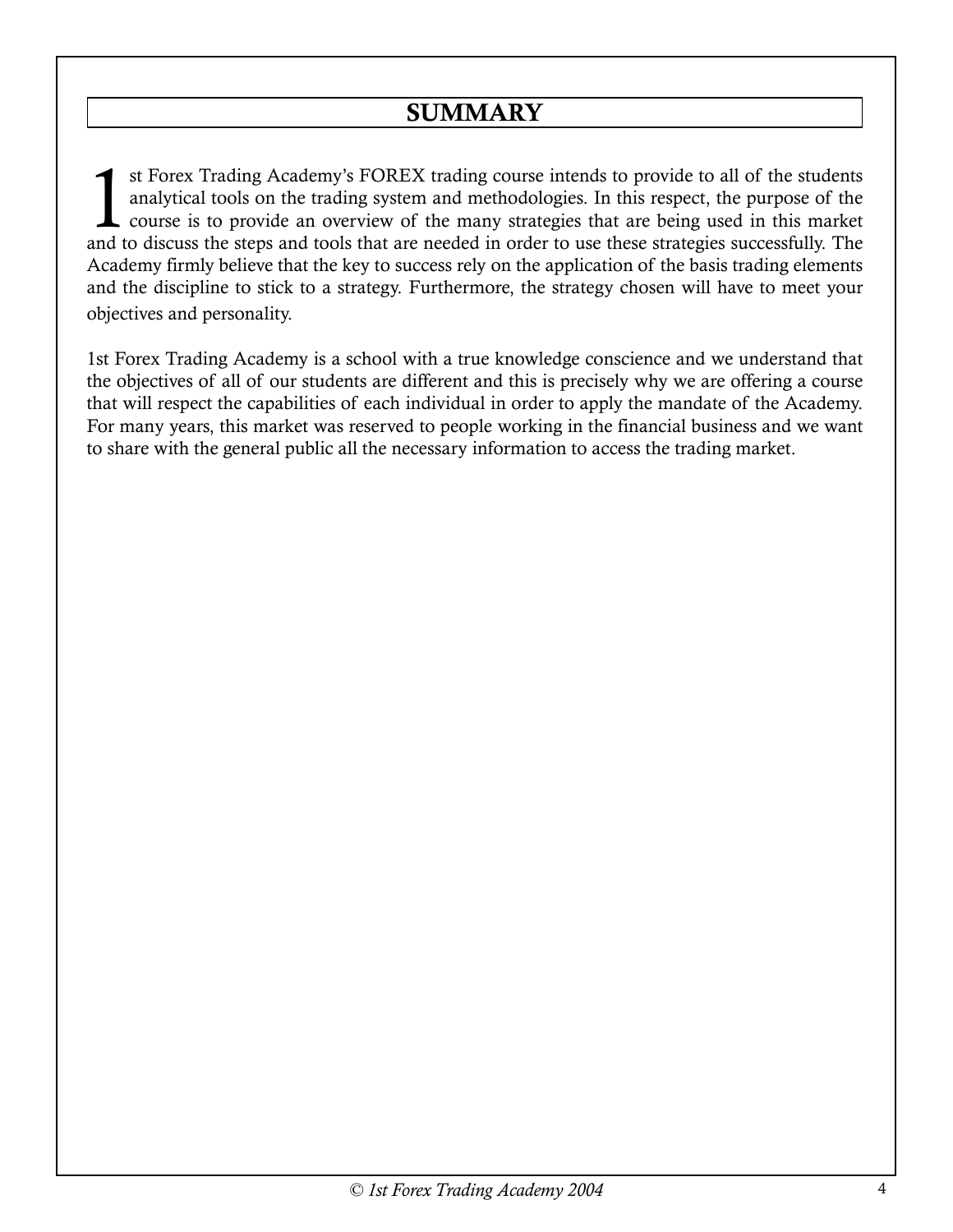## <span id="page-4-0"></span>Introduction

## Description of the Forex

The Forex market, **established in 1971**, was created when floating exchange rates began to materialize. The Forex market is not centralized, like in currency futures or stock markets. Trading occurs over computers and telephones at thousands of locations worldwide.

The Foreign Exchange market, commonly referred as FOREX, is where banks, investors and speculators exchange one currency to another. The largest foreign exchange activity retains the spot exchange (i.e.., immediate) between five major currencies: US Dollar, British Pound, Japanese Yen, Eurodollar and the Swiss Franc. It is also the largest financial market in the world. In comparison, the US stock market may trade \$10 billion in one day, whereas the Forex market will trade up to \$2 trillion in one single day. The Forex market is an opened 24 hours a day market where the primary market for currencies is the 24-hour Interbank market. This market follows the sun around the world, moving from the major banking centres of the United States to Australia and New Zealand to the Far East, to Europe and finally back to the Unites States.

Until now, professional traders from major international commercial and investment banks have dominated the FX market. Other market participants range from large multinational corporations, global money managers, registered dealers, international money brokers, and futures and options traders, to private speculators.

There are three main reasons to participate in the FX market. One is to facilitate an actual transaction, whereby international corporations convert profits made in foreign currencies into their domestic currency. Corporate treasurers and money managers also enter the FX market in order to hedge against unwanted exposure to future price movements in the currency market. The third and more popular reason is speculation for profit. In fact, today it is estimated that less than 5% of all trading on the FX market is actually facilitating a true commercial transaction.

The FX market is considered an Over The Counter (OTC) or 'Interbank' market, due to the fact that transactions are conducted between two counterparts over the telephone or via an electronic network. Trading is not centralized on an exchange, as with the stock and futures markets. A true 24-hour market, Forex trading begins each day in Sydney, and moves around the globe as the business day begins in each financial center, first to Tokyo, London, and New York. Unlike any other financial market, investors can respond to currency fluctuations caused by economic, social and political events at the time they occur - day or night.

## History of the Forex

Money, in one form or another, has been used by man for centuries. At first it was mainly Gold or Silver coins. Goods were traded against other goods or against gold. So, the price of gold became a reference point. But as the trading of goods grew between nations, moving quantities of gold around places to settle payments of trade became cumbersome, risky and time consuming. Therefore, a system was sought by which the payment of trades could be settled in the seller's local currency. But how much of buyer's local currency should be equal to the seller's local currency?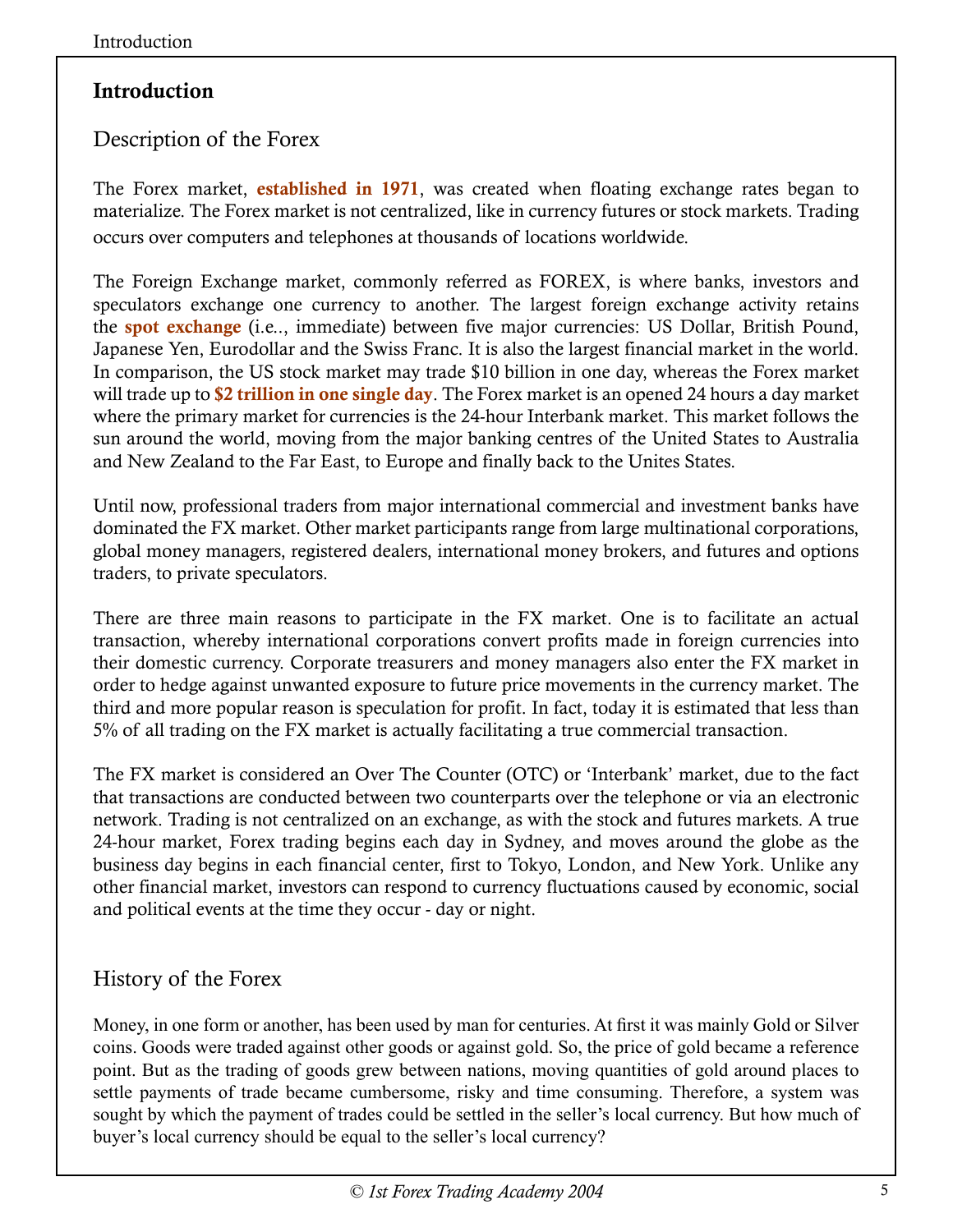The answer was simple. The strength of a country's currency depended on the amount of gold reserves the country maintained. So, if country A's gold reserves are double the gold reserves of country B, country A's currency will be twice in value when exchanged with the currency of country B. This became to be known as The Gold Standard. Around 1880, The Gold Standard was accepted and used worldwide.

During the first WORLD WAR, in order to fulfill the enormous financing needs, paper money was created in quantities that far exceeded the gold reserves. The currencies lost their standard parities and caused a gross distortion in the country's standing in terms of its foreign liabilities and assets.

After the end of the second WORLD WAR the western allied powers attempted to solve the problem at the **Bretton Woods Conference in New Hampshire in 1944**. In the first three weeks of July 1944, delegates from 45 nations gathered at the United Nations Monetary and Financial Conference in Bretton Woods, New Hampshire. The delegates met to discuss the postwar recovery of Europe as well as a number of monetary issues, such as unstable exchange rates and protectionist trade policies.

During the 1930s, many of the world's major economies had unstable currency exchange rates. As well, many nations used restrictive trade policies. In the early 1940s, the United States and Great Britain developed proposals for the creation of new international financial institutions that would stabilize exchange rates and boost international trade. There was also a recognized need to organize a recovery of Europe in the hopes of avoiding the problems that arose after the First World War.

The delegates at Bretton Woods reached an agreement known as the Bretton Woods Agreement to establish a postwar international monetary system of convertible currencies, fixed exchange rates and free trade. To facilitate these objectives, the agreement created two international institutions: the International Monetary Fund (IMF) and the International Bank for Reconstruction and Development (the World Bank). The intention was to provide economic aid for reconstruction of postwar Europe. An initial loan of \$250 million to France in 1947 was the World Bank's first act.

Under the Bretton Woods Exchange System, the currencies of participating nations could be converted into the US dollar at a fixed rate, and foreign central banks could convert the US dollar into gold at a fixed rate. In other words, the US dollar replaced the then dominant British Pound and the parities of the world's leading currencies were pegged against the US Dollar.

The Bretton Woods Agreement was also aimed at preventing currency competition and promoting monetary co-operation among nations. Under the Bretton Woods system, the IMF member countries agreed to a system of exchange rates that could be adjusted within defined parities with the US dollar or, with the agreement of the IMF, changed to correct a fundamental disequilibrium in the balance of payments. The per value system remained in use from 1946 until the early 1970s.

The United States, under President Nixon, retaliated in 1971 by devaluing the dollar and forcing realignment of currencies with the dollar. The leading European economies tried to counter the US move by aligning their currencies in narrow band and then float collectively against the US dollar.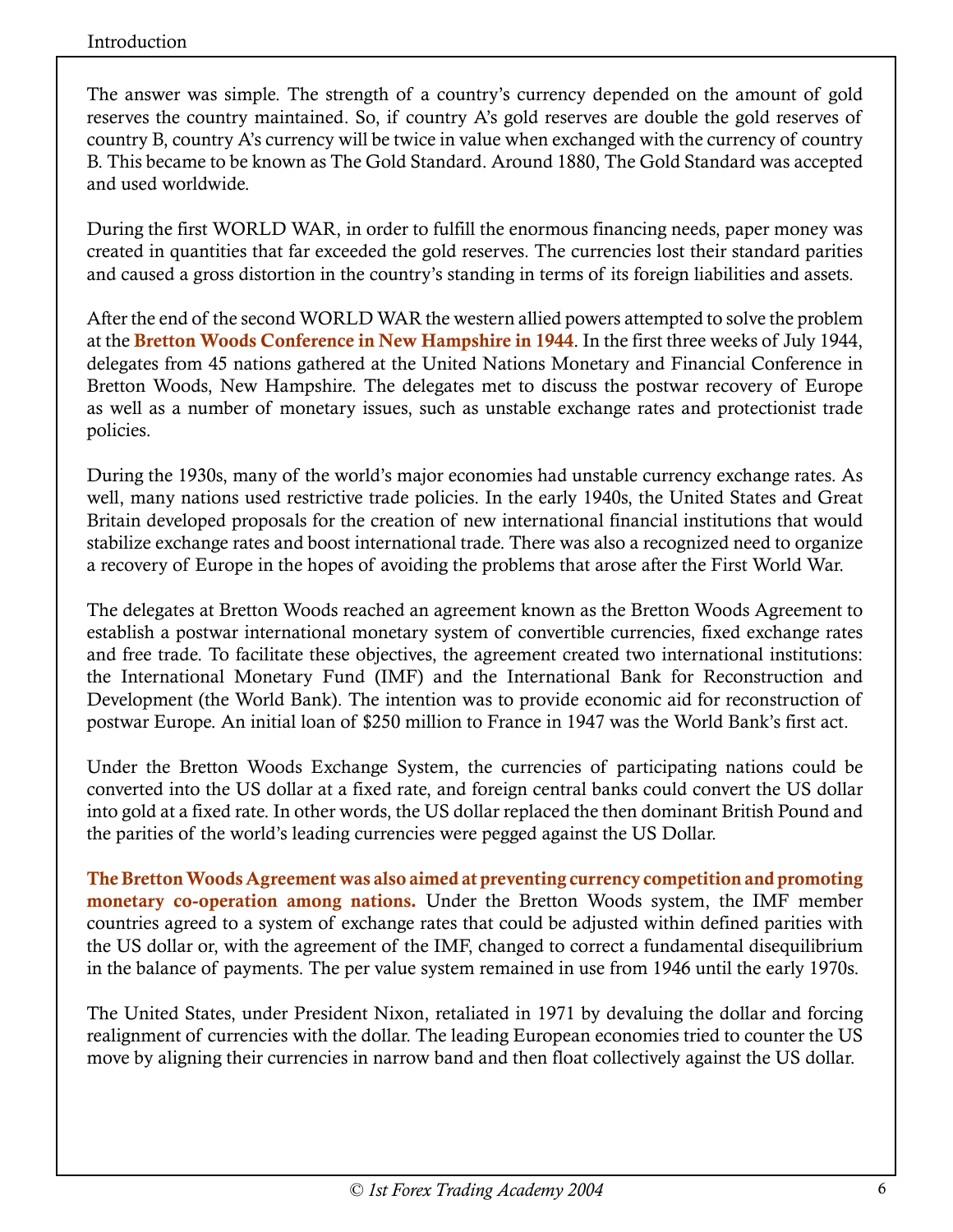Fortunately, this currency war did not last long and by the first half of the 1970's leading world economies gave up the fixed exchange rate system for good and floated their currencies in the open market. The idea was to let the market decide the value of a given currency based on the demand and supply of the currency and the economic health of the currency's nation. This market is popularly known as the International Monetary Market or IMM. This IMM is not a single entity. It is the collection of all financial institutions that have any interest in foreign currencies, all over the world. Banks, Brokerages, Fund Managers, Government Central Banks and sometimes individuals, are just a few examples.

This is very much the present system of exchange of foreign currencies. Although the currency's value is dependent on the market forces, the central banks still try to keep their currency in a predefined (and highly confidential) fluctuation band. They accomplish this by taking one or more of various steps.

The International Trade Organization that had been planned in the Bretton Woods Agreement could not be realized in the form initially envisaged - the US Congress would not endorse it. Instead, it was created later, in 1947, in the form of the General Agreement on Tariffs and Trade, which was signed by the US and 23 other countries including Canada. The GATT would later become known as the World Trade Organization. In recent years, the two international institutions created at Bretton Woods the World Bank and the IMF have faced a major challenge in helping debtor nations to get back on stable financial footing.

#### *The Euromarket*

A major catalyst to the acceleration of Forex trading was the rapid development of the Eurodollar market; where US dollars are deposited in banks outside the US. Similarly, Euromarkets are those where assets are deposited outside the currency of origin. The Eurodollar market first came into being in the 1950s when Russia's oil revenue - all in dollars - was deposited outside the US in fear of being frozen by US regulators. That gave rise to a vast offshore pool of dollars outside the control of US authorities. The US government imposed laws to restrict dollar lending to foreigners. Euromarkets were particularly attractive because they had far less regulations and offered higher yields. From the late 1980s onwards, US companies began to borrow offshore, finding Euromarkets a beneficial center for holding excess liquidity, providing short-term loans and financing imports and exports.

London was, and remains the principal offshore market. In the 1980s, it became the key center in the Eurodollar market when British banks began lending dollars as an alternative to pounds in order to maintain their leading position in global finance. London's convenient geographical location (operating during Asian and American markets) is also instrumental in preserving its dominance in the Euromarket.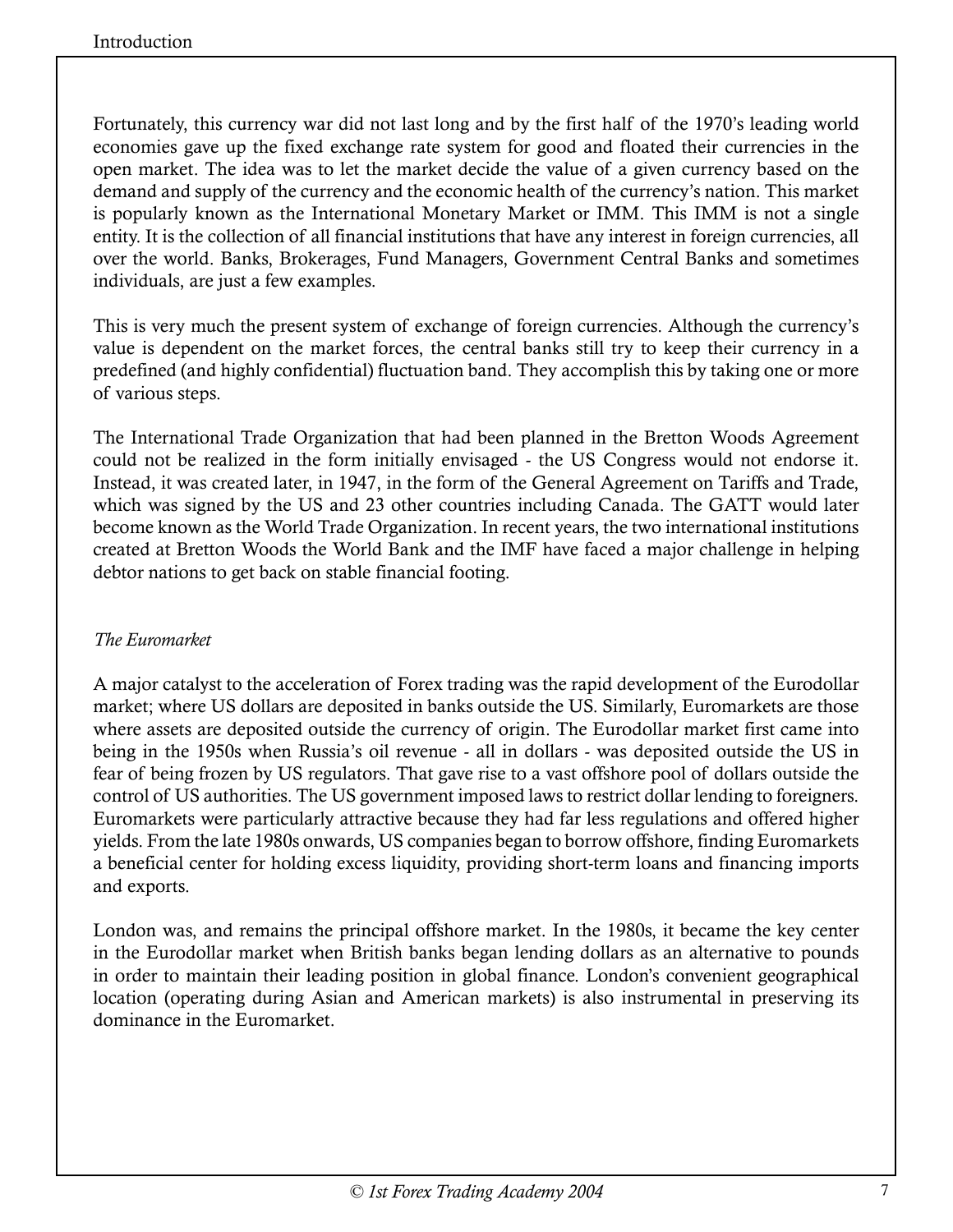*Important dates in the Forex History*

### Early 20th Century

Only in the 20th century paper money start regular circulation. This happened by force of legislation, the efforts of central banks to manage money supplies, and government control of gold supplies.

Within a country, this fiat money is as good as any other form. Internationally, it is not. International trade has always demanded a money standard accepted everywhere.

Gold and silver provided such a standard for centuries. An official Gold Standard regulated the value of money for about a century, prior to the start of World War I in 1914.

#### 1929

The dollar has been perceived as more of a has-been, due to the Stock Market Crash and the subsequent Great Depression.

#### 1930

The Bank for International Settlements (BIS) was established in Basel, Switzerland. Its goals were to oversee the financial efforts of the newly independent countries, along with providing monetary relief to countries with temporary balance of payments difficulties.

#### 1931

The Great Depression, combined with the suspension of Gold Standard, created a serious diminution in foreign exchange dealings.

#### World War II

Before World War II, currencies around the world were quoted against the British Pound. World War II crashed the Pound. The only country unscarred by the war was the US. The US dollar became the prominent currency of the entire world.

#### 1944

The United National Monetary and Financial Conference at Bretton Woods, New Hampshire discussed the financial future of the post-war world. The major Western Industrialized nations agreed to a «pegging» of the US Dollar, which in turn was pegged at \$35.00 to the troy ounce of gold. The future was designed to be stable, in part due to the tight governmental controls on currency values. The US dollar became the world's reserve currency.

#### 1957

The European Economic Community was established.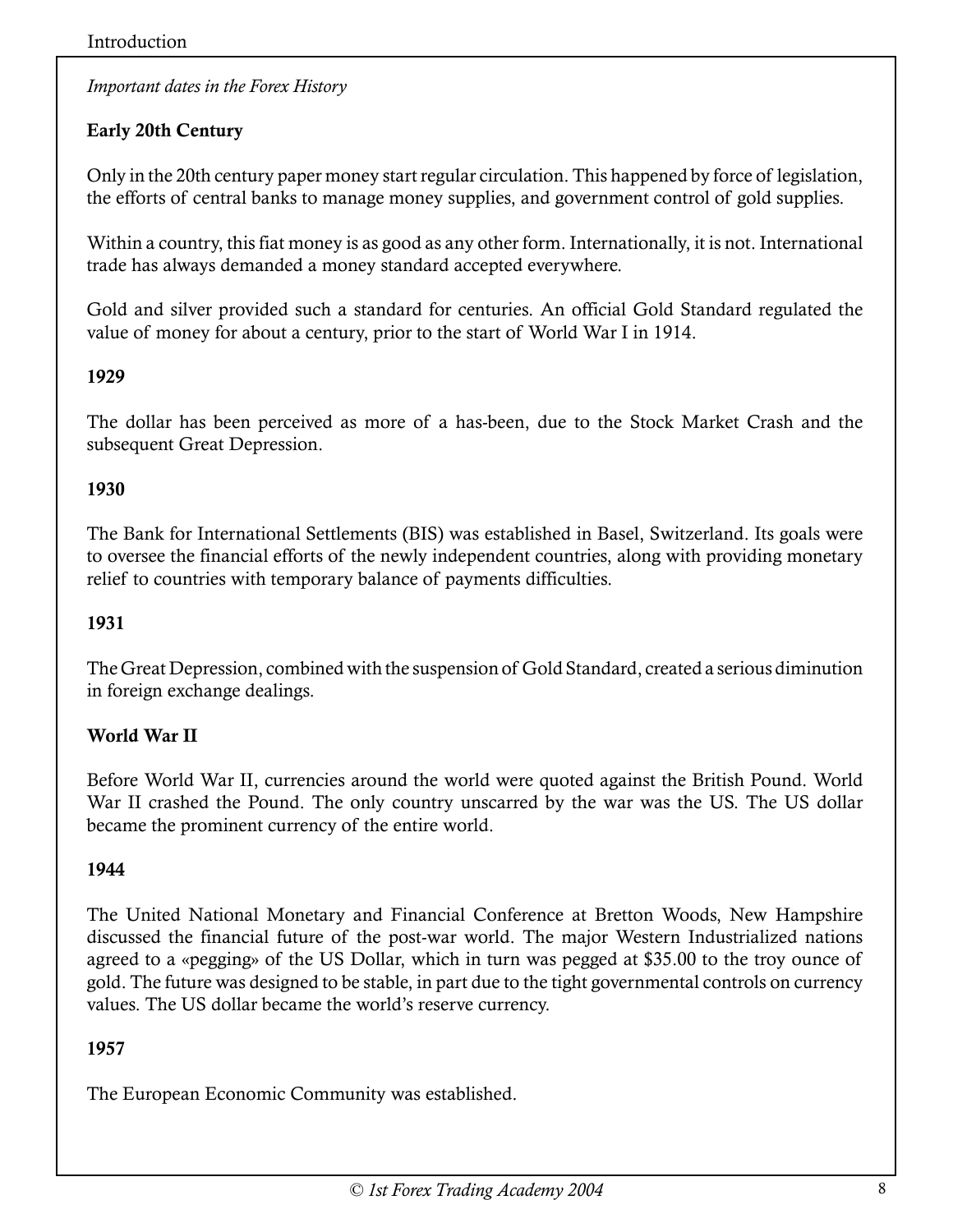### 1967

At the IMF meeting in Rio de Janeiro, the Special Drawing Rights (SDRs) were created. SDRs are international reserve assets created and allocated by the IMF to supplement the existing reserve assets.

### 1971

The Smithsonian Agreement, reached in Washington, D.C., had a transitional role to the free floating markets. The ranges of currencies fluctuations relative to the US dollar were increased from 1 percent to 4.5 percent band. The range of currencies fluctuating against each other was increased up to 9 percent. As a parallel, the European Economic Community tried to move away from the US dollar block toward the Deutsche Mark block, by designing its own European Monetary System.

In the summer of 1971, President Nixon took the United States off the gold standard, and floating exchange rates began to materialize.

#### 1972

West Germany, France, Italy, the Netherlands, Belgium and Luxembourg developed the European Joint Float. Member currencies were allowed to fluctuate within 2.25 percent band (the snake), against each other and 4.5 percent band (the tunnel) against the USD.

#### 1973

The Smithsonian Institution Agreement and the European Joint Float systems collapsed under heavy market pressures. Following the second major devaluation in the US dollar, the fixed-rate mechanism was totally discarded by the US Government and replaced by The Floating Rate.

#### 1978

The International Monetary Fund officially mandated free currency floating.

#### 1979

The European Monetary System was established.

#### 1999

January 1st, 1999, the Euro makes its official appearance within the countries members of the European Union.

#### 2002

January 1st, 2002, the Euro becomes the only currency and replaces all other twelve national currencies within the European Union and Monetary Market: Belgium, Germany, Greece, Spain, France, Ireland, Italy, Luxembourg, Netherlands, Austria, Portugal and Finland.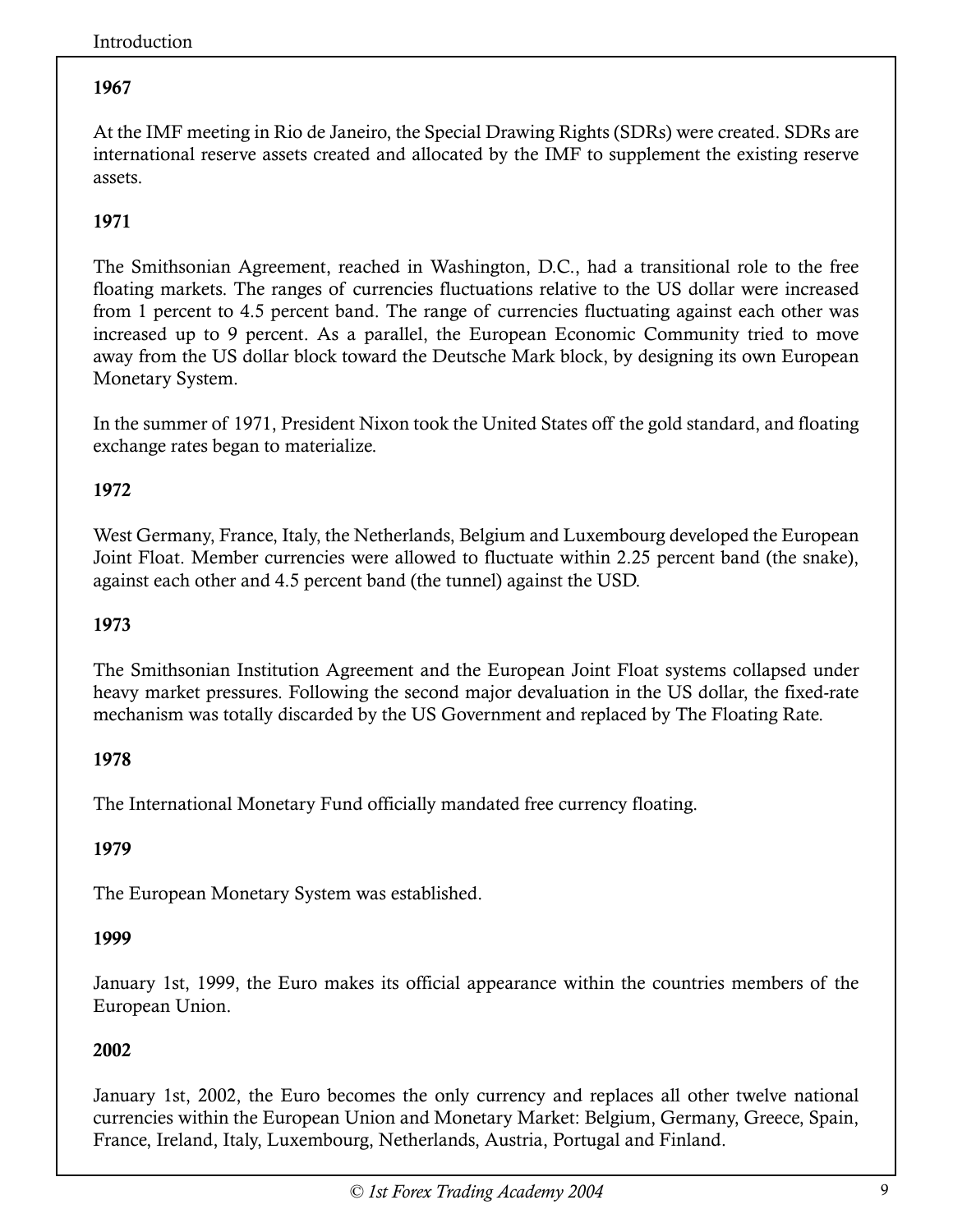## TODAY

Today, supply and demand for a particular currency, or its relative value, is the driving factors in determining exchange rates.

Decreasing obstacles and increasing opportunities, such as the fall of communism and the dramatic growth of the Asian and Latin American economies, have created new opportunities for investors.

Increasingly vast amounts of foreign currencies began flowing into other countries banks.

## Players in the Forex Market

Central Banks - The national central banks play an important role in the (FOREX) markets. Ultimately, central banks seek to control the money supply and often have official or unofficial target rates for their currencies. As many central banks have very substantial foreign exchange reserves, their intervention power is significant. Among the most important responsibilities of a central bank is the restoration of an orderly market in times of excessive exchange rate volatility and the control of the inflationary impact of a weakening currency.

Frequently, the mere expectation of central bank intervention is sufficient to stabilize a currency, but in case of aggressive intervention the actual impact on the short-term supply/demand balance can lead to the desired moves in exchange rates.

If a central bank does not achieve its objectives, the market participants can take on a central bank. The combined resources of the market participants could easily overwhelm any central bank. Several scenarios of this nature were seen in the 1992-93 with the European Exchange Rate Mechanism (ERM) collapse and 1997 throughout South East Asia.

Banks - The Interbank market caters to both the majority of commercial turnover as well as enormous amounts of speculative trading. It is not uncommon for a large bank to trade billions of dollars daily. Some of this trading activity is undertaken on behalf of corporate customers, but a banks treasury room also conducts a large amount of trading, where bank dealers are taking their own positions to make the bank profits.

The Interbank market has become increasingly competitive in the last couple of years and the godlike status of top foreign exchange traders has suffered as equity traders are again back in charge. A large part of the banks' trading with each other is taking place on electronic booking systems that have negatively affected traditional foreign exchange brokers.

Interbank Brokers - Until recently, foreign exchange brokers were doing large amounts of business, facilitating Interbank trading and matching anonymous counterparts for comparatively small fees. With the increased use of the Internet, a lot of this business is moving onto more efficient electronic systems that are functioning as a closed circuit for banks only.

The traditional broker box, which lets bank traders and brokers hear market prices, is still seen in most trading rooms, but turnover is noticeably smaller than just a few years ago due to increased use of electronic booking systems.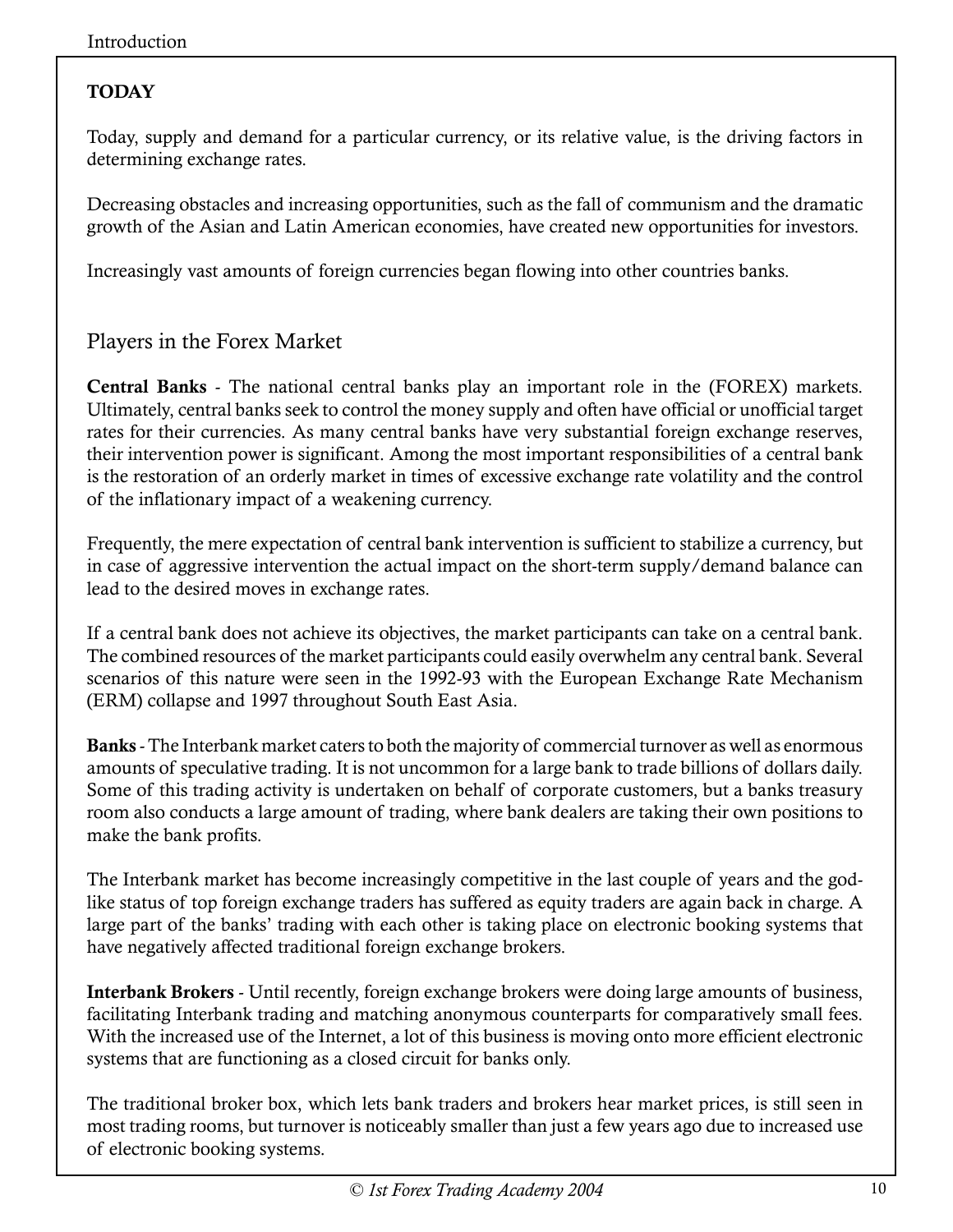Commercial Companies - The commercial companies' international trade exposure is the backbone of the foreign exchange markets. A multinational company has exposure in accounts receivables and payables denominated in foreign currencies. They can be protected against unfavorable moves with foreign exchange. That is why these markets are in existence. Commercial companies often trade in sizes that are insignificant to short term market moves, however, as the main currency markets can quite easily absorb hundreds of millions of dollars without any big impact. It is also clear that one of the decisive factors determining the long-term direction of a currency's exchange rate is the overall trade flow.

Some multinational companies, whose exposures are not commonly known to the majority of market, can have an unpredictable impact when very large positions are covered.

Retail Brokers - The arrival of the Internet has brought us a host of retail brokers. There is a numbered amount of these non-bank brokers offering foreign exchange dealing platforms, analysis, and strategic advice to retail customers. The fact is many banks do not undertake foreign exchange trading for retail customers at all, and do not have the necessary resources or inclination to support retail clients adequately. The services of such retail foreign exchange brokers are more similar in nature to stock and mutual fund brokers and typically provide a service-orientated approach to their clients.

Hedge Funds - Hedge funds have gained a reputation for aggressive currency speculation in recent years. There is no doubt that with the increasing amount of money some of these investment vehicles have under management, the size and liquidity of foreign exchange markets is very appealing. The leverage available in these markets also allows such a fund to speculate with tens of billions at a time. The herd instinct that is very apparent in hedge fund circles was seen in the early 1990's with George Soros and others squeezing the GBP out of the European Monetary System.

It is unlikely, however, that such investments would be successful if the underlying investment strategy was not sound. It is also argued that hedge funds actually perform a beneficial service to foreign exchange markets. They are able to exploit economical weakness and to expose a countries unsustainable financial plight, thus forcing realignment to more realistic levels.

Investors and Speculators - In all efficient markets, the speculator has an important role taking over the risks that a commercial participant hedges. The boundaries of speculation in the foreign exchange market are unclear, because many of the above mentioned players also have speculative interests, even central banks. The foreign exchange market is popular with investors due to the large amount of leverage that can be obtained and the liquidity with which positions can be entered and exited. Taking advantage of two currencies interest rate differentials is another popular strategy that can be efficiently undertaken in a market with high leverage. We have all seen prices of 30 day forwards, 60 day forwards etc, that is the interest rate difference of the two currencies in exchange rate terms.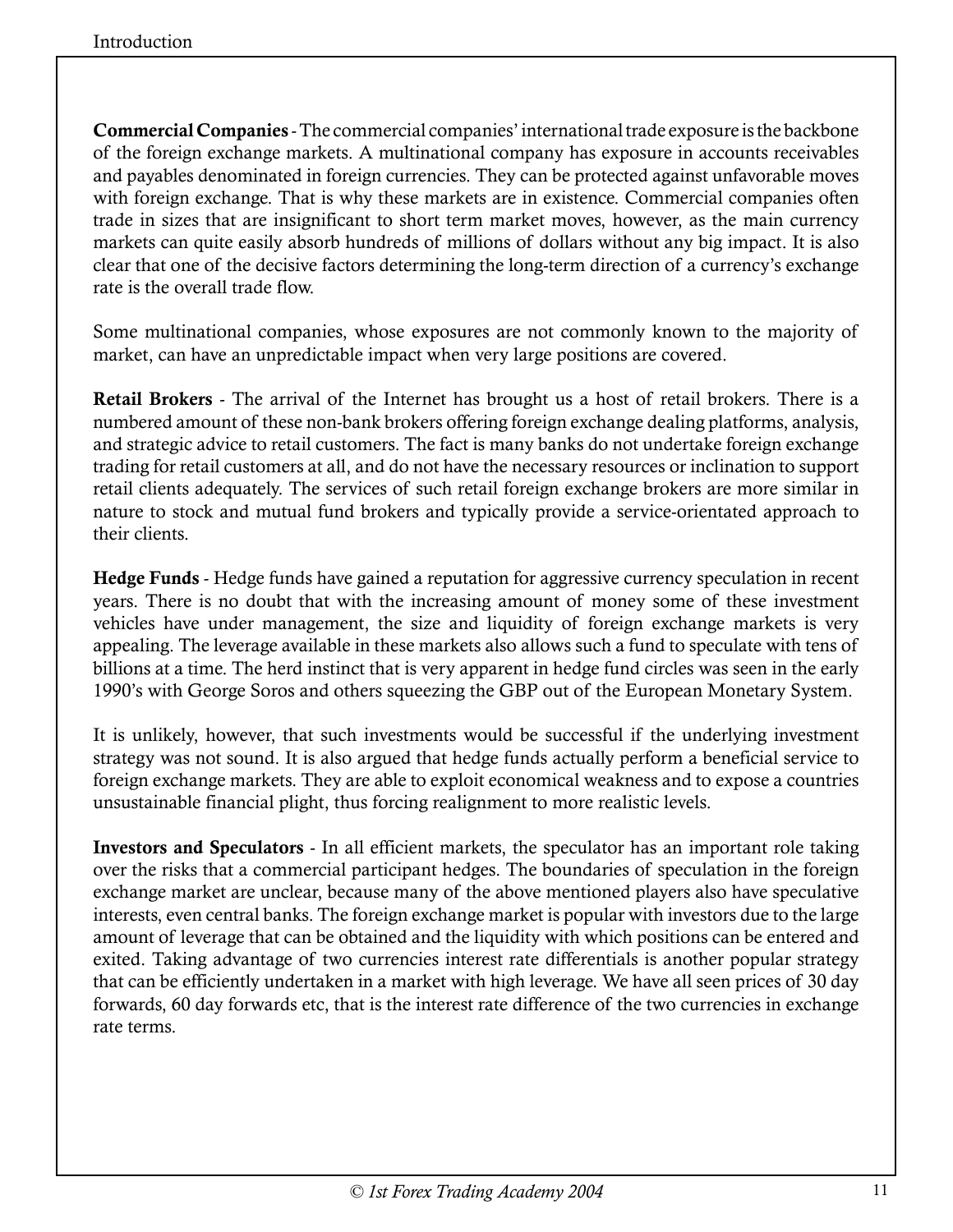## Daily or Position Trader, their strengths and weaknesses

#### *Day-trading overview*

Day-trading, which was once the exclusive domain of the floor trader, is now fair game for all speculators. Inspired in part by large intraday price swings, instant availability of quotes, affordable high-powered computers and competitive commissions, the new wave of day-trading methods and systems has attracted thousands of traders in recent years. The undeniable thrill of trading within the time span of one day is, however, a double-edged sword: one that can hurt as well as heal. To be successful, a day-trader must have the discipline of a machine, the instincts of a fox, the emotions of a rock, the skills of a surgeon and the patience of a saint. (And a little luck wouldn't hurt either.) The day trader works more with the emotions along with the fundamental analysis.

#### **Definition**

Very active currency trader who holds positions for a very short time and makes several trades each day. Day traders are individuals who are trying to make a career out of buying and selling stocks very quickly, often making dozens of trades in a single day and generally closing all positions at the end of each day. Day trading can be costly, since the commissions and the bid/ask spread add up when there are so many transactions.

#### *Position Trading Overview*

Position Trader looks for occasional significant moves that may unfold quickly or over time. It patiently waits for ideal trade setups to occur during minor and major trend reversals in certain sectors, indexes or entire broad markets. Determination of these potential setups is derived from technical indicators, chart patterns, point and figure charts and fundamental news events. Once a move shows sign of development, hourly and intraday charts are monitored for optimum entry.

#### **Definition**

Currency trader who, unlike most traders, takes a long-term, buy and hold approach. In currency trading, «long-term» refers to holding until the delivery date is close, usually 5-7 months.

Basically, a position trade approach is to enter the markets only during times of key reversal probability in order to capture large moves as they gradually or quickly unfold. It is designed for traders who favor a gradual, buy and hold approach when ideal trade conditions exist for high-odds success.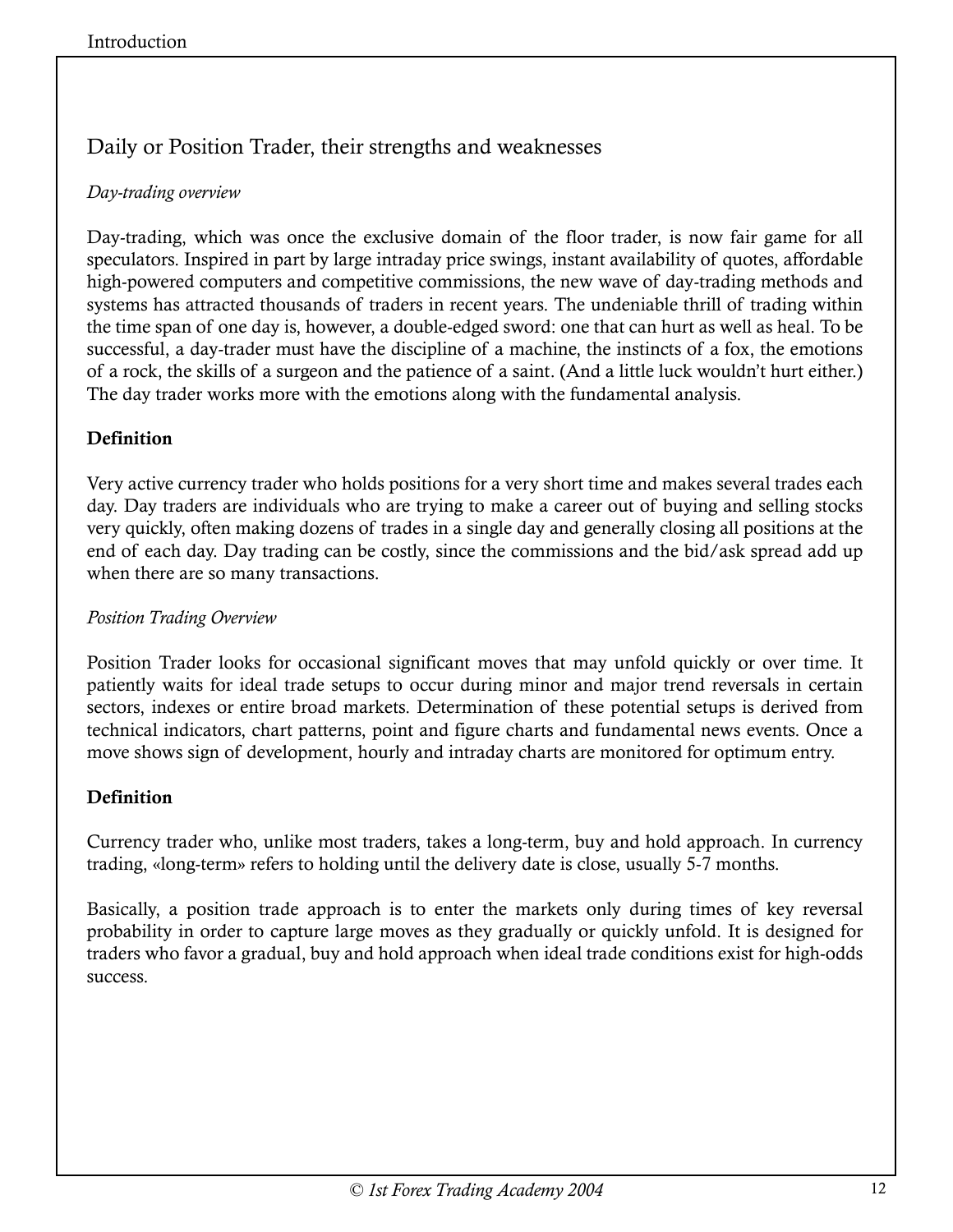## Factors Affecting the Market

Currency prices are affected by a variety of economic and political conditions, most importantly interest rates, inflation and political stability. Moreover, governments sometimes participate in the Forex market to influence the value of their currencies, either by flooding the market with their domestic currency in an attempt to lower the price, or conversely buying in order to raise the price. This is known as Central Bank intervention. Any of these factors, as well as large market orders, can cause high volatility in currency prices. However, the size and volume of the Forex market makes it impossible for any one entity to «drive» the market for any length of time.

Another factor affecting the market, with an effect as important as the other factors mentioned above, is the news. Once released, the **news** have a direct outcome on the currency price as per news are always directly related to the economic stability of the market. Here's a list of channels that will provide you useful information on currency news:

CNBC – USD News Rob TV – CAD News Bloomberg TV – EUR News

The Market Hours

The trading begins once the markets are officially open in Tokyo, Japan at 7:00 PM Sunday, New York time.

Afterwards, at 9:00 PM EST, Singapore and Hong Kong opens followed by the European markets in Frankfurt at 2:00 AM and in London at 3:00 AM.

When the clock reaches 4:00 AM, the European markets are in the hot spot and Asia just concluded its trading day.

Around 8:00 AM on Monday, the US markets opens in New York while Europe is slowly going down. Australia will take the lead around 5:00 PM and when it is 7:00PM again, Tokyo is ready to reopen.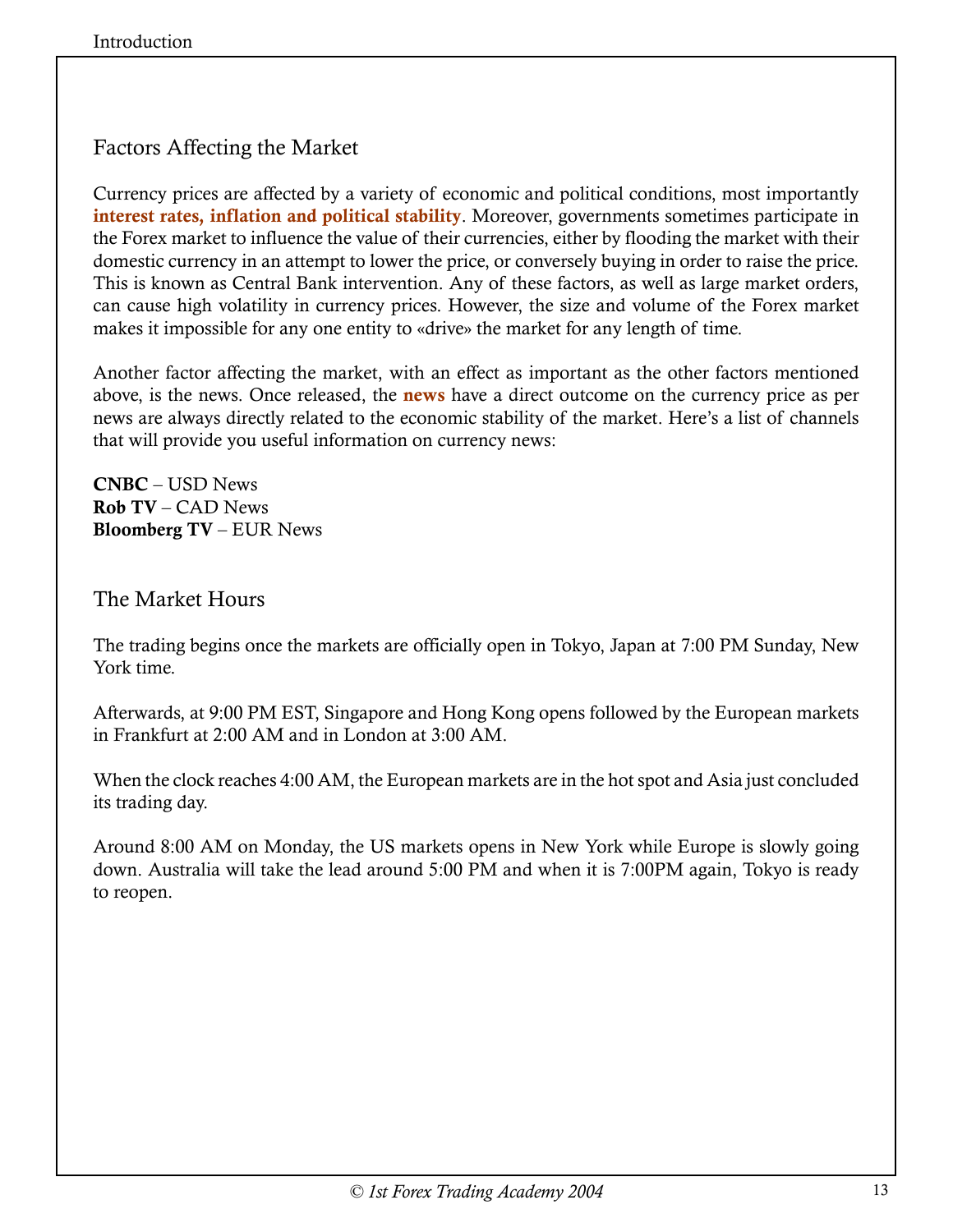## Benefits of Online Investing

Online trading has caused a major paradigm shift in investing. At the turn of the millennium, there are over 6 million online investment accounts, up from 1.5 million in 1997. As a result, start-up firms now compete directly with financial institutions to serve investors in the new Economy, and the clear winner is the customer. The competition between the brick and mortar institutions and the Internet-based companies has dramatically lowered the costs of investing, and empowered the individual investor to take control of their own investment strategy.

On-line trading will revolutionize the currency markets by making it accessible to the small and medium sized investor. For the first time, these investors have the ability to execute transactions of between \$100,000 and \$10,000,000 at the same prices the Interbank market offers for deals well over \$10,000,000. This benefits both those who wish to speculate on the direction of the currency markets for profit, as well as the money manager or corporate treasurer looking to hedge against unwanted exposure to future price fluctuations in the currency markets.

### Benefits of Trading FX on the Internet

- Deal directly from live price quotes
- Instantaneous trade execution and confirmation
- Fast and efficient execution of deals
- Lower transaction costs
- Real-time profit and loss analysis
- Full access to market information

#### Deal directly from live price quotes

Very few on-line brokers are able to offer their clients real-time bid/ask quotes, which facilitates instantaneous deal execution - no missed market opportunities. Real-time prices also allow investors to compare an on-line broker's dealing spread with that of other pricing services, to ensure they are receiving the best possible price on all their Forex transactions.

Many on-line Forex brokers require their clients to request a price before dealing. This is disadvantageous for a number of reasons, primarily because it significantly lengthens the execution process from just a few seconds to possibly as long as a minute. In a fast paced market, this could make a significant difference in an investor's profit potential. Also, some of the more unscrupulous brokers may use the opportunity to look at an investor's current position. Once they have determined whether the investor is a buyer or a seller, they 'shade' the price to increase their own profit on the transaction.

#### Instantaneous trade execution and confirmation

Timing is everything in the fast-paced Forex market. On-line trades are executed and confirmed within seconds, which ensures that traders do not miss market opportunities. Even the incremental extra time it takes to complete a transaction over the phone can mean a big difference in profit potential.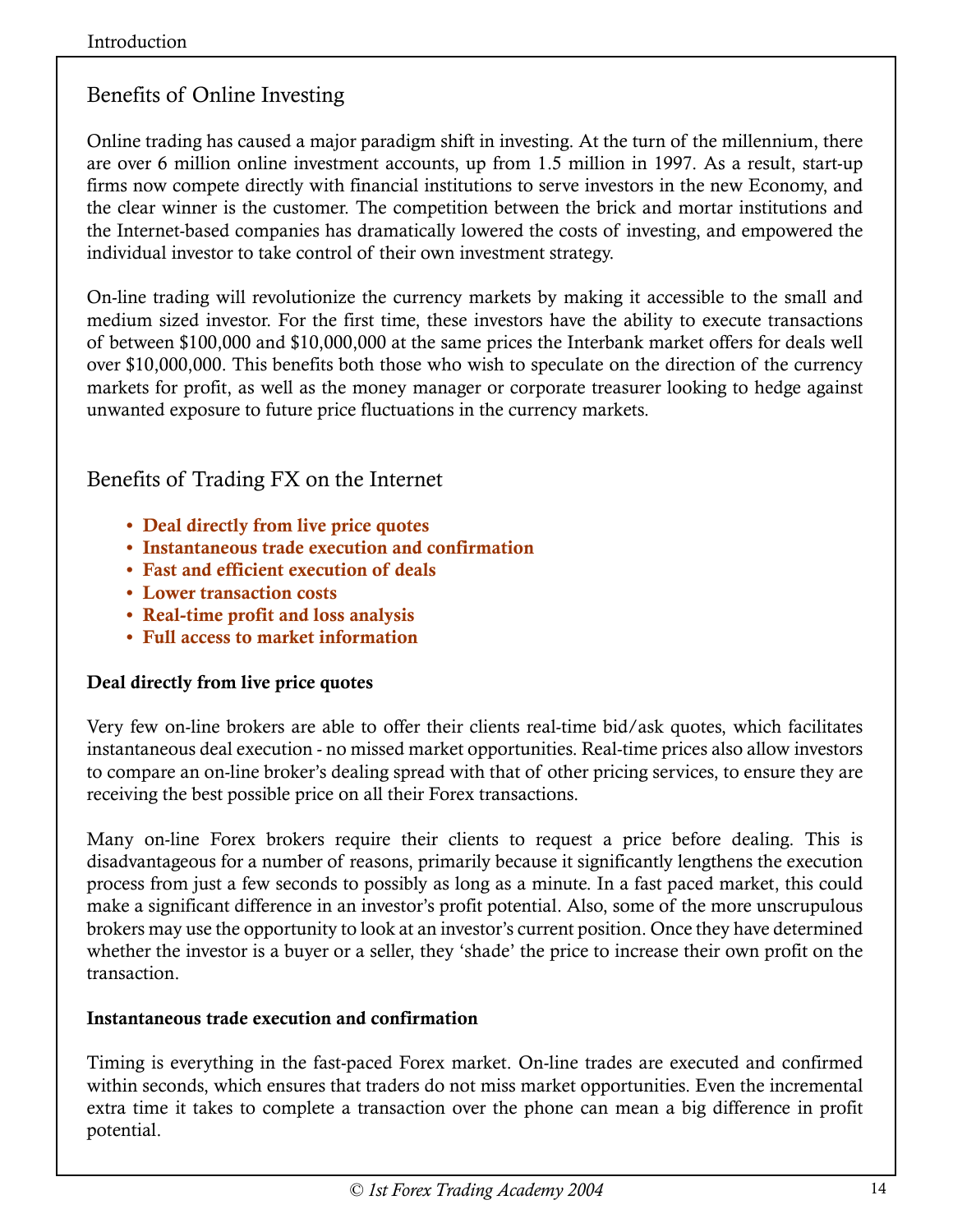#### Lower transaction costs

Simply, executing trades electronically reduces manual effort, thereby lowering the costs of doing business. On-line brokers are then able to pass along the savings to their client base.

#### Real-time profit and loss analysis

The fast-paced nature of the Forex market compels traders to execute multiple trades each day. It is vital for each client to have real-time information about their current position in order to make well-informed trading decisions.

#### Full access to market information

Access to timely and relevant information is critical. Professional traders pay thousands of dollars each month for access to major information providers. However, the very nature of the Internet affords users free access to reliable market information from a variety of sources, including realtime price quotes, international news, government-issued economic indicators and reports, as well as subjective information such as expert commentary and analysis, trader chat forums etc.

### Benefits of Forex Trading vs. Equity Trading

- 24 hour trading
- Liquidity
- 50:1 Leverage to 400:1 Leverage
- Lower transaction costs
- Equal access to market information
- Profit potential in both rising and falling markets

#### 24-hour trading

The main advantage of the Forex market over the stock market and other exchange-traded instruments is that the Forex market is a true 24-hour market. Whether it's 6pm or 6am, somewhere in the world there are always buyers and sellers actively trading Forex so that investors can respond to breaking news immediately. In the currency markets, your portfolio won't be affected by after hours earning reports or analyst conference calls.

Recently, after hours trading has become available for US stocks - with several limitations. These ECNs (Electronic Communication Networks) exist to bring together buyers and sellers when possible. However, there is no guarantee that every trade will be executed, nor at a fair market price. Quite frequently, stock traders must wait until the market opens the following day in order to receive a tighter spread.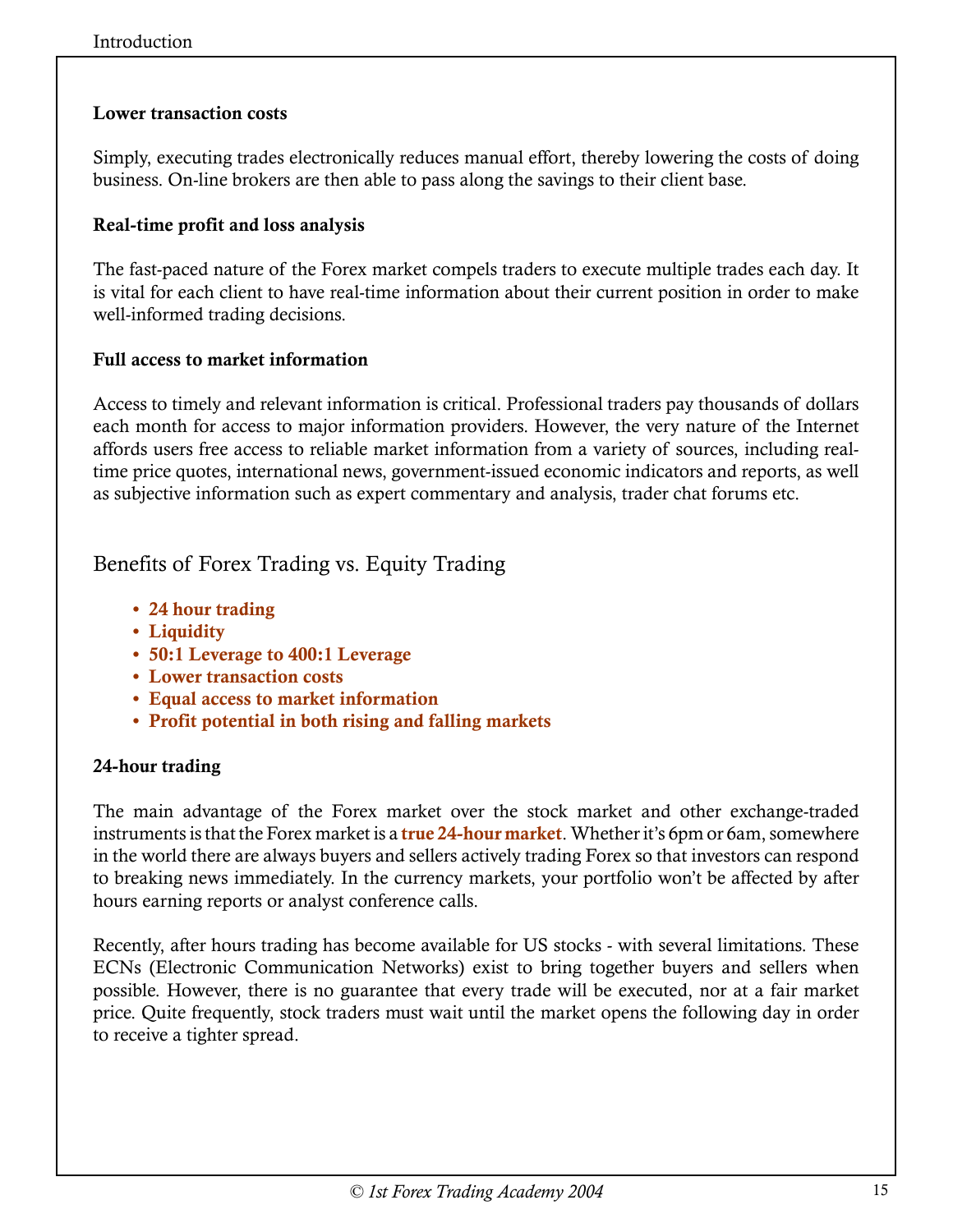## **Liquidity**

With a daily trading volume that is **50 times larger than the New York Stock Exchange**, there are always broker/dealers willing to buy or sell currencies in the FX markets. The liquidity of this market, especially that of the major currencies, helps ensure price stability. Investors can always open or close a position, and more importantly, receive a fair market price.

Because of the lower trading volume, investors in the stock market and other exchange-traded markets are more vulnerable to liquidity risk, which results in a wider dealing spread or larger price movements in response to any relatively large transaction.

#### 50:1 Leverage to 400:1 Leverage

Leveraged trading, also called margin trading, allows investors in the Forex market to execute trades up to \$250,000 with an initial margin of only \$5000. However, it is important to remember that while this type of leverage allows investors to maximize their profit potential, the potential for loss is equally great. A more pragmatic margin trade for someone new to the FX markets would be 5:1 or even 10:1, but ultimately depends on the investor's appetite for risk. On the other hand, a 100:1 leverage would be the foremost suggested margin trading to use for the best risk and reward return.

#### Lower transaction costs

It is much more cost efficient to invest in the Forex market, in terms of both commissions and transaction fees.

Commissions for stock trades range from a low of \$7.95-\$29.95 per trade with on-line brokers to over \$100 per trade with traditional brokers. Typically, stock commissions are directly related to the level of service offered by the broker. For instance, for \$7.95, customers receive no access to market information, research or other relevant data. At the high end, traditional brokers offer full access to research, analyst stock recommendations, etc.

In contrast, on-line Forex brokers charge significantly lower commission and transaction fees. Some, like *FCStone FX*, charge LOW fees, while still offering traders access to all relevant market information.

In general, the width of the spread in a FX transaction is less than 1/10 as wide as a stock transaction, which typically includes a 1/8 wide bid/ask spread. For example, if a broker will buy a stock at \$22 and sell at \$22.125, the spread equals .006. For a FX trade with a 5 pip wide spread, where the dealer is willing to buy EUR/USD at .9030 and sell at .9035, the spread equals .0005.

### Equal access to market information

Professional traders and analysts in the equity market have a definitive competitive advantage by virtue of that fact that they have first access to important corporate information, such as earning estimates and press releases, before it is released to the general public. In contrast, in the Forex market, pertinent information is equally accessible, ensuring that all market participants can take advantage of market-moving news as soon as it becomes available.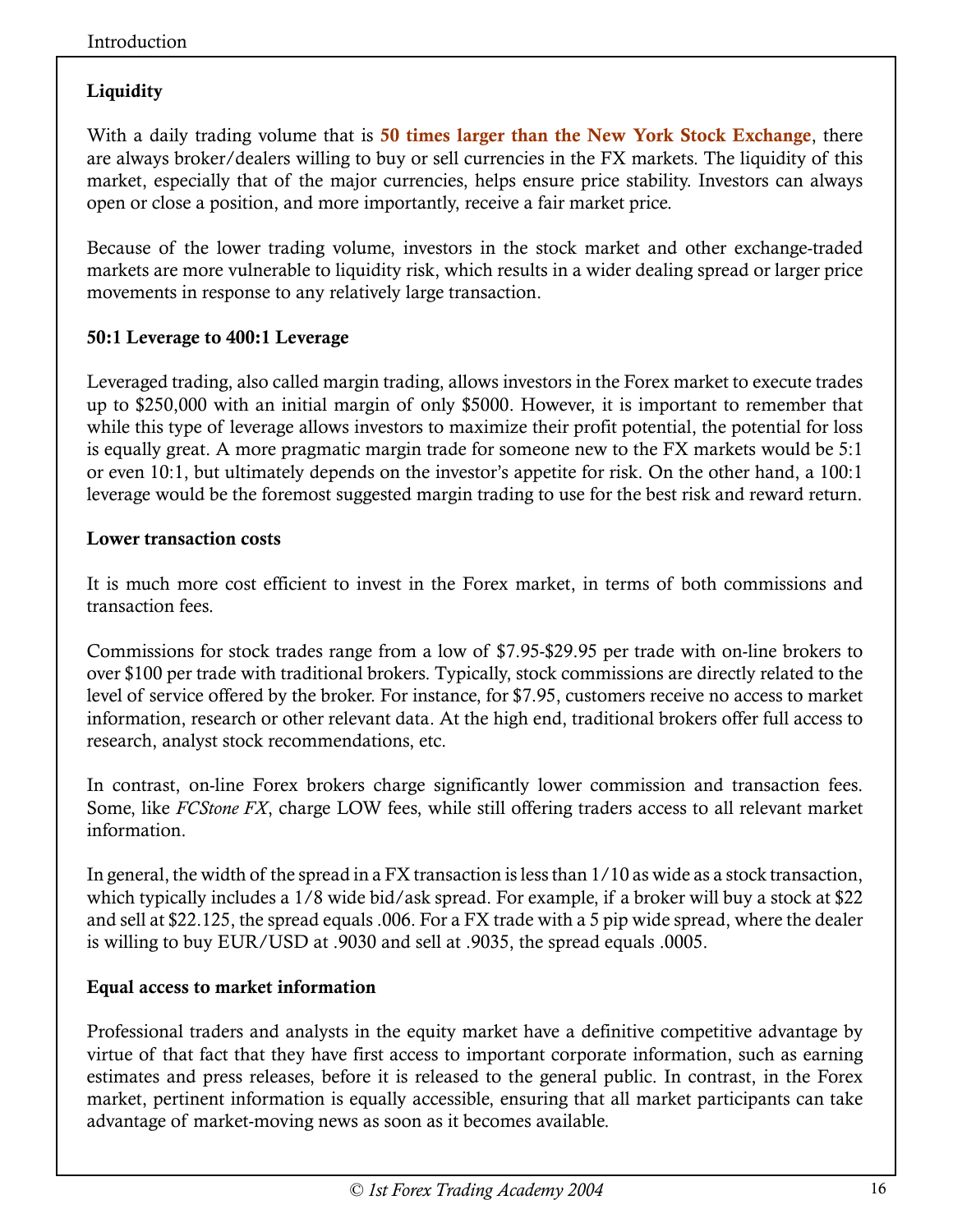#### Profit potential in both rising and falling markets

In every open FX position, an investor is long in one currency and short the other. A short position is one in which the trader sells a currency in anticipation that it will depreciate. This means that potential exists in a rising as well as a falling FX market. The ability to sell currencies without any limitations is one distinct advantage over equity trading. It is much more difficult to establish a short position in the US equity markets, where the Uptick rule prevents investors from shorting stock unless the immediately preceding trade was equal to or lower than the price of the short sale.

### Currency pairs

The currencies are always traded in pairs. For example, EUR/USD, which means Euro over US dollars, would be a typical pair. In this case, the Euro, being the first currency can be called the base currency. The second currency, by default USD, is called the counter or quote currency.

As mentioned, the first currency is the base, therefore in a pair you can refer the amount of that currency as being the amount required to purchase one unit of the second currency.

So, if you want to buy the currency pair, you have to buy the EURO and sell the USD simultaneously. On the other hand, if you are looking forward to sell the currency pair, you have to sell the EURO and buy the USD.

The most important thing to understand in a currency pair, or more precisely in a Forex transaction, is that you will be selling or buying the same currency.

#### Major currencies

US Dollar – The United States dollar is the world's main currency – a universal measure to evaluate any other currency traded on Forex. All currencies are generally quoted in US dollar terms. Under conditions of international economic and political unrest, the US dollar is the main safe-haven currency, which was proven particularly well during the Southeast Asian crisis of 1997-1998.

As it was indicated, the US dollar became the leading currency toward the end of the Second World War along the Bretton Woods Accord, as the other currencies were virtually pegged against it. The introduction of the Euro in 1999 reduced the dollar's importance only marginally.

The other major currencies traded against the US dollar are the Euro, Japanese Yen, British Pound and the Swiss Franc.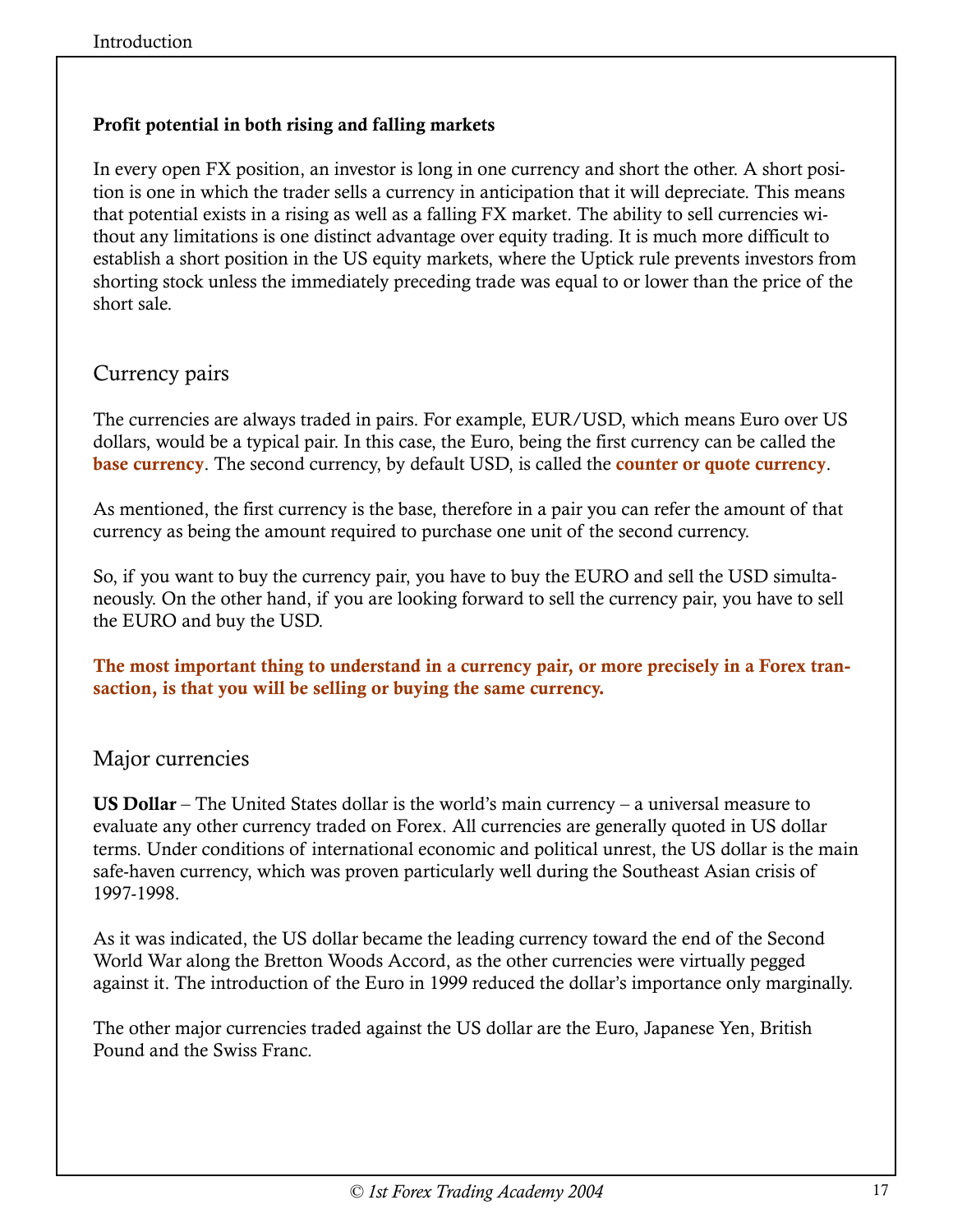Euro – The Euro was designed to become the premier currency in trading by simply being quoted in American terms. Like the US dollar, the Euro has a strong international presence stemming from members of the European Monetary Union. The currency remains plagued by unequal growth, high unemployment, and government resistance to structural changes. The pair was also weighed in 1999 and 2000 by outflows from foreign investors, particularly Japanese, who were forced to liquidate their losing investments in euro-denominated assets. Moreover, European money managers rebalanced their portfolios and reduced their Euro exposure as their needs for hedging currency risk in Europe declined.

**Japanese Yen** – The Japanese Yen is the third most traded currency in the world; it has a much smaller international presence than the US dollar or the Euro. The Yen is very liquid around the world, practically around the clock. The natural demand to trade the Yen concentrated mostly among the Japanese keiretsu, the economic and financial conglomerates. The Yen is much more sensitive to the fortunes of the Nikkei index, the Japanese stock market, and the real estate market.

British Pound – Until the end of the World War II, the Pound was the currency of reference. The currency is heavily traded against the Euro and the US dollar, but has a spotty presence against the other currencies. Prior to the introduction of the Euro, both the Pound benefited from any doubts about the currency convergence. After the introduction of the Euro, Bank of England is attempting to bring the high U.K. rates closer to the lower rates in the Euro zone. The Pound could join the Euro in the early 2000's, provided that the U.K. referendum is positive.

Swiss Franc – The Swiss Franc is the only currency of a major European country that belongs neither to the European Monetary Union nor the G-7 countries. Although the Swiss economy is relatively small, the Swiss Franc is one of the four major currencies, closely resembling the strength and quality of the Swiss economy and finance. Switzerland had a very close economic relationship with Germany, and thus to the Euro zone. Therefore, in terms of political uncertainty in the East, the Swiss Franc is favored generally over the Euro.

Typically, it is believed that the Swiss Franc is a stable currency. Actually, from a foreign exchange point of view, the Swiss Franc closely resembles the patterns of the Euro, but lacks its liquidity. As the demand for it exceeds supply, the Swiss Franc can be more volatile than the Euro.

The Canadian Dollar and the Australian Dollar are also part of the currencies traded on the Forex market but do not count as being part of the major currencies due to their insufficient volume and circulation. They can only be traded against the US Dollar.

Canadian Dollar - Canada decided to use the dollar instead of a Pound Sterling system because of the ubiquity of Spanish dollars in North America in the 18th century and early 19th century and because of the standardization of the American dollar. The Province of Canada declared that all accounts would be kept in dollars as of January 1, 1858, and ordered the issue of the first official Canadian dollars in the same year. The colonies that would come together in Canadian Confederation progressively adopted a decimal system over the next few years.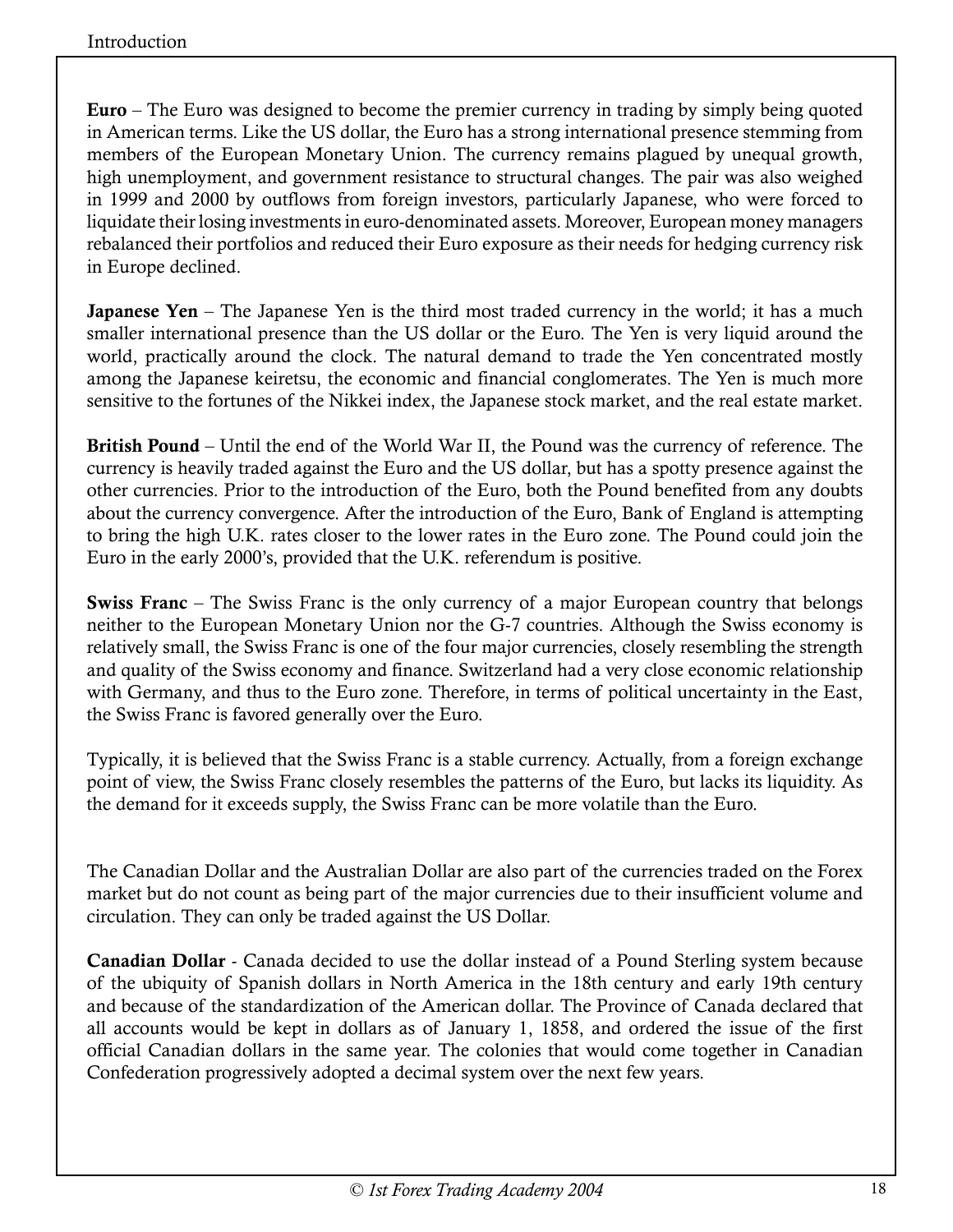Australian Dollar - The Australian Dollar was introduced in February 14, 1966, not only replacing the Australian Pound but also introducing a decimal system. Following the introduction of the Australian Dollar in 1966, the value of the national currency continued to be managed in accord with the Bretton Woods gold standard as it had been since 1954. Essentially the value of the Australian Dollar was managed with reference to gold, although in practice the US dollar was used. In 1983, the Australian government «floated» the Australian dollar, meaning that it no longer managed its value by reference to the US dollar or any other foreign currency. Today the value of the Australian Dollar is managed with almost exclusive reference to domestic measures of value such as the CPI (Consumer Price Index).

## Forex Symbol

| <b>Symbol</b> | Currency             |
|---------------|----------------------|
| <b>GBP</b>    | <b>British Pound</b> |
| <b>USD</b>    | <b>US Dollar</b>     |
| <b>EUR</b>    | Euro                 |
| <b>JPY</b>    | Japanese Yen         |
| <b>CAD</b>    | Canadian Dollar      |
| <b>CHF</b>    | Swiss Franc          |
| <b>AUD</b>    | Australian Dollar    |

Ex.: EUR/USD = Euro/US Dollar

### Definitions

#### Pip

Price Interest point (Pip) is the term used in currency market to represent the smallest price increment in a currency. It is often referred to as ticks or points in the market. In EUR/USD, a movement from .9018 to .9019 is one pip. In USD/JPY, a movement from 128.50 to 128.51 is one pip.

#### Average trading range

| EUR/USD              | <b>76 PIPS</b>  |
|----------------------|-----------------|
| USD/JPY              | ' 105 PIPS      |
| GBP/USD              | <b>96 PIPS</b>  |
| USD/CHF              | <b>140 PIPS</b> |
| <b>AVERAGE/TOTAL</b> | 104/417 PIPS    |

Pip Values – according to your trading platform from \$7.00 to \$10.00 USD.

Pip Spreads – according to your trading platform from 3 to 20 pips.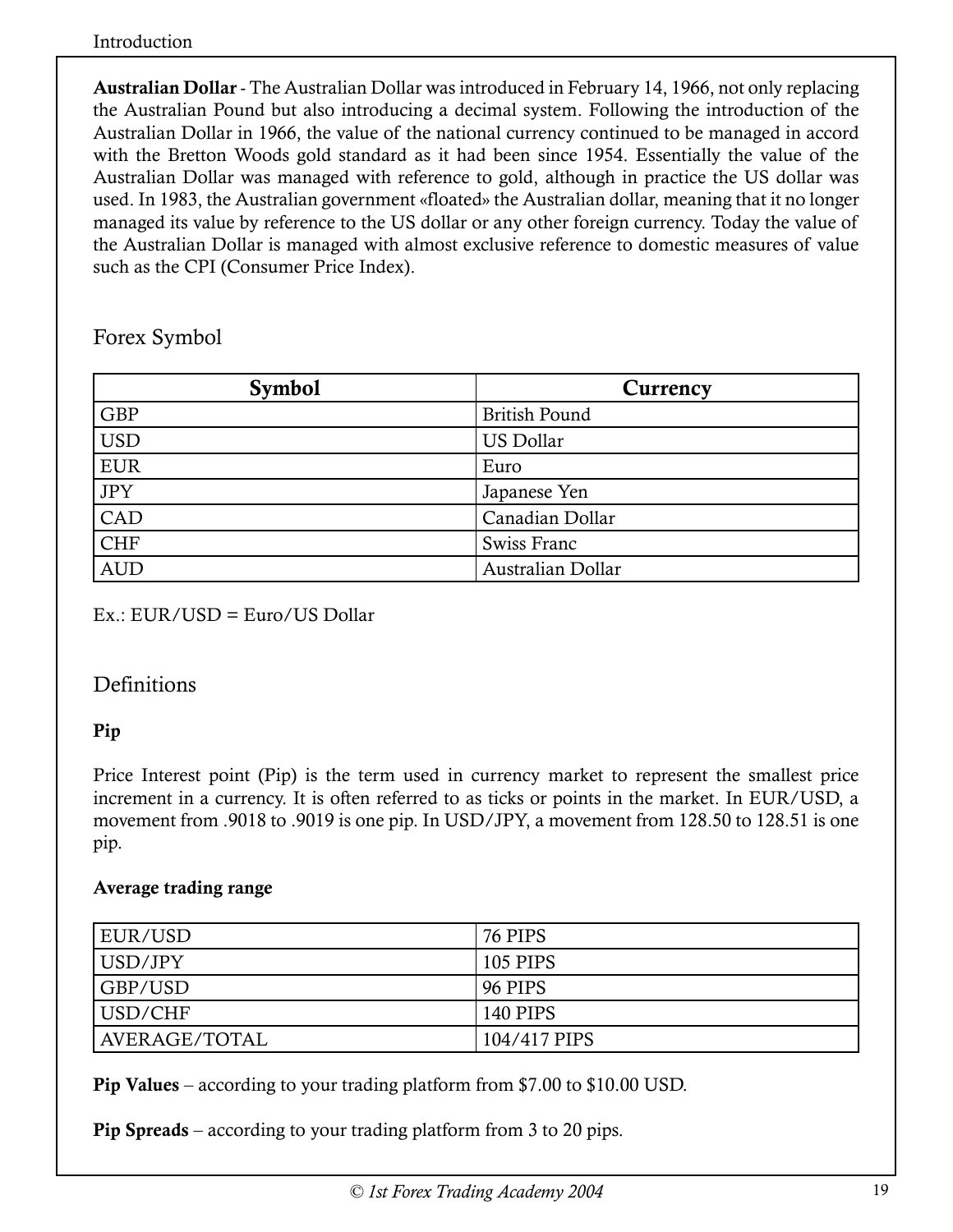#### Volume

The trading volume measures how much "money" is being traded. During some types of news breaks and when the New York's exchange is open, the volume is obviously higher. The volume indicates us that more things can change. There no real strong correlation for volume, good trades is being developed even when the Forex volume is relatively low.

#### Buying and Selling short

Buying = term to use when buying a currency pair to open a trade. Selling short = term to use when selling a currency pair to open a trade.

Both terms, refer to things we do to open a trade.

On the other hand, to exit a trade, you will have to use the terms "selling" and "buying-back". The term "selling" refers to what we do to exit a trade that initially started by "buying". The term "buying-back" refers to what we do to exit a trade that initially started by "selling-short".

Basically the term, "selling-short" can be referred to the futures and commodities market. For instance the mentality of buying a field to plant vegetables that will grow in the future is the same thing than buying a currency and to predict that it will eventually go short.

#### Bid/Ask Spread

A spread is the difference between the bid and the ask price. The bid price is the price at which you may sell your currency pair for. The ask price is the price at which you must buy the currency pair. The ask price is always higher then the bid price. Profits in the market are made from charging the ask price for a currency pair and buying it from someone else at the bid price.

The bid/ask spread increases when there is uncertainty about what is going to happen in the market.

## Technical Definitions

#### Trading Platform

A trading platform is, along with the charts, one of the most important tools that a trader will be using while trading on the Forex market. By definition, a trading platform is an exchange account where you can buy and sell a currency.

### Entry Stop

An entry stop is executed when the exchange rate breaks through a specific level. The client placing a stop entry order believes that when the market's momentum breaks through a specified level, the rate will continue in that direction. The execution of a stop entry order may involve a limited degree of slippage, usually two pips or less.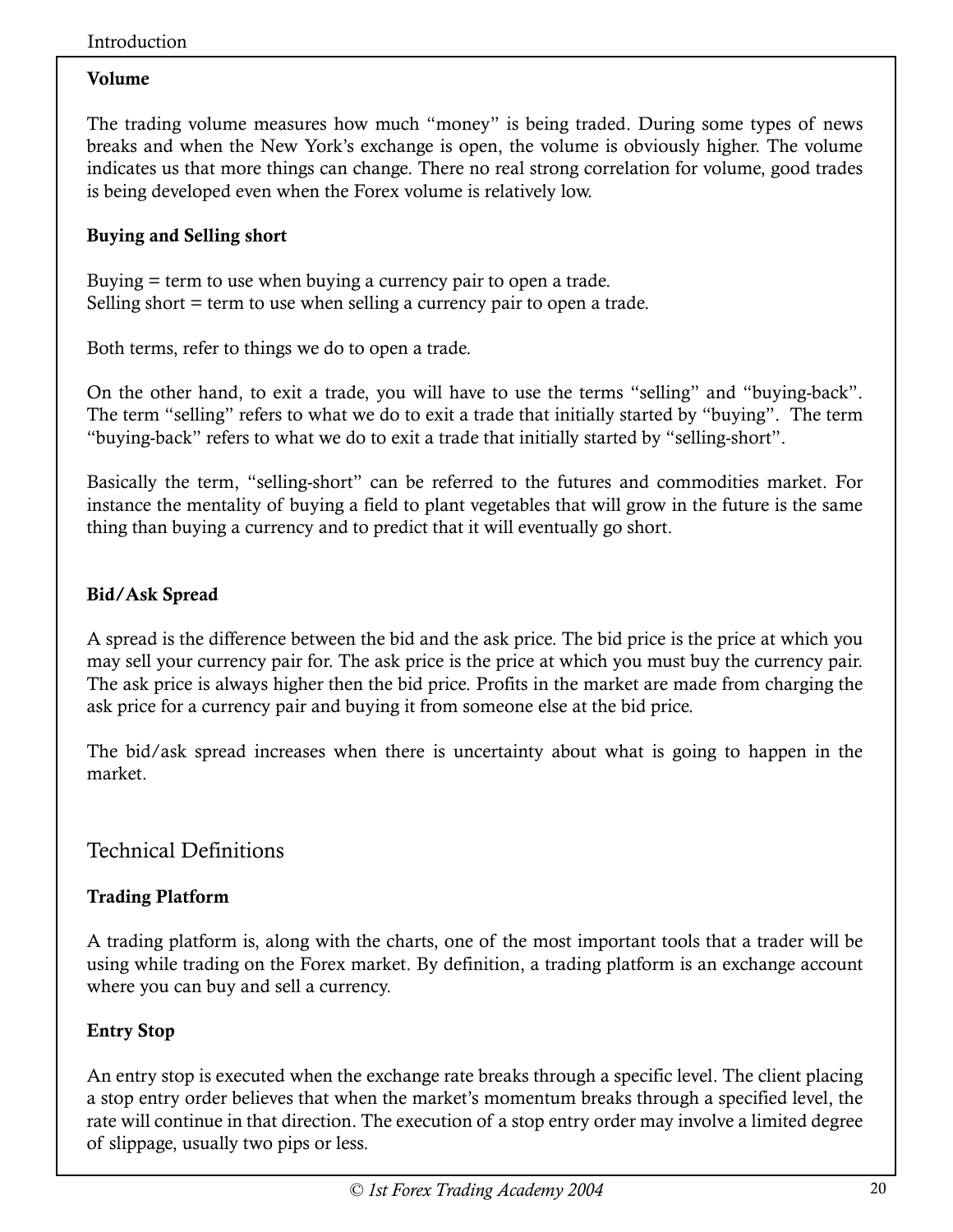#### Entry Limit

An entry limit is executed when the exchange rate touches (not breaks) a specific level. The client placing a limit entry order believes that after touching a specific level, the rate will bounce in the opposite direction of its previous momentum. Limit entry orders are always executed at the specified level.

## Types of Forex Orders

Market Order – An order where you can buy or sell a currency pair at the market price the moment that the order is processed.

Example: If you are looking to place an order for JPY when the dealing price is 104.00/05, a market order will request to buy JPY at 104.00 or will request to sell JPY at 104.05.

Entry order – An order where you can buy or sell a currency pair when it reaches a certain price target. In theory, this can be any price. You can set an entry order for the low price of a time period or the high price of a time period.

"I want to buy this currency pair at a certain price, if it never reaches that price, I don't want to purchase the pair".

The entry order allows you to choose a price and place an order to buy at that price.

Stop Order - An order that becomes a market order when a particular price level is reached and broken. A stop order is placed below the current market value of that currency.

Example: If you have an open buy JPY position, which you bought at 104.00 and you want to set a stop order in case JPY's value starts to depreciate (to stop your loss). Since the JPY's currency appreciates when the dealing rate moves from 104.00 closer to parity with the USD (102 JPY/ 1USD), a movement in the opposite direction would necessitate a stop order. For instance, you could set a stop order rate to sell JPY at 103.50, thus closing your position at a 50-pip loss.

Limit Order - An order that becomes a market order when a particular price level is reached. A limit order is placed above the current market value of that currency.

Example: If you have an open buy JPY position, which you bought at 104.00, and you want to set a limit order to protect your profit, you would set a limit order at a number, which indicates that JPY has appreciated, such as 104.5. When the market reaches 104.5, your position will automatically be closed, resulting in a 50-pip gain.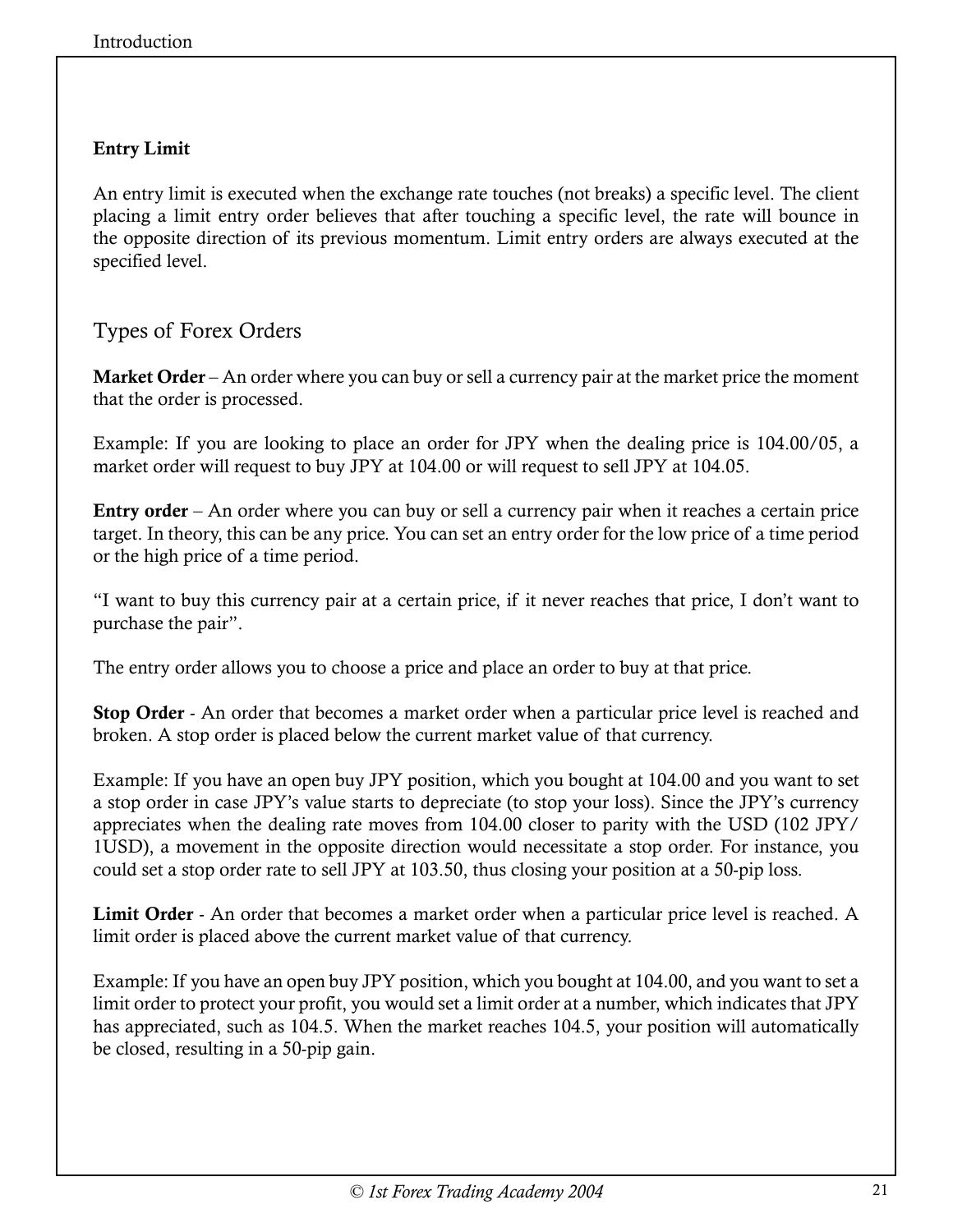OCO Order – One Cancels Other. An order placed so as to take advantage of price movement, which consists of both a Stop and a Limit price. Once one level is reached, one half of the order will be executed (either Stop or Limit) and the remaining order canceled (either Stop or Limit). This type of order would close your position if the market moved to either the stop rate or the limit rate, thereby closing your trade, and, at the same time, canceling the other entry order.

Example: If you have an open buy JPY position, which you bought at 104.00, and you want to set a limit and a stop order, you could place an OCO order. If your OCO limit rate was 103.5 and OCO stop rate was 104.50, once the market rate reaches 103.5, the original JPY position would be closed and the stop rate would be canceled.

If Done Order – If Done Orders are supplementary orders whose placement in the market is contingent upon the execution of the order to which it is associated.

## Trade Intervals

The chart software will list, for each interval, an open price, a low price, a high price and a close price. The open price is the price at the beginning of the period. The low price is the lowest price achieved during the period while the high price is the highest price achieved during the period. The close price is simply the last price achieved during the period.

You can choose the time interval that you would like to trade under. Possibilities are: 1 minute, 5 minutes, 15 minutes, 30 minutes, 60 minutes, 4 hours, daily and week.

The larger the time interval is, the wider the price movement will be. For example, you should expect to see a higher price gain from a trade entered using daily charts than you would normally see when using 15 minutes charts. The daily chart based trade may take weeks or even months to run its course On the other hand, the 30 minutes charts will have higher profits then the 15 minutes charts. However, you can get more profits in trading more trades using the 15 minutes charts.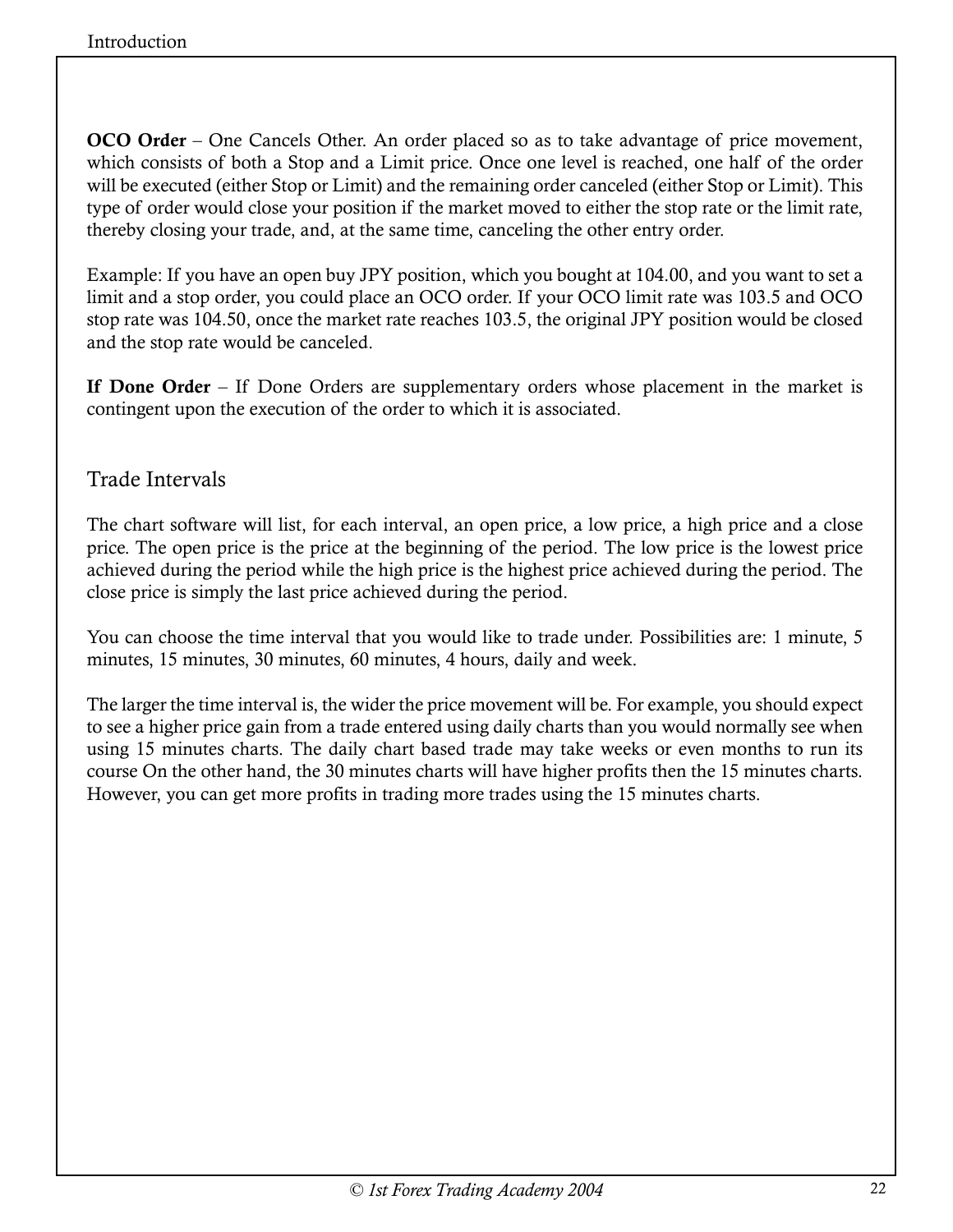### <span id="page-22-0"></span>How to read and interpret a weekly economic calendar

In order to explain to you the importance of an economic calendar, let's read a little scenario to measure the impact of not using this great tool.

#### You've got a successful trading session, but why are you losing?

You've done your homework.

Countless hours of seeking out the right guru (or piecing together your own system). Weeks of monitoring your guru's daily trade picks (or paper-trading and back-testing your homemade system).

You've done it by the book. No seat of the pants trading for you!

OK, now you're confident. It's time to put your money where your homework is. You've had your coffee and your first trade signal is before you.

Confidence high. Trade made. First loss. Not a problem. You understood before you started that successful traders both win and lose and "losing is part of the overall winning". You've also heard more then once that "successful traders don't win on every trade."

Moving on, still confident. Next trade made. Another loss, but this one hurt your pride a little because you got stopped out early in the trade, and then the market rebounded and would have hit your profit target if you weren't stopped out. You double check. Yep, you placed the stop where your trading system told you to place it. You kind of had a feeling that the early weakness in the market was just profit-taking from the previous day's trading, but you're trading a system and you must stick to it. Wounded, but resilient.

After a good night's sleep and a few mouse clicks, your new daily trades are in front of you. Hey, this one looks good! It's a little bit more risk than yesterday's trades had, but look at that profit potential! With a smiling face, the trade is executed. With a nice start to the trade, you're feeling good and you've moved your stop to breakeven, just like your system said.

Surprise piece of news – market reverses – blows through your stop – an "unexpected" loss. Is something wrong with the system? Has the overall market "personality" changed, affecting your system to the Core, rendering all your back-testing irrelevant? Your confidence turns to doubt.

You decide to "watch" the next trade… I mean, isn't it wise to make sure the system gets back on track before you "throw good money after bad?" Isn't that what a conservative trader does? Trade watched. It wins! In your head, you beat yourself up a little because you know that when you started your "live" trading, you made an agreement with yourself to take the first 10 trades "no matter what"… and here you wimpled-out and missed a big winner that would have gotten you even.

#### What's happening?!!

What's happening is that you are out of control. Your emotions are ruling your trading.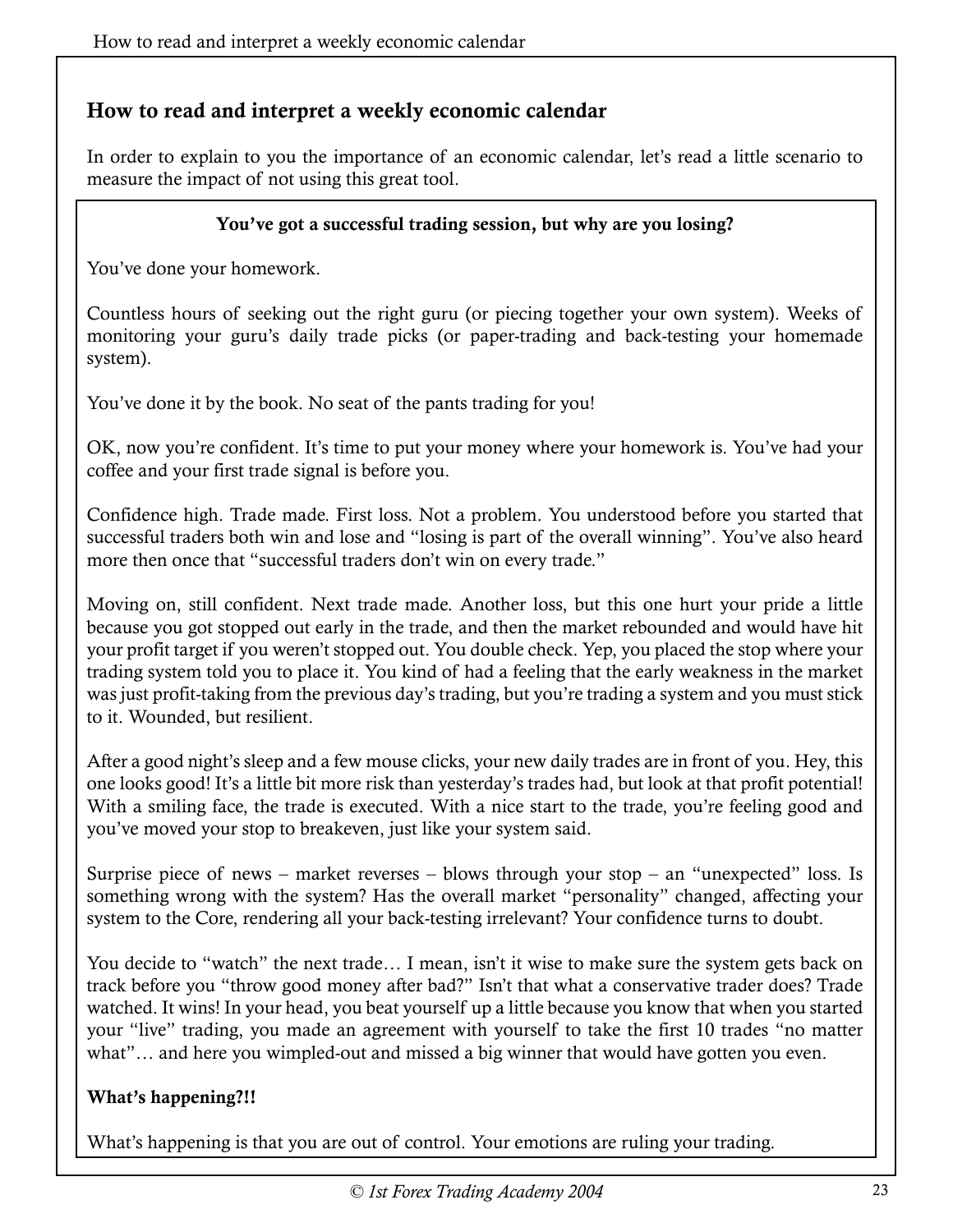The above scenario plays out in every trader from time to time. New bee and veteran alike. The winning trader senses what is happening and nips it in the bud. The winning trader spend time EVERY DAY, working on "the discipline of trading". Reads a chapter in his favorite psychological trading book, scans the "ten commandments of trading" that hangs on the wall over his/her desk, listens to his/her mental training software for futures traders… Something… Every Day… before trading begins.

Do not lose your hard earned money, as very often it's extremely hard to recover it. Fact is that most of the times you just never get it back and instead of making money you will be struggling to recover the losses incurred.

1st Forex trading academy will provide you with a weekly economic calendar and the dose of ammunition to be a winner in the battlefield. The support, resistance levels with possible high and low targets, and to establish the direction of the Forex trading market is our job.

How to read and interpret a weekly economic calendar

The calendar lists the important economic events for the day, by the time at which they occur (or at midnight if they do not have a specific time).

Sections on the different panels below the main display give access to the financial events for each day and time of the current week, indicators and forecast. The calendar always opens on the current day and the displayed date is noted in the Title Bar for the calendar. The currency displays all events for that week with additional information.

You use technical analysis to trade but the currency markets are driven by major fundamental announcements. Therefore, it is important to know exactly when these announcements will be made so you can take advantage of the big moves that follow or avoid losing through a sudden surprise reaction.

Sometimes consolidation takes place before a major fundamental announcement and you can benefit from a straddle trade. Economic calendars show in advance what time the economic data release will take place.

If traders are expecting an interest rate to rise and it does, there usually will not be much of a movement because the information will already have been discounted by the market. However, if the interest rate does not rise as expected, then the market may react violently.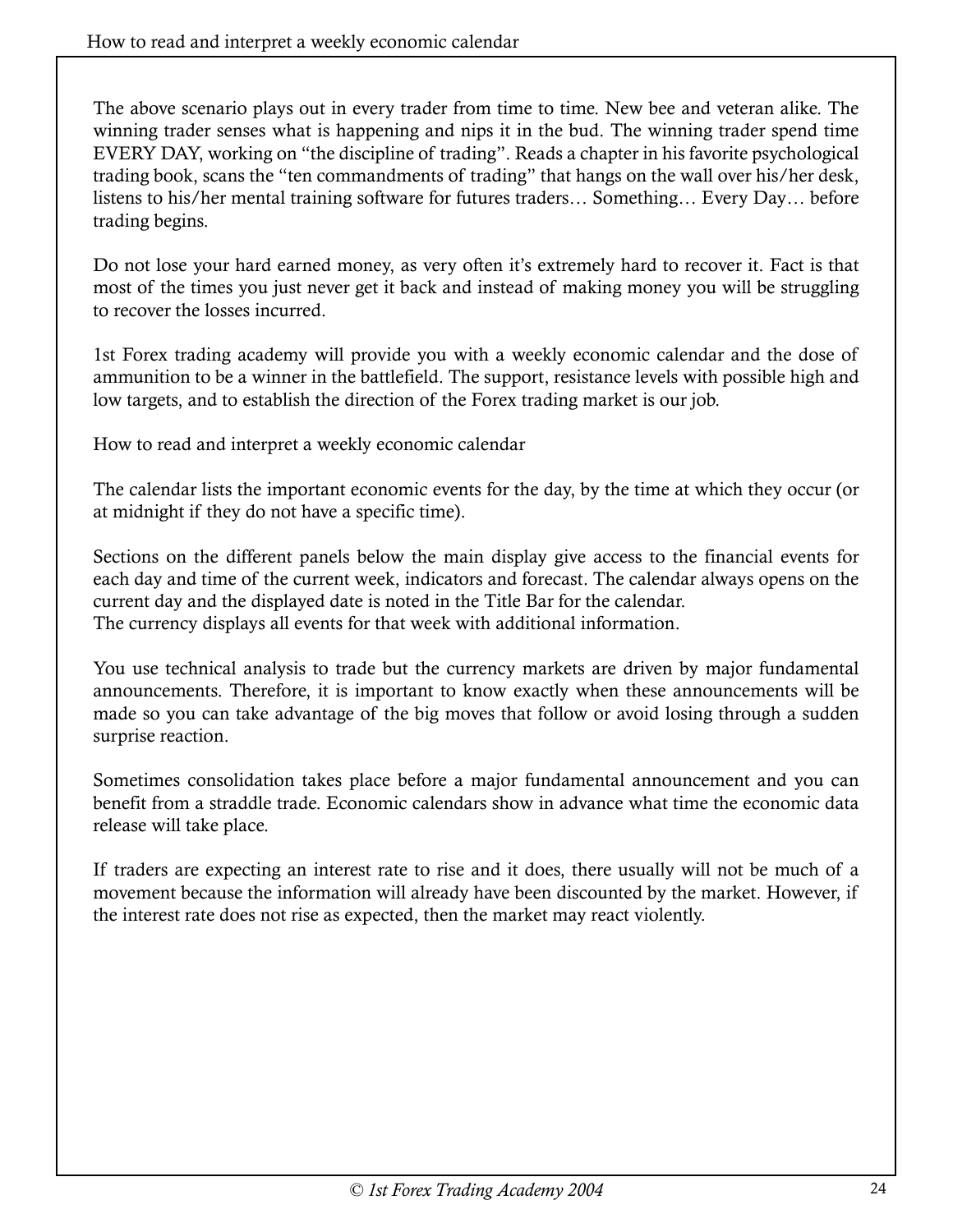# Economic Data Release Calendar

1st Forex Trading Academy June 21, 2004 – June 25, 2004

| Date | Country/<br>Currency | Event                                             | <b>New</b><br><b>York</b> | <b>GMT</b> | <b>CONSENSUS</b> | <b>PREVIOUS</b> |
|------|----------------------|---------------------------------------------------|---------------------------|------------|------------------|-----------------|
| Mon  | <b>JPY</b>           | Machine Tools Orders (y/y)                        | 02:00                     | 06:00      |                  | 55.1%           |
|      | <b>JPY</b>           | Convenience Store Sales (y/y) (May)               | 03:00                     | 07:00      |                  | 0.7%            |
|      | <b>EUR</b>           | ECB Tumpei-Gugerell speech (Frankfurt)            |                           |            |                  |                 |
|      | ${\rm EUR}$          | EU-Japan Summit (Tokyo)                           |                           |            |                  |                 |
| Tue  | <b>CHF</b>           | Trade Balance (May)                               | 03:45                     | 07:15      |                  | CHF0.49Bn       |
|      | CAD                  | $CPI(m/m)$ (May)                                  | 07:00                     | 11:00      | 0.5%             | 0.2%            |
|      | <b>CAD</b>           | <b>CPI Ex Core 8 (May)</b>                        | 07:00                     | 11:00      | 1.5%             | 1.8%            |
|      | CAD                  | Leading Indicators (m/m) (May)                    | 08:30                     | 12:30      | 0.6%             | 0.6%            |
|      | <b>EUR</b>           | ECB Weekly Financial Statement - Balance (Jun 18) | 09:00                     | 13:00      |                  | 869.05Bn        |
|      | ${\rm EUR}$          | ECB Weekly Currency Reserves (Jun 18)             | 09:00                     | 13:00      |                  | 175.2Bn         |
|      | <b>JPY</b>           | Merchants Trade Balance Total                     | 19:50                     | 23:50      | JPY800Bn         | JPY1079.1Bn     |
| Wed  | <b>GBP</b>           | Bank of England Minutes (9/10 June Mtg)           | 04:30                     | 08:30      |                  |                 |
|      | CAD                  | Wholesale Sales (m/m) (Apr)                       | 08:30                     | 12:30      | 0.2%             | 4.6%            |
|      | <b>JPY</b>           | Tertiary Industry Index (m/m) (Apr)               | 19:50                     | 23:50      | 1.0%             | 1.0%            |
|      | <b>JPY</b>           | All Industry Activity Index (m/m) (Apr)           | 19:50                     | 23:50      | 1.1%             | 1.1%            |
|      | <b>JPY</b>           | BSI Large All Industry (q/q) (Q2)                 | 19:50                     | 23:50      |                  | 5.1%            |
|      | <b>JPY</b>           | Adjusted Merchandise Trade (May)                  | 19:50                     | 23:50      | JPY1084.2Bn      | JPY985Bn        |
|      | <b>GBP</b>           | CBI Monthly Industrial Trends Survey              | 06:00                     | 10:00      |                  |                 |
| Thu  | <b>USD</b>           | Initial Jobless Claims (Jun 19)                   | 08:30                     | 12:30      |                  | 336K            |
|      | <b>USD</b>           | <b>Durable Goods Orders (May)</b>                 | 08:30                     | 12:30      | 1.5%             | $-3.2%$         |
|      | <b>USD</b>           | New Home Sales (May)                              | 10:00                     | 14:00      | 1120K            | 1093K           |
|      | <b>JPY</b>           | Tokyo CPI (m/m) s.a. (Jun)                        | 19:30                     | 23:30      |                  | $-0.1%$         |
|      | JPY                  | Tokyo CPI Ex Fresh Food (m.m) s.a. (Jun)          | 19:30                     | 23:30      |                  | $0\%$           |
|      | $_{\mathrm{JPY}}$    | National Consumer Prices s.a. (May)               | 19:30                     | 23:30      |                  | $-0.3%$         |
|      | <b>JPY</b>           | National CPI Ex Fresh Food (m/m) (May)            | 19:30                     | 23:30      |                  | $-0.1%$         |
|      | <b>JPY</b>           | <b>BoJ Monetary Policy Meeting</b>                |                           |            |                  |                 |
|      | <b>GBP</b>           | MPC members testify to TSC                        |                           |            |                  |                 |
|      | <b>CAD</b>           | <b>BoC Dodge speech (Paris)</b>                   |                           |            |                  |                 |
| Fri  | <b>EUR</b>           | ECB EZ - Current Account s.a. (Apr)               | 04:00                     | 08:00      | 9B <sub>n</sub>  | 5.1Bn           |
|      | GBP                  | BBA Releases UK Mortgage Lending Figures          | 04:30                     | 08:30      |                  |                 |
|      | <b>EUR</b>           | Industrial New Orders s.a. (m/m) (Apr)            | 05:00                     | 09:00      | 1.1%             | 1.5%            |
|      | <b>CAD</b>           | Retail Sales (m/m) (Apr)                          | 08:30                     | 12:30      | 0.7%             | 1.2%            |
|      | CAD                  | Retail Sales Less Autos (m/m) (Apr)               | 08:30                     | 12:30      | 0.2%             | 1.0%            |
|      | <b>USD</b>           | GDP (Q1)                                          | 08:30                     | 12:30      | 4.5%             | 4.4%            |
|      | <b>USD</b>           | <b>Personal Consumption (Q1)</b>                  | 08:30                     | 12:30      | 3.9%             | 3.9%            |
|      | <b>USD</b>           | <b>GDP Price Deflator (Q1)</b>                    | 08:30                     | 12:30      | 2.6%             | 2.6%            |
|      | <b>USD</b>           | University of Michigan Confidence (Jun)           | 09:50                     | 13:50      | 93               | 95.2            |
|      | <b>USD</b>           | Existing Home Sales (May)                         | 10:00                     | 14:00      | 6.5Mn            | 6.64Mn          |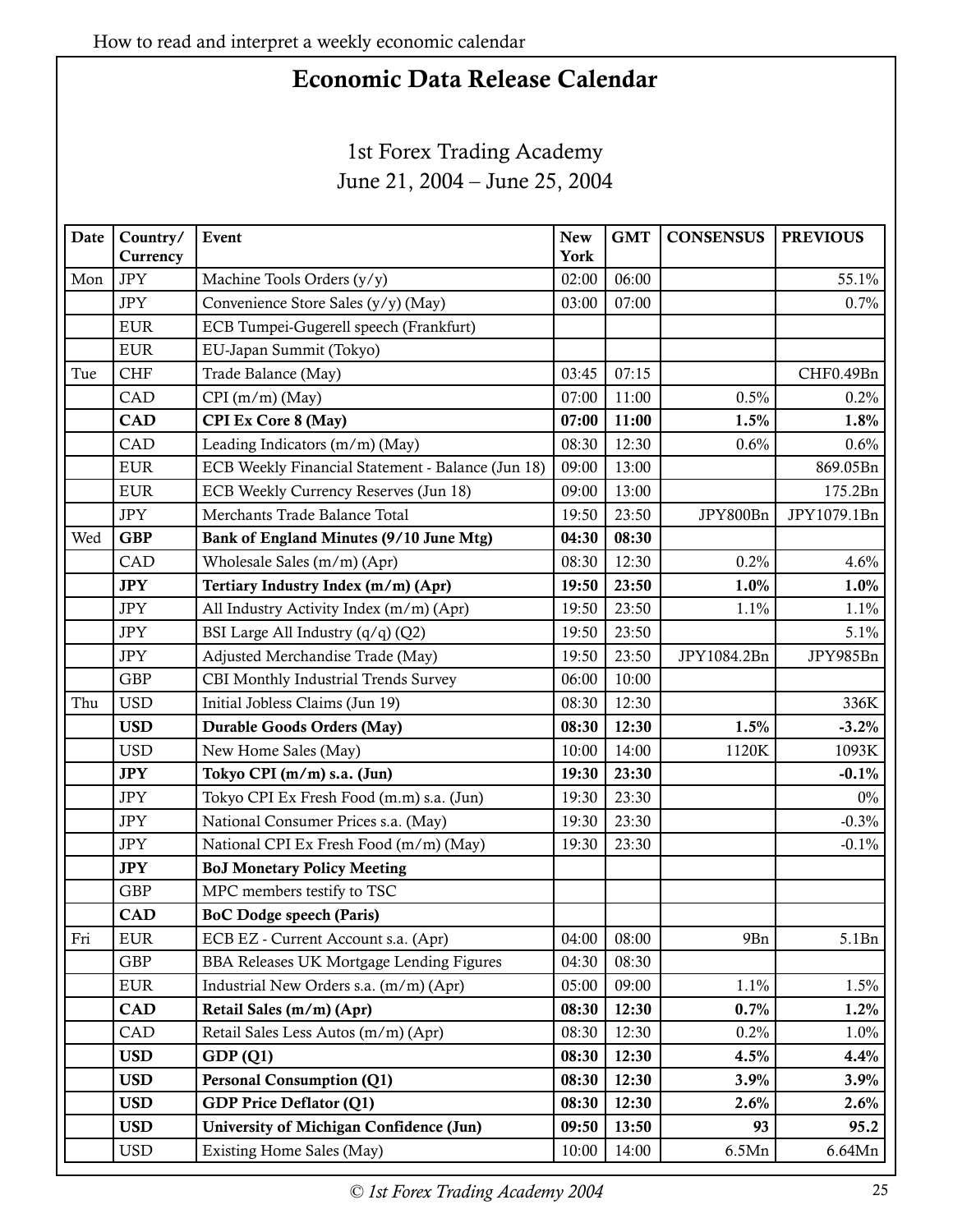### Major Indicators

APICS Survey – Composite diffusion index of national manufacturing conditions. The APICS survey gives a detailed look at the manufacturing sector. This survey is less well known that the ISM, but can also indicate trends in production. The diffusion index does not move in tandem with the ISM index every month, but sometimes the two do move in the same direction. Since manufacturing is a major sector of economy, investors can get a feel for the general economic backdrop for various investments. An index level of 50 means no growth, but every 10 points signals gains of 4% in manufacturing.

Business Inventories – Dollar amount of inventories held by manufacturers, wholesalers and retailers. The level of inventories in relation to sales is an important indicator of the near-term direction of production activity. Investors need to monitor the economy closely because it usually dictates how various types of investments will perform. Rising inventories can be an indication of business optimism that sales will be growing in the coming months. By looking at the ratio of inventories to sales, investors can see whether production demands will expand or contract in the near future. The business inventory data provide a valuable forward-looking tool for tracking the economy.

Chain Stores Sales – Monthly sales volumes from department, chain, discount and apparel stores. Sales are reported by the individual retailers. Chain store sales are an indicator of retail sales and consumer spending results. Consumer spending accounts for two-thirds of the economy, so if you know what consumers are up to, you will have a pretty good handle on where the economy is headed. Sales are reported as a change from the same month a year ago. It is important to know how strong sales actually were a year ago to make sense of this year's sales. In addition, sales are usually reported for "comparable stores" in case of company mergers.

Construction Spending – Dollar value of the new construction activity on residential, non-residential and public projects. Data are available in nominal and real (inflation-adjusted) dollars. Businesses only put money into construction of new factories or offices when they are confident that demand is strong enough to justify the expansion. The same goes for individuals making the investment in a home. That's why construction spending is a good indicator of the economy's momentum.

Consumer Confidence – Survey of consumer attitudes concerning both the present situation as well as expectations regarding economic conditions conducted by The Conference Board. Five thousand consumers across the country are surveyed each month. The level of consumer confidence is directly related to the strength of consumer spending. Consumer spending accounts for two-thirds of the economy, so the markets are always dying to know what consumers are up to and how they might behave in the near future. The more confident consumers are about the economy and their own personal finances, the more likely they are to spend. With this in mind, it's easy to see how this index of consumer attitudes gives insight to the direction of the economy. Changes in consumer confidence and retail sales don't move in tandem month by month.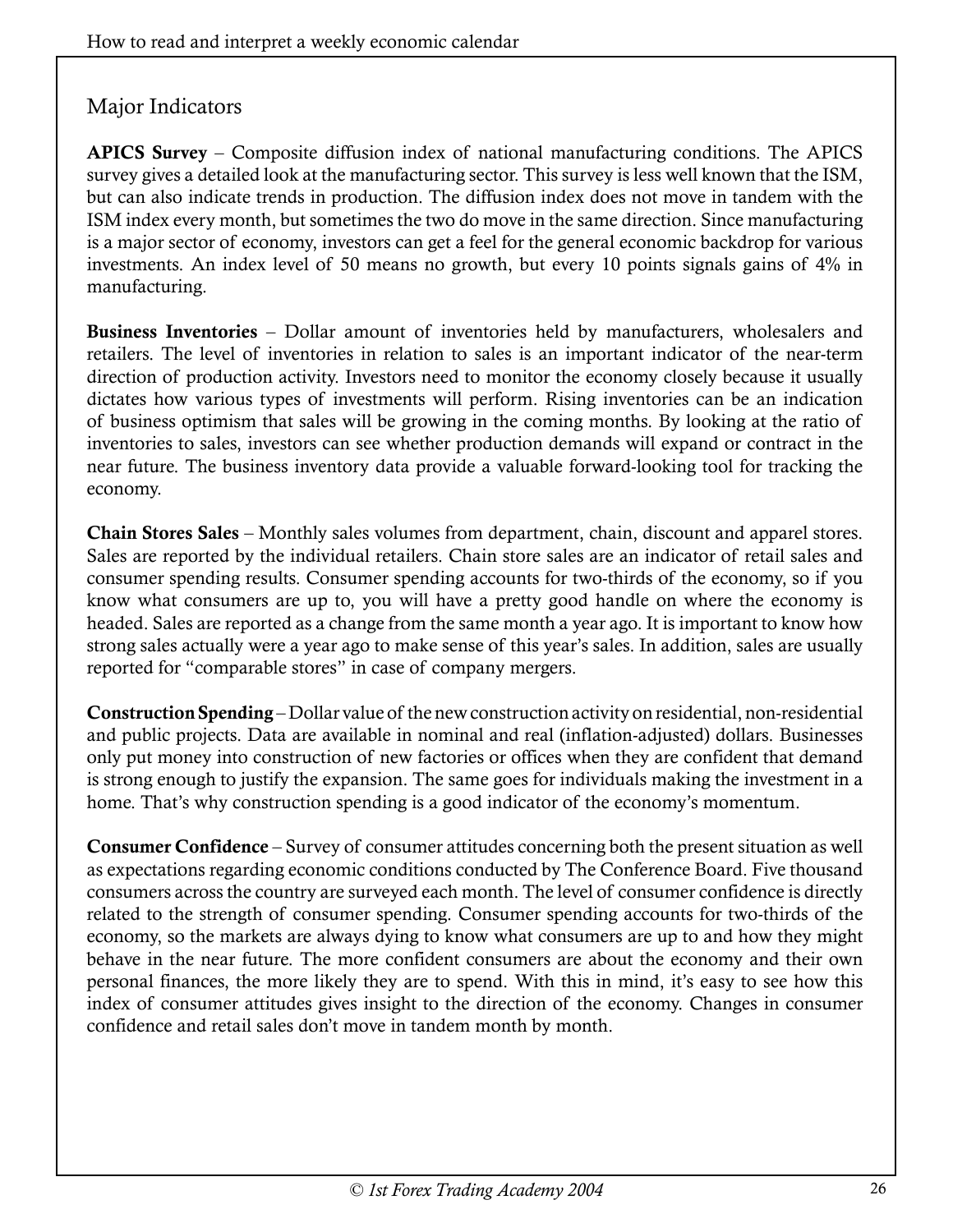Consumer sentiment – Survey of consumer attitudes concerning both the present situation as well as expectations regarding economic conditions conducted by the University of Michigan. Five hundred consumers are surveyed each month. The level of consumer sentiment is directly related to the strength of consumer spending. Consumer spending accounts for two-thirds of the economy, so the markets are always dying to know what consumers are up to and how they might behave in the near future. The more confident consumers are about the economy and their own personal finances, the more likely they are to spend. With this in mind, it's easy to see how the index of consumer attitudes gives insight to the direction of the economy. Changes in consumer sentiment and retail sales don't move in tandem month by month.

Consumer Price Index (CPI) – Measure of the average price level of a fixed basket of goods and services purchased by consumers. Monthly changes in the CPI represent the rate of inflation. The CPI is the most followed indicator of inflation in the United States. Inflation is a general increase in the price of goods and services. The relationship between inflation and interest rates is the key to understanding how data like the CPI influence the markets. By tracking the trends in inflation, whether high or low, rising or falling, investors can anticipate how different types of investments will perform.

Current account – Measure of the country's international trade balance in goods, services and unilateral transfers. The level of the current account, as well as the trends in exports and imports, are followed as indicators of trends in foreign trade. U.S. trade with foreign countries hold important clues to economic trends here and abroad. The data can directly impact all the financial markets, but especially the foreign exchange value of the dollar.

#### *Books*

Beige Book - District banks have been printing summaries of the economic conditions in their districts since 1970. Initially this "Red Book" was prepared for policymakers only and was not intended for public consumption. It was made public in 1983. To mark this change, the color of the cover was changed and the publication became known as the Beige Book. The Beige Book is released two weeks prior to each FOMC meeting eight times per year. Each Federal Reserve Bank gathers anecdotal information on current economic conditions in its district through reports from bank and branch directors and interviews with key businessmen, economists, market experts, and other sources. The Beige Book summarizes this information by district and sector. An overall summary of the twelve district reports is prepared by a designated Federal Reserve Bank on a rotating basis. The report is primarily seen as an indicator of how the Fed might act at its upcoming meeting.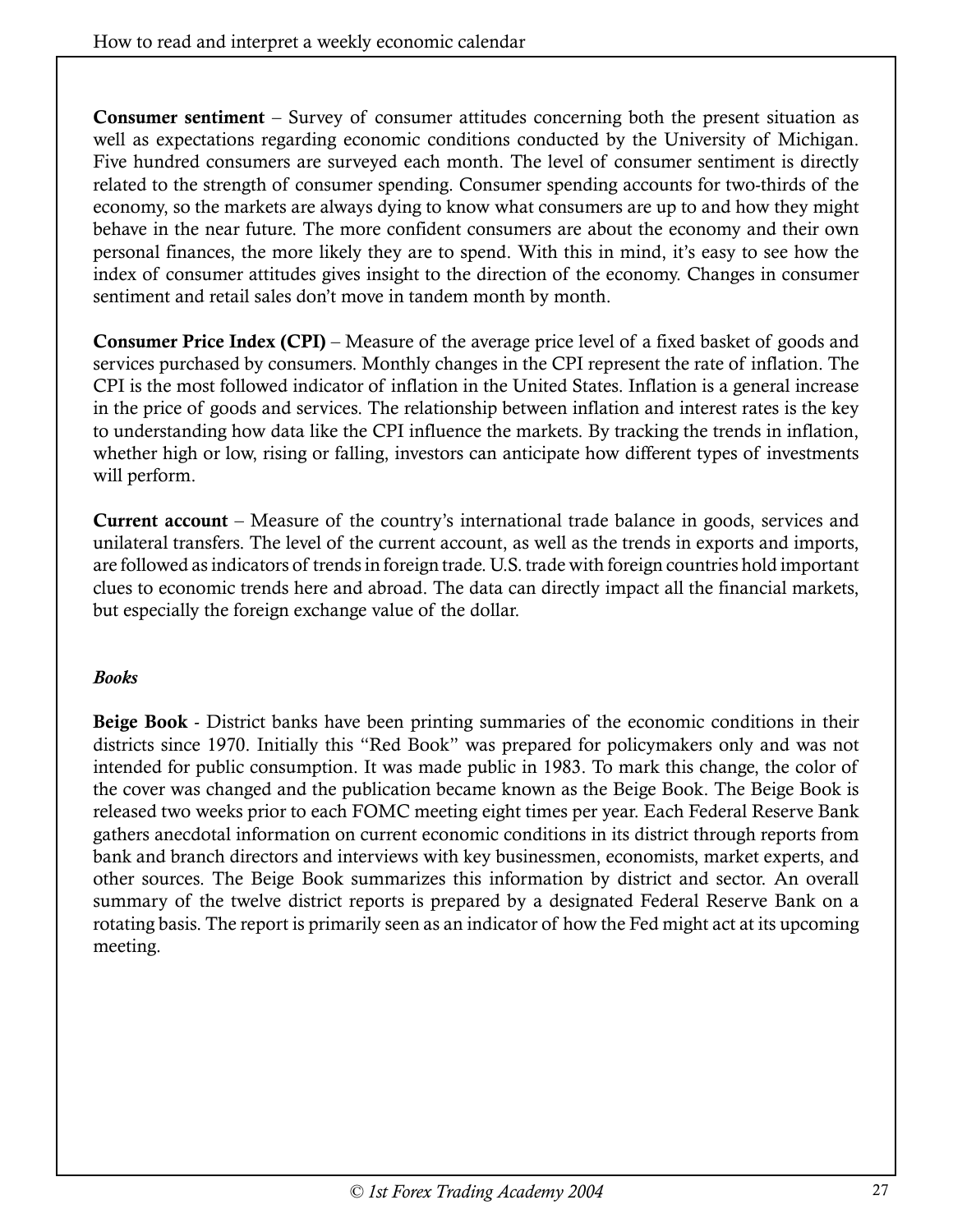Green Book - The green book is prepared by staff members at the Board of Governors five days in advance of an FOMC meeting. It presents the staff's interpretations on several economic and financial variables and is divided into two parts. The first part of the green book describes and interprets significant developments in U.S. economic activity, prices, interest rates, flows of money and credit, and the international sector that have occurred in recent months or quarters. This section also presents forecasts of a number of variables for the next six to eight quarters. The second section of the green book provides additional information on recent developments. It describes trends in employment, production, and prices and the factors influencing them. This section also includes sector-by-sector analyses, commenting on such areas as housing, motor vehicle production, inventories, and spending by federal, state, and local governments. It reviews a range of developments in domestic financial markets, including credit patterns for banks, other financial intermediaries, non-financial businesses, and consumers. Finally, international developments are reviewed, with commentary on trade statistics, international financial transactions, foreign exchange markets, and economic activity in a number of foreign countries.

Blue Book – A day after the green book, the FOMC members receive the blue book. All blue books present the Board staff's view of monetary and financial developments for the few months surrounding the meeting in question. Each book first reviews recent developments in policy variables, including the Federal Funds rate, reserve measures, and the monetary aggregates. The blue book also presents two or three alternative policy scenarios for the upcoming inter-meeting period. The blue books written for the February and July meetings contain two extra sections to assist the Committee in its preparation for the Humphrey-Hawkins testimony. The first of these sections provides longer term simulations, covering the next five or six years. This section also offers estimates of how different assumptions about factors such as fiscal policy, the equilibrium unemployment rate, or the speed of adjustment to changed inflationary expectations would affect the predicted outcome. The second additional section in the February and July blue books sets out alternative annual ranges for growth of the monetary aggregates.

Red Book - Published every Tuesday, this report presents the detail sales of some 30 US stores produce the previous week and compared to the previous month. It is always a forecast which counts for the request of the households but a rather volatile measurement taking into consideration the more or less significant months for the detail business.

Durable goods order – The durable goods orders reflect the new orders placed with domestic manufacturers for immediate and future delivery of factory hardwoods. Orders for durable goods show how busy factories will be in the months to come, as manufacturers work to fill those orders. The data not only provides insight to demand for things like refrigerators and cars, but also business investment going forward. If companies commit to spending more on equipment and other capital, they are obviously experiencing sustainable growth in their business. Increased expenditures on investment goods set the stage for greater productive capacity in the country and reduce the prospects for inflation. It tells investors what to expect from the manufacturing sector, a major component of the economy and therefore a major influence on their investments.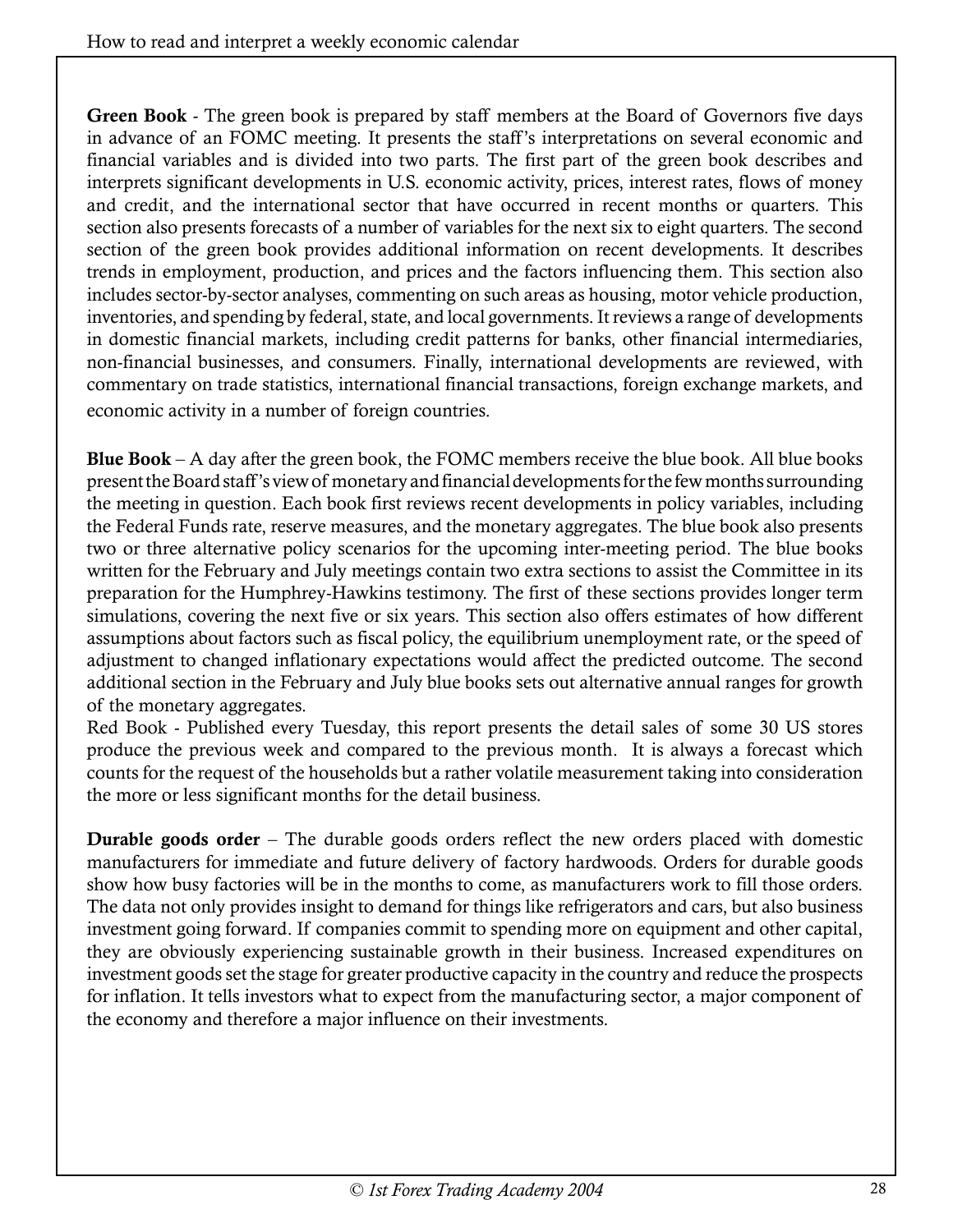Existing home sales – Number of previously constructed homes with a closed sale during the month. Existing homes (also known as home resales) are a large share of the market than new homes and indicate housing market trends. This provides a gauge of not only the demand for housing, but the economic momentum. People have to be feeling pretty comfortable and confident in their own financial position to buy a house. Even though home resales don't always create new output, once the home is sold, it generates revenues for the realtor. It brings a myriad of consumption opportunities for the buyer. Refrigerators, washers, dryers and furniture are just a few items home buyers might purchase. In a more specific sense, trends in the existing home sales date carry valuable clues for the stocks of home builders, mortgage lenders and home furnishings companies.

Factory orders – Dollar level of new orders for manufacturing durable goods and nondurable goods. It gives more complete information than durable goods orders which are reported one or two weeks earlier in the month. The orders data show how busy factories will be in coming months as manufacturers work to fill those orders. This report provides insight to the demand for not only hard goods such as refrigerators and cars, but nondurables such as cigarettes and apparel. In addition to new orders, analysts monitor unfilled orders, an indicator of the backlog in production. Shipments reveal current sales. Inventories give a handle on the strength of current and future production. All in all, this report tells investors what to expect from the manufacturing sector, a major component of the economy and therefore a major influence on their investments.

Gross Domestic Product (GDP) – The sum of all goods and services produced either by domestic or foreign companies. GDP indicates the pace at which a country's economy is growing (or shrinking) and is considered the broadest indicator of economic output and growth. Investors need to closely track the economy because it usually dictates how investments will perform. The GDP report contains a treasure-trove of information which not only paints an image of the overall economy, but tells investors about important trends within the big picture. GDP components like consumer spending, business and residential investments and price (inflation) indexes illuminate the economy's undercurrents, which can translate to investment opportunities and guidance in managing a portfolio.

Housing starts – Housing starts measure the number of residential units on which construction is begun each month. Home builders don't start a house unless they are fairly confident it will sell upon or before its competition. Changes in the rate of housing starts tell us a lot about demand for homes and the outlook for the construction industry. Furthermore, each time a new home is started, construction employment rises and income will be pumped back into the economy. Once the home is sold, it generates revenues for the home builder and a myriad of consumption opportunities for the buyer. Refrigerators, washers and dryers, furniture and landscaping are just a few things new home buyers might spend money on, so the economic "ripple effect" can be substantial especially when you think of it in terms of a hundred thousand new households around the country doing this every month. Trends in the housing starts date carry valuable clues for the stocks of home builders, mortgage lenders and home furnishings companies. Commodity prices such as lumber are also very sensitive to housing industry trends.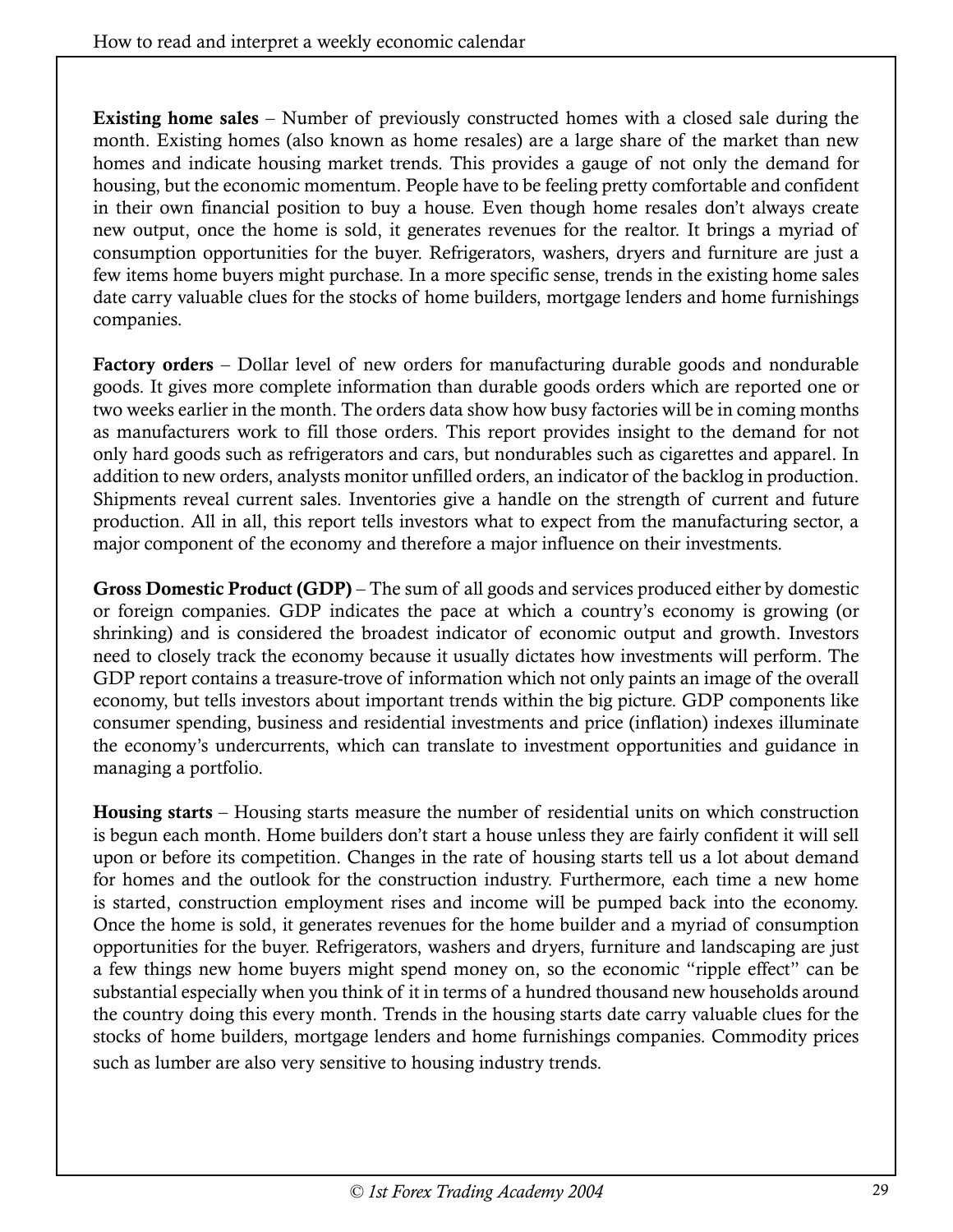IFO Business Climate in industry and trade – The IFO Business Climate Index is a widely early indicator for economic development in Germany. Every month the IFO Institute surveys more than 7,000 enterprises in west and east Germany on their appraisals of the business situation (good/ satisfactory/poor) and their expectations for the next six months (better/same/worse). The replies are weighted according to the importance of the industry and aggregated. The percentage shares of the positive and negative responses to both questions are balanced and a geometric mean is formed from the balances divided according to east and west Germany. The series of balances thus derived are linked to a base year (currently 1991) and seasonally adjusted.

Import and export prices – The prices of goods that are brought in the United States but produced abroad and the prices of goods sold abroad but produced domestically. These prices indicate inflationary trends in internationally traded products. Changes in import and export prices are a valuable gauge of inflation here and abroad. Furthermore, the data can directly impact the financial markets such as bonds and the dollar. Inflation leads to higher interest rates and that's bad news for stocks as well. By monitoring inflation gauges such as import prices, investors can keep an eye on this menace to their portfolio.

Industrial production and capacity utilization – The Index of Industrial Production is a chainweight measure of the physical output of the nation's factories, mines and utilities. The capacity utilization rate reflects the usage of available resources. Investors want to keep their finger on the pulse of the economy because it usually dictates how various types of investments will perform. Industrial production show how much factories, mines and utilities are producing. Since the manufacturing sector accounts for one-quarter of the economy, this report has a big influence on market behaviour. The capacity utilization rate provides an estimate of how much factory capacity is in use. If the utilization rate gets too high (above 85%) it can lead to inflationary bottlenecks in production. The Federal Reserve watches this report closely and sets interest rate policy on the basis of whether production constraints are threatening to cause inflationary pressures.

International Trade – Measures the difference between imports and exports of both tangible goods and services. The level of the international trade balance, as well as changes in exports and imports, indicate trends in foreign trade. Changes in the level of imports and exports, along with the difference between the two (the trade balance) are a valuable gauge of economic trends here and abroad. Furthermore, the data can directly impact all the financial markets, but especially the foreign exchange value of the dollar. Imports indicate demand for foreign goods and services here and the US exports show the demand for US goods in overseas countries. The dollar can be particularly sensitive to changes in the chronic trade deficit run by the United States, since this trade imbalance creates greater demand for foreign currencies. This report gives a breakdown of US trade with major countries as well, so it can be instructive for investors who are interested in diversifying globally. For example, a trend of accelerating exports to a particular country might signal economic strength and investment opportunities in that country.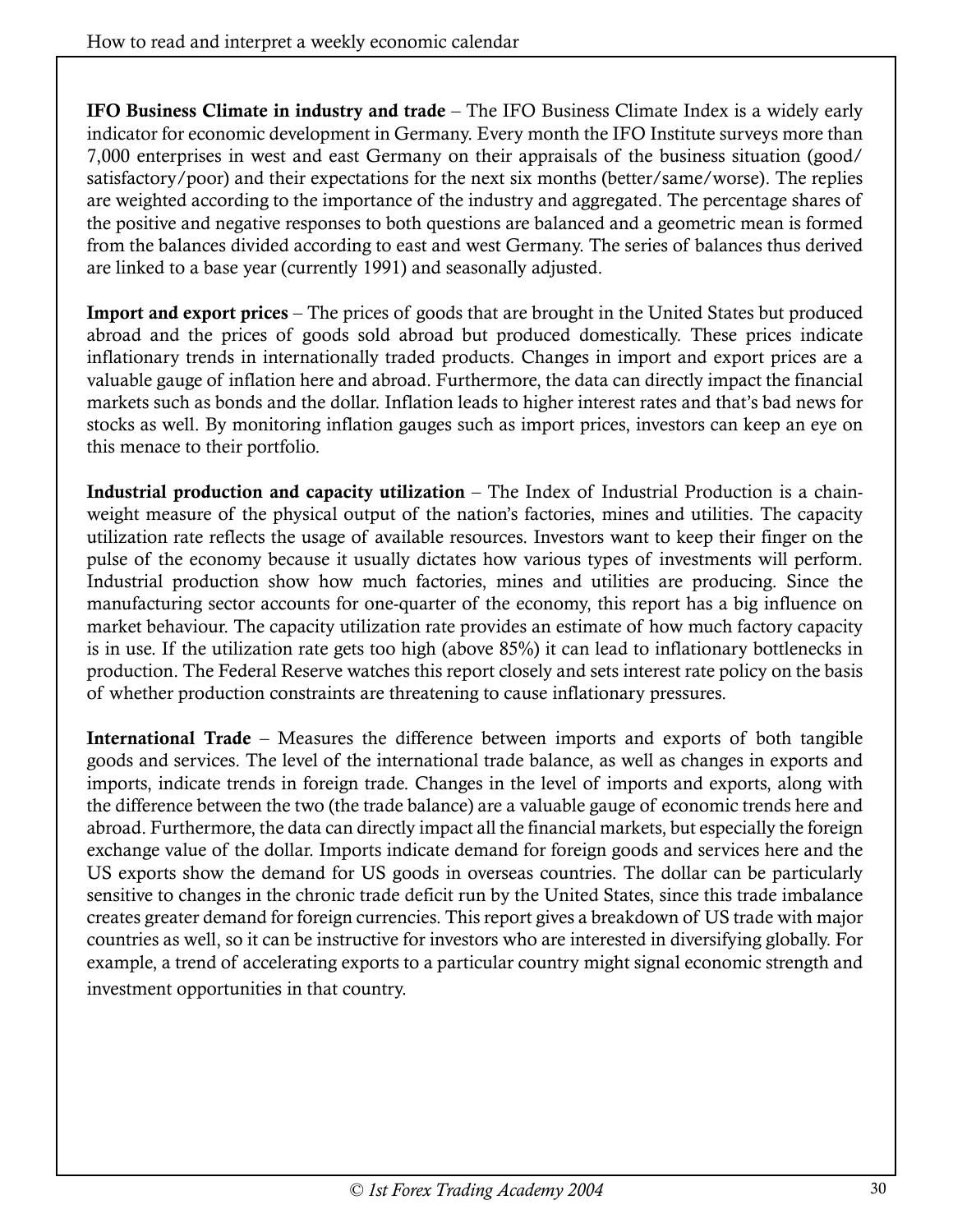Institute for Supply Management (ISM) – Formerly known as the NAPM. Change was effective in January 2002. ISM is a composite diffusion index of national manufacturing conditions. Readings above 50% indicate an expanding factory sector. Investors need to keep their fingers on the pulse of the economy because it dictates how various types of investments will perform. By tracking economic date like the ISM, investors will know what the economic backdrop is for the various markets. The ISM gives a detailed look at the manufacturing sector, how busy it is and where things are headed. Since the manufacturing sector is a major source of cyclical variability in the economy, this report has a big influence on the markets. More than one of the ISM sub-indexes provides insight on commodity prices and clues regarding the potential for developing inflation. The Federal Reserve keeps a close watch on this report which helps it to determine the direction of interest rates when inflation signals are flashing in these data.

Jobless Claims – A weekly compilation of the number of individuals who filed for unemployment insurance for the first time. This indicator, and more importantly, its four-week moving average, portends in the labor market. Jobless claims are an easy way to gauge the strength of the job market. The fewer people filling for unemployment benefits, the more have jobs, and that tells investors a great deal about the economy. Nearly every job comes with an income which gives a household spending power. Spending greases the wheels of the economy and keeps it growing, so the stronger the job market, the healthier the economy. By tracking the number of jobless claims, investors can gain a send of how tight the job market is. If wage inflation threatens, it's a good bet that interest rates will rise, bond and stock prices will fall, and the only investors in a good mood will be the ones who tracked jobless claims and adjusted their portfolios to anticipate these events. The lower the number of unemployment claims, the stronger the job market is, and vice versa.

Leading Indicators – A composite index of ten economic indicators that typically lead overall economic activity. Investors need to keep their fingers on the pulse of the economy because it dictates how various types of investments will perform. By tracking economic data like the index of leading indicators, investors will know what the economic backdrop is for the various markets. The index of Leading Indicators is designed to predict turning points in the economy such as recessions and recoveries. Incidentally, stock prices are one of the leading indicators in this index.

Money supply – The monetary aggregates are alternative measures of the money supply by degree of liquidity. Changes in the monetary aggregates indicate the thrust of monetary policy as well as the outlook for economic activity and inflationary pressures. The monetary aggregates (know individually as M1, M2 and M3) used to be all the rage a few years back because the data revealed the Fed's (tight or loose) hold on credit conditions in the economy. The Fed issues target ranges for money supply growth. In the past, if actual growth moved outside those ranges it often was a prelude to an interest rate move from the Fed. Today, monetary policy is understood more clearly by the level of the federal funds rate. Money supply fell out of vogue in the nineties, due to a variety of changes in the financial system and the way the Federal Reserve conducts monetary policy. The Fed is working on some new measures of money supply, and given the way economic indicators ebb and flow in popularity, don't be surprised if the monetary aggregates make a comeback in the future.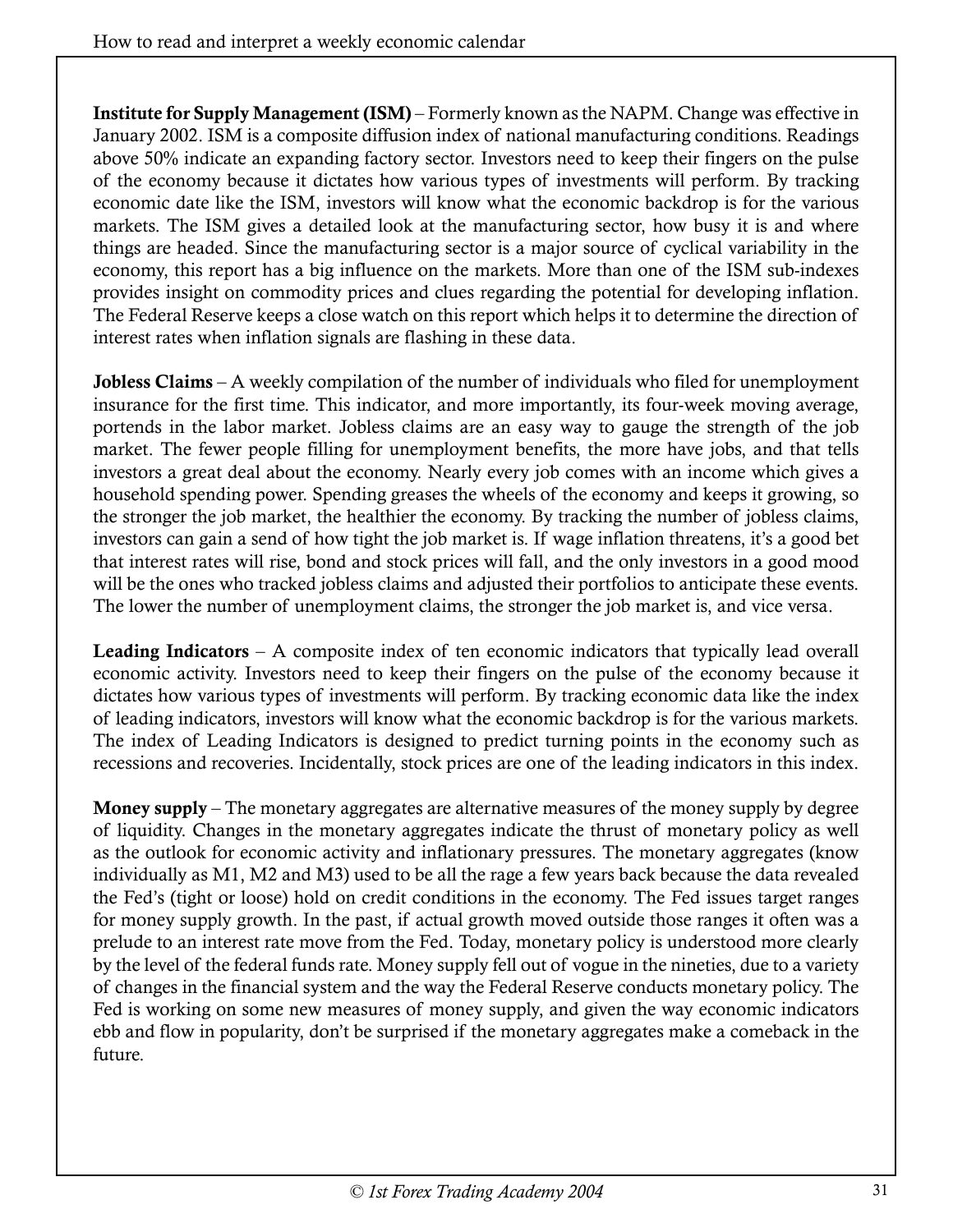New home sales – The number of newly constructed homes with a committed sale during the month. The level of new home sales indicates housing market trends. This provides a gauge of not only the demand for housing, but the economic momentum. People have to be feeling comfortable and confident in their own financial position to buy a house. Furthermore, this narrow piece of data has a powerful multiplier effect through the economy, and therefore across the markets and your investments. By tracking economic data such as new home sales, investors can gain specific investment ideas as well as broad guidance for managing a portfolio. Each time the construction of a new home begins, it translates to more construction jobs, and income which will be pumped back into the economy. Once the home is sold, it generates revenues for the home builder and the realtor. Trends in the new home sales data carry valuable clues for the stocks of home builders, mortgage lenders and home furnishings companies.

Nonfarm Payroll – The employment situation is a set of labor market indicators. The unemployment rate measures the number of unemployed as a percentage of the labor force. Nonfarm payroll employment counts the number of paid employees working part-time and full-time in the nation's business and government establishments. The average workweek reflects the number of hours worked in the nonfarm sector. Average hourly earnings reveal the basic hourly rate for major industries as indicated in nonfarm payrolls. This is without a doubt the economic report that move the markets the most. The employment data give the most comprehensive report on how many people are looking for jobs, how many have them, what they're getting paid and how many hours they are working. These numbers are the best way to gauge the current state and future direction of the economy. They also provide insight on wage trends, and wage inflation is high on the list of enemies for the Federal Reserve. By tracking the jobs data, investors can sense the degree of tightness in the job market.

Personal Income – Personal income is the dollar value of income received from all sources by individuals. Personal outlays include consumer purchases of durable and nondurable goods and services. The income and outlays data are another handy way to gauge the strength of the economy and where it is headed. Income gives households the power to spend and/or save. Spending greases the wheels of the economy and keeps it growing. The consumption (outlays) part of this report is even more directly tied to the economy, which we know usually dictates how the markets perform. Consumer spending accounts for two-thirds of the economy, so if you know what consumers are up to, you'll have a pretty good handle on where the economy is headed. Needless to say, that's a big advantage for investors.

**Philadelphia Fed Survey** – A composite diffusion index of manufacturing conditions within the Philadelphia Federal Reserve district. This survey is widely followed as an indicator of manufacturing sector trends since it is correlated with the ISM survey and the index of industrial production. The Philly Fed survey gives a detailed look at the manufacturing sector, how busy it is and where things are headed. Since manufacturing is a major sector of the economy, this report has a big influence on market behaviour. Some of the Philly Fed sub-indexes also provide insight on commodity prices and other clues on inflation.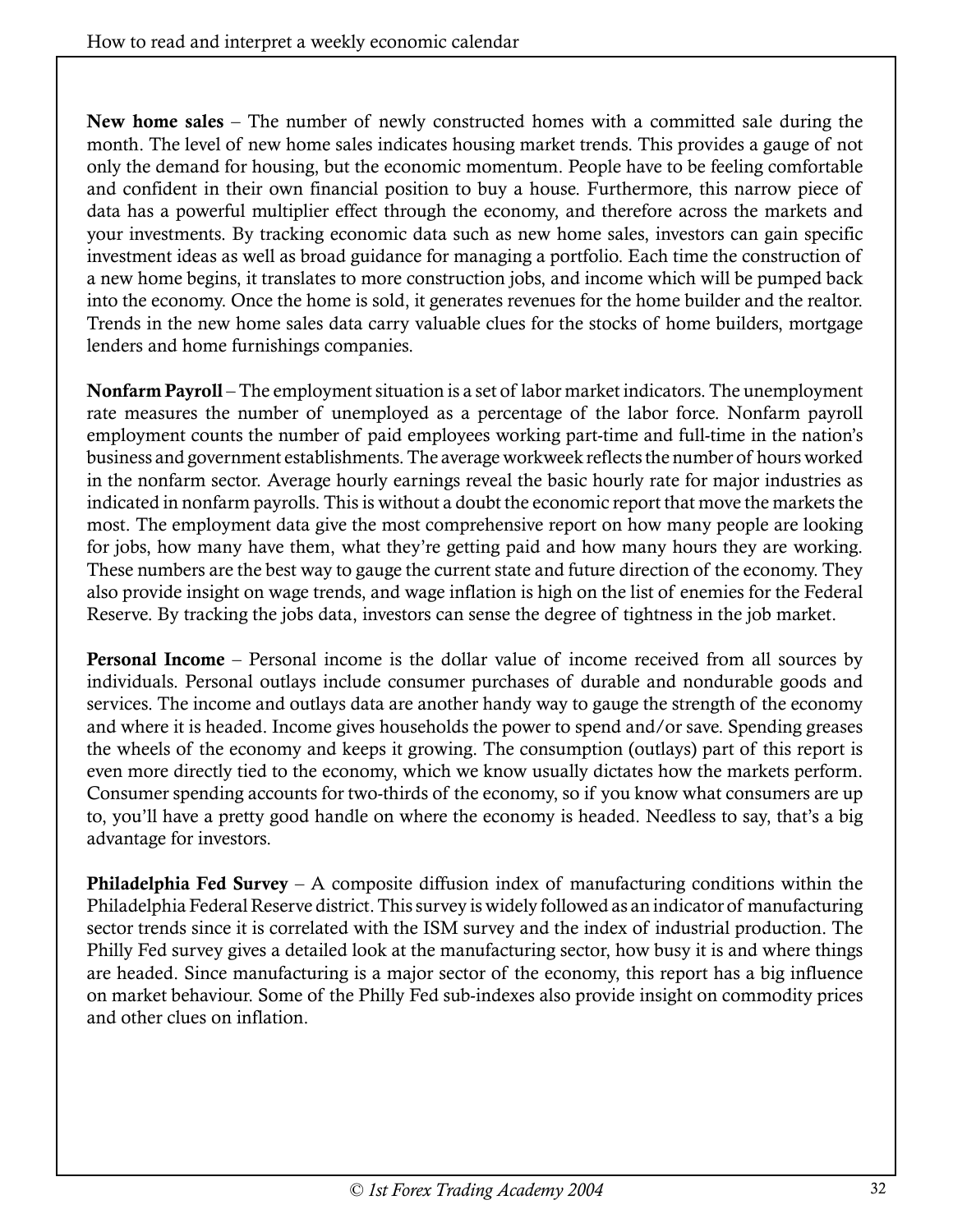Purchasing Managers Index (PMI) - The National Association of Purchasing Managers (NAPM), now called the Institute for Supply Management, releases a monthly composite index of national manufacturing conditions, constructed from data on new orders, production, supplier delivery times, backlogs, inventories, prices, employment, export orders, and import orders. It is divided into manufacturing and non-manufacturing sub-indices.

**Producer Price Index (PPI)** – PPI is a measure of the average price level for a fixed basket of capital and consumer goods paid by producers. The PPI measures price changes in the manufacturing sector. It measures average changes in selling prices received by domestic producers in the manufacturing, mining, agriculture, and electric utility industries for their output. Inflation at this producer level often gets passed through to the consumer price index (CPI). The relationship between inflation and interest rates is the key to understanding how data like the PPI influence the markets and your investments.

Retail Sales – Retail sales measure the total receipts at stores that sell durable and nondurable goods. Retail sales not only give you a sense of the big picture, but also the trends among different types of retailers. Perhaps auto sales are especially strong or apparel sales are showing exceptional weakness. These trends from the retail sales date can help you spot specific investment opportunities, without having to wait for a company's quarterly or annual report.

Retail Prices Index (RPI) - The RPI is the UK's principal measure of consumer price inflation. It is defined as an average measure of change in the prices of goods and services brought for the purpose of consumption by the vast majority of households in the UK. It is complied and published monthly. Once published, it is never revised. RPI includes date on food and drink, tobacco, housing, household goods and services, personal goods and services, transport fares, motoring costs, clothing and leisure goods and services. Measures of inflation are vital tools for economists, business and government. The Bank of England's Monetary Policy Committee sets UK interest rates on the basis of a target figure for inflation set by Chancellor of the Exchequer. Wage agreements, pensions and change in benefit levels are often linked directly to the RPI. Utility regulators impose restrictions on price movements based on the RPI.

Trade Balance - The balance of trade is a statement of a country's trade in goods (merchandise) and services. It covers trade in products such as manufactured goods, raw materials and agricultural goods, as well as travel and transportation. The balance of trade is the difference between the value of the goods and services that a country exports and the value of the goods and services that it imports. If a country's exports exceed its imports, it has a trade surplus and the trade balance is said to be positive. If imports exceed exports, the country has a trade deficit and its trade balance is said to be negative.

The balance of trade sometimes refers to trade in goods only. The term should not be confused with the balance of payments, which is a much broader statement of international monetary flows, including not only trade in goods and services, but also investment income flows and transfer payments. A positive or negative balance may simply reflect a change in the relative cost of domestic products compared with international prices. For industries that rely heavily on exports, like the auto sector, a positive balance of trade may reflect a higher international demand, which can mean more jobs in that industry.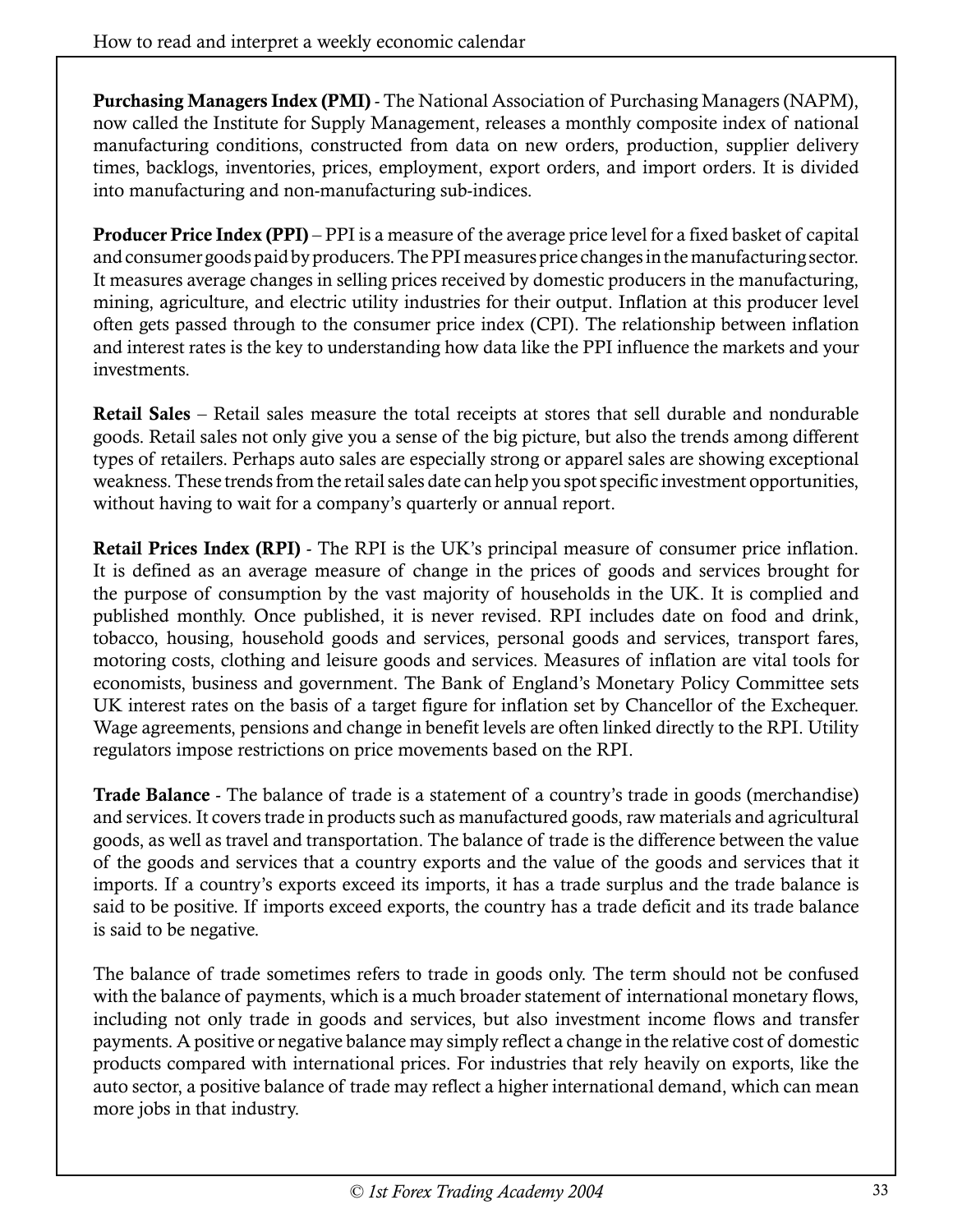Unemployment rate - Percentage of employable people actively seeking work, out of the total number of employable people determined in a monthly survey by the Bureau of Labor Statistics. An unemployment rate of about 4% - 6% is considered "healthy". Lower rates are seen as inflationary due to the upward pressure on salaries; higher rates threaten a decrease in consumer spending.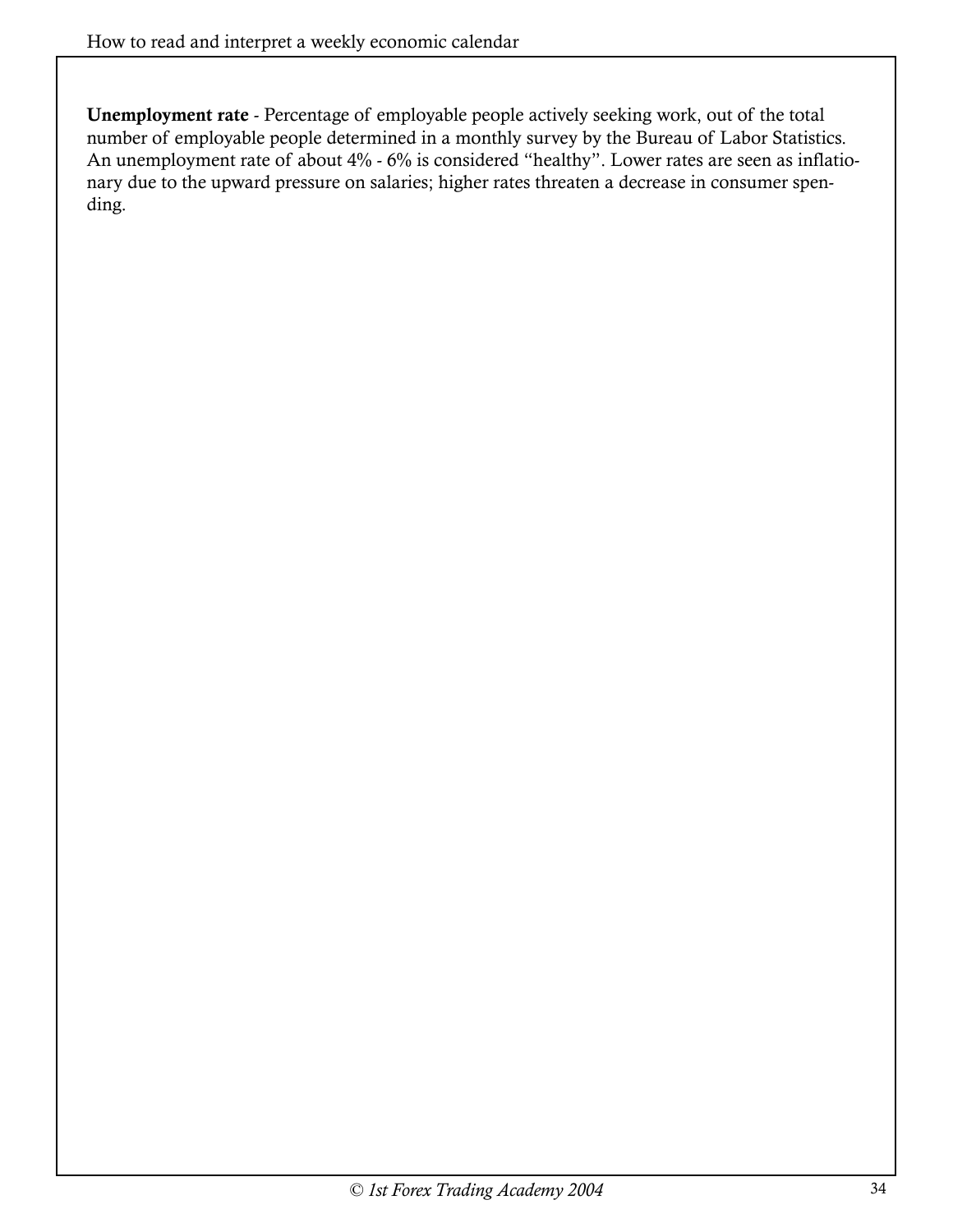#### <span id="page-34-0"></span>How to manage your risk

#### Risk Management

Once you have the facts it is decision time. You can choose to do nothing or seek to reduce the exposures or to hedge them in whole or in part. The unforgivable sins are to fail to consider the risks or fail to act on any decisions.

The risk culture of your business is critical and must be established at the most senior level. Above all it calls for honesty. Too often individuals are criticized for decisions that, at the time, were in tune with the organization's perceived appetite for risk. But it is never easy to set down effective guidelines and the range of exposures for even a simple transaction can be extensive.

For example, an exporter needing to borrow to finance a sale in foreign currency may have to consider counterparty credit risk, funding risk and interest rate risk. The permutations are endless and the costs of hedging transactions to reduce or eliminate every possible exposure could potentially swallow any profit from a deal.

While losses are likely to be quantitative, the potentially infinite number of risk combinations means that the skills needed to make good decisions are usually qualitative. Even a computer programmed to consider every conceivable permutation of risks needs to be told what level of exposure is acceptable. Any program is only as good as the parameters and data fed into it by people who have themselves been conditioned by experience.

But what of the improbable, the wholly unexpected or the never-seen-before?

Effective risk management requires thinking the unthinkable. This does not in any way lessen the great value of the many sophisticated risk-management systems available. The problems come if people start to think of them, and the models they are based on, as infallible.

It is also common for the development of control systems to come after any new risk-related products. Be careful not to bet the business until the exposure is known. To be in business you must make decisions involving risk. However sophisticated the tools at your disposal you can never hope to provide for every contingency. But unpleasant surprises should be kept to a minimum.

*Ask yourself…*

1- Can the risks to your business be identified, what forms do they take and are they clearly understood - particularly if you have a portfolio of activities?

2 - Do you grade the risks faced by your business in a structured way?

3 - Do you know the maximum potential liability of each exposure?

4 - Are decisions made on the basis of reliable and timely information?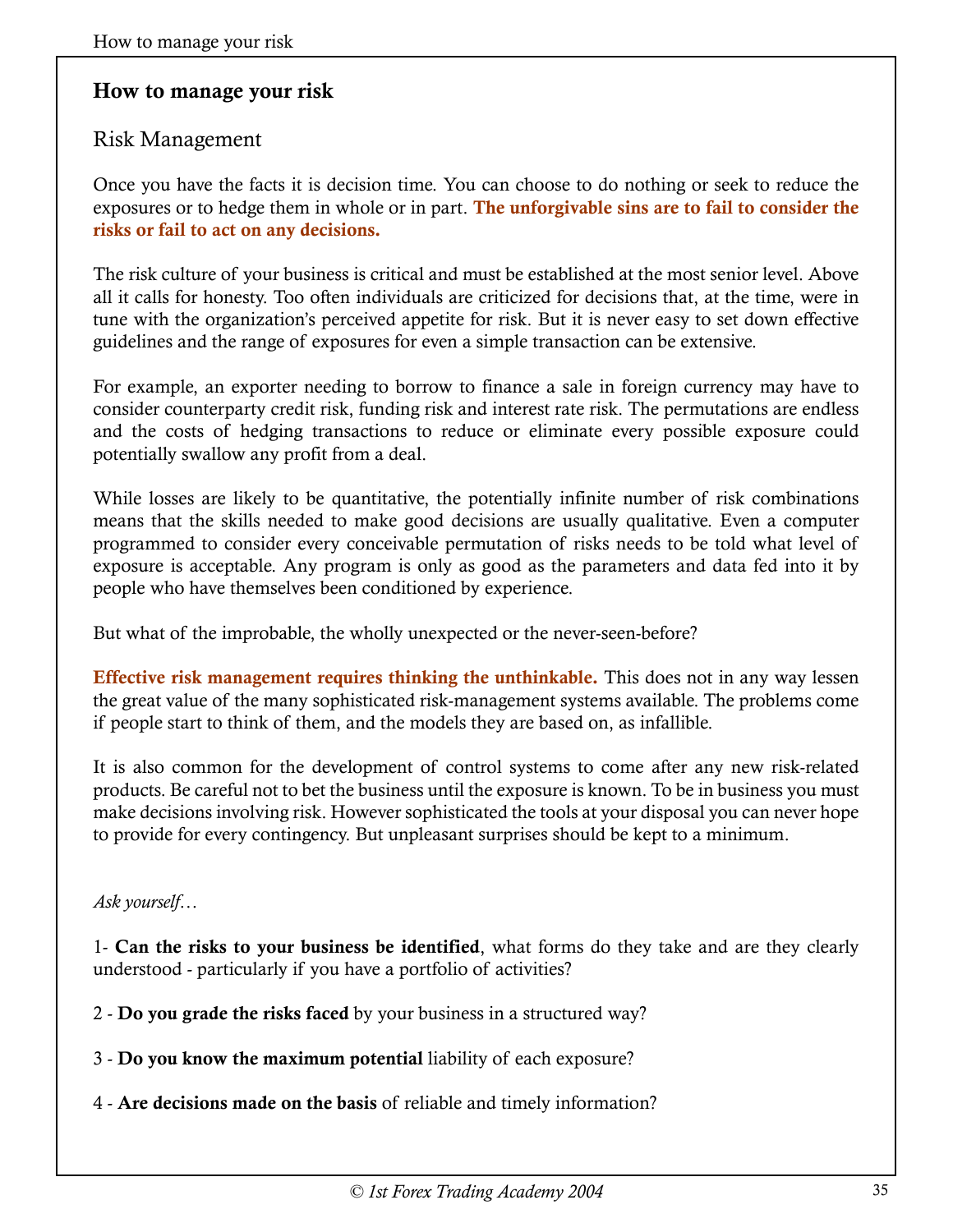5 - Are the risks large in relation to the turnover of your business and what impact could they have on your profits and balance sheet?

6 - Over what time periods do the risks exist?

7 - Are the exposures one-off or are they recurring?

8 - Do you know enough about the ways in which you exposures can be reduced or hedged and what it would cost including the **potential loss of any upside profit?** 

9 - Have trading and risk-management functions or decisions been adequately separated?

#### *Where to place stops*

We stop out of a trade when we no longer want to hold onto that particular position. The question that arises is: WHY do we want to get out of that trade?

There can be 2 reasons for stopping out of a trade. EITHER the market tells us that our intrinsic View or Directional Assessments itself was wrong. OR we stop out of a trade (even if we still believe in our basic Bullish or Bearish reading) because we think we can establish another position at a better level than the previous one.

The effort should be to choose a meaningful SL which is neither too close to the entry to get activated soon after entry (only to have the market go back in the original direction thereafter), nor so far away from the entry that we have no time or space left for follow up action.

The difficult part about the paragraph above is that it requires us to have a **Trading Plan or Strategy** and to choose our Entry much more carefully than we tend to do, in accordance with that plan.

Follow through action required we come back to the reasons for wanting to stop out. In the first case, when our directional reading has been proved wrong, we should look to enter into a trade in the opposite direction - a case of Stop-and-Reverse (SAR). It needs to be pointed out here that it is NOT necessary to SAR at the same instance and level all the time. If you are an intra-week (or longer) trader, you can enter into a reverse trade after stopping out of the original trade, allowing yourself time to reformulate your strategy.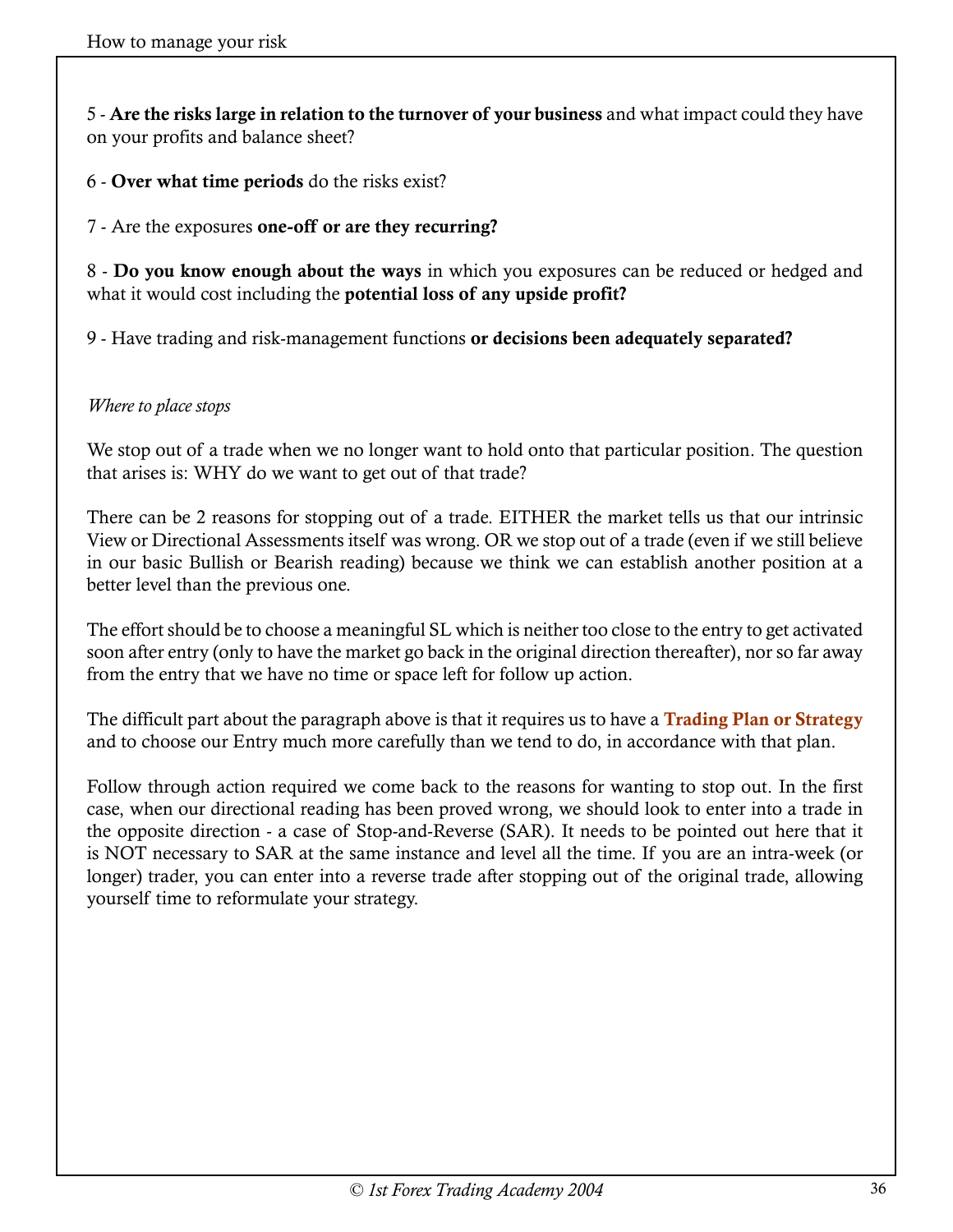### Risk and Reward

Traders have no business trading if risk/reward analysis is not at the top of their concerns. If a trader has no idea of the potential profit return on any given trade relative to the initial risk of taking the trade at all, his long-term profitability is in question.

Of course, for every trader, the best case scenario would be to minimize the first and maximize the second. But how do you get a handle on the potential reward in any investment and the risk you might be taking on?

Technical analysis – what's popularly called charting – can help traders evaluate both risk and reward. The technical indicators used to read the charts will give you the simplest kind of picture you can get of a currency's performance.

Simply by placing your support and resistance and by looking at the past performance of a currency you can get a record of its closing price over time. Once all of the elements are in place for an analysis, you can calculate your pips difference and verify, depending on the trend of the market, if you will make more profit or loss and if it is after all worth the position.

For example, if the market is in a bullish situation, you need to have a higher pips difference between your buy-stop order and your resistance price than between your support price and your buy-stop order so that your reward will be maximize and your risk will be minimize.

In each case, upside (bullish) or downside (bearish), the tools of technical analysis will tell you important things about risk and reward. Don't trade without them.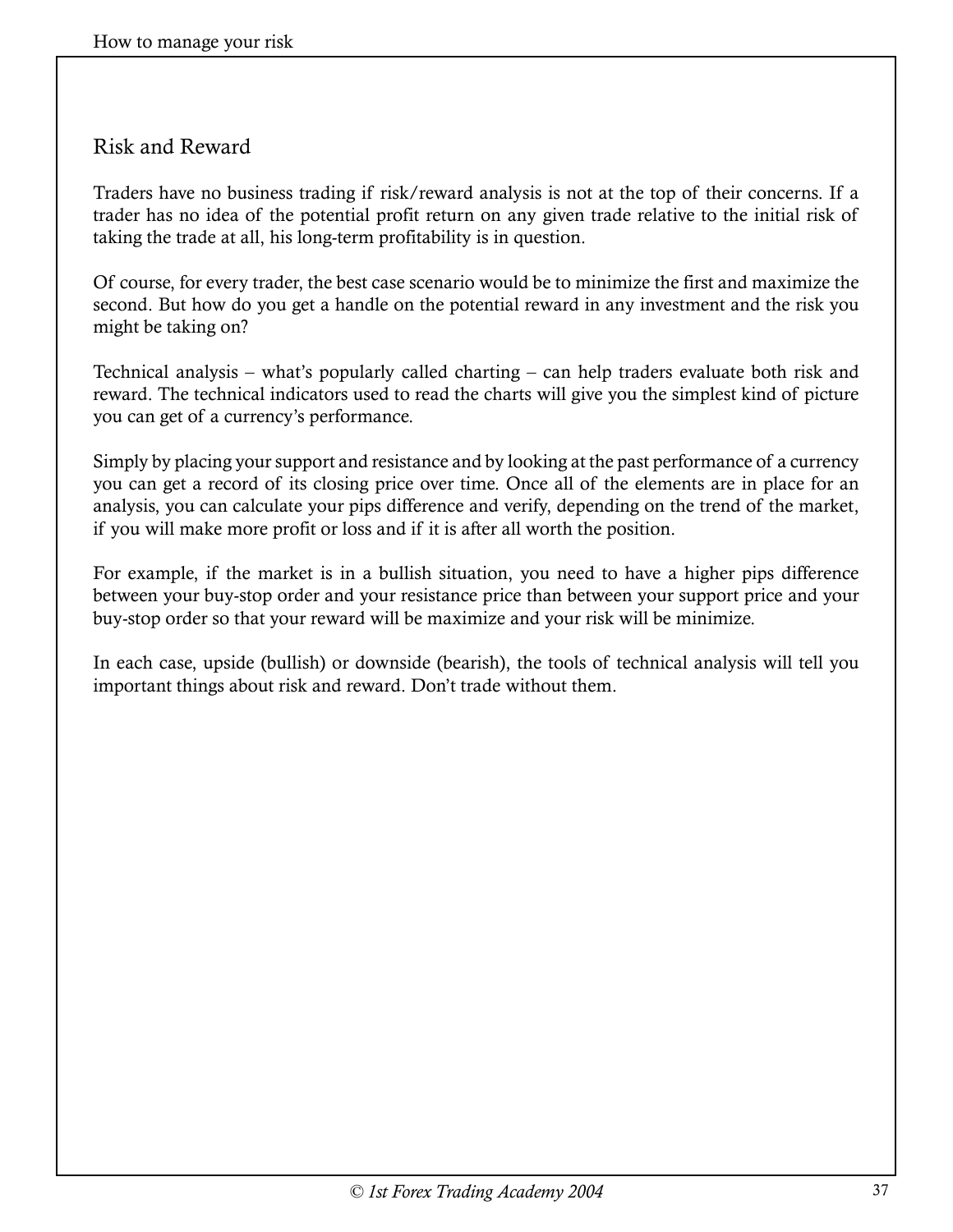## <span id="page-37-0"></span>Fundamental Analysis

## Introduction

*Why Trade Forex*

The future is coming quickly upon us; very soon millions will be on the Internet trading foreign currency. Forex trading is gaining momentum now, as the word goes out that is a SAFE market to trade in.

The major reasons why Forex trading is catching on to the individual trader are Safety, Liquidity, Trade when you wish, guaranteed stop losses, and it's fun.

You do not have to sit in front of your computer all day long to trade the Forex, although once you see the power of Forex trading you might want to. Our teaching methods will show you the correct entry and exit points. All you have to do is glance at the charts occasionally to see if correct entry point is approaching, and if it is then get in on the trade. We will even show you how to leave your computer and have your trade be closed automatically at the level that you wish.

Everything you need to trade in the Forex market will be provided to you. You will be able to participate in the trading seminars, listen and watch experienced traders in our system live to your computer.

The world is getting more complex, but getting smaller at the same time. The Internet has made information accessible to anyone on the planet. We urge you to educate yourself in the techniques of 1st Forex trading academy, as it is already becoming the best way to increase your income from your own computer.

Don't be the one that says, «Forex, I could have been in that.» It's time for 1st Forex Trading Academy to teach you how to make money with money. After all, when you boil it down, that is what currency trading really is.

Forex fits into your trading plan than gets started. Don't be surprised that you can use various trading vehicles in the world of Forex.

### *Advantage of Forex Currency Trading*

Foreign Exchange trading (also called Forex, FX, or currency trading) describes trading in the many currencies of the world. It is the largest and least regulated market providing the greatest liquidity to investors. Daily volume in the currency markets is around \$1.6 trillion. By comparison, the NYSE daily volume averages \$25 billion a day.

The spot Forex market is the most liquid. Spot, meaning that trades are settled within two banking days. There is no central exchange of physical location. Trading takes place over-the-counter, 24 hours a day directly between the two telephones and computer.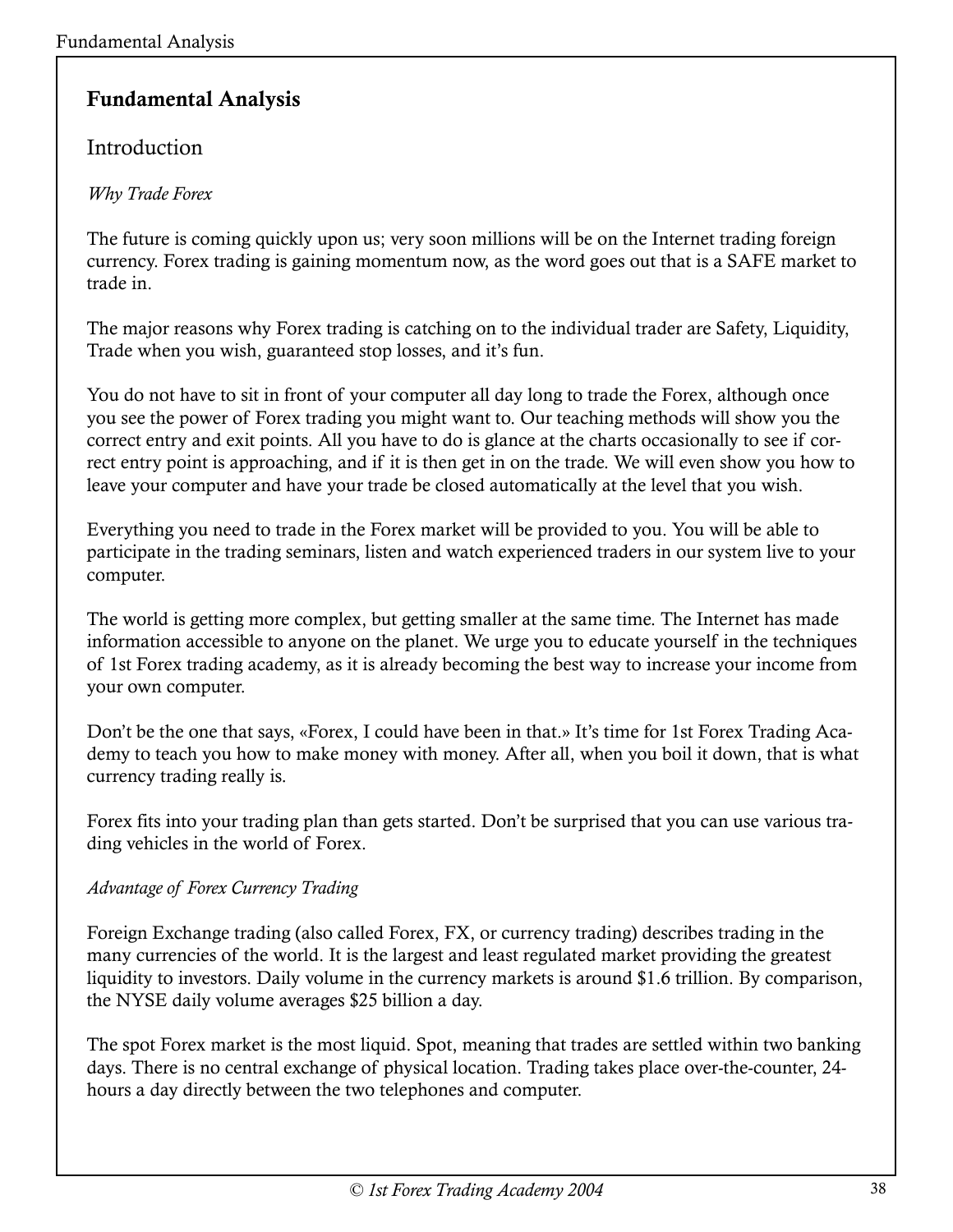Participants in Forex include central banks, corporations, individual investors and speculators, and hedge funds. With the advent of electronic trading platforms, self-directed investors and smaller financial firms now have access to the same liquidity as larger market participants.

Trading, or speculation, makes up 95% of the daily volume. The other 5% of daily volume consists of governments and commercial companies converting one currency into another from buying and selling goods and services.

## Description

Fundamental analysis requires, among other things, a close examination of the Forex in order to determine its current financial strength, future growth and profitability prospects, and current management skills, in order to estimate whether the currency price is undervalued or overvalued.

A good deal of reliance is placed on annual and quarterly earnings reports, the economic, political and competitive environment facing the country, as well as any current news currency or rumors relating to the economy. Simply put, fundamental analysis concerns itself with the «basics» of the business in assessing the worth of a currency. Fundamental analysis may be the preferred method to use for mid to longer term investors. However, it is not suitable for use by day traders because of the amount of research required, and the fact that trades are entered into and exited within a very short time frame.

At its broadest, Fundamental Analysis studies any data that might be expected to impact the price or perceived value of a currency, other than analyzing the trading patterns of that Forex itself. Fundamentals include economic factors, industry-specific trends, capital market conditions, and company-specific data and qualities. Within fundamental analysis lie the equally broad concepts of quantitative analysis, where economic or company-specific numerical data are analyzed with computer software and other objective means, and qualitative analysis, which examine less tangible concepts such as technology strength and management effectiveness.

## Read and understand a Forex Quote

A Forex quote is always a two-sided quote with a 'bid' and 'offer'. The 'bid' is the price at which you can sell the base currency (i.e. buy the second currency). The 'offer' is the price at which you can buy the base currency (i.e. sell the second currency).

As mentioned before, the first currency listed is the base currency. In the major currency pairs the US dollar is traditionally treated as the base currency this includes USD/JPY, USD/CHF and USD/CAD. In this case \$1 USD (the base currency) is quoted in terms of the second currency. For example, a quote of USD/JPY = 112.25 means that one US dollar is equal to 112.25 Japanese Yen.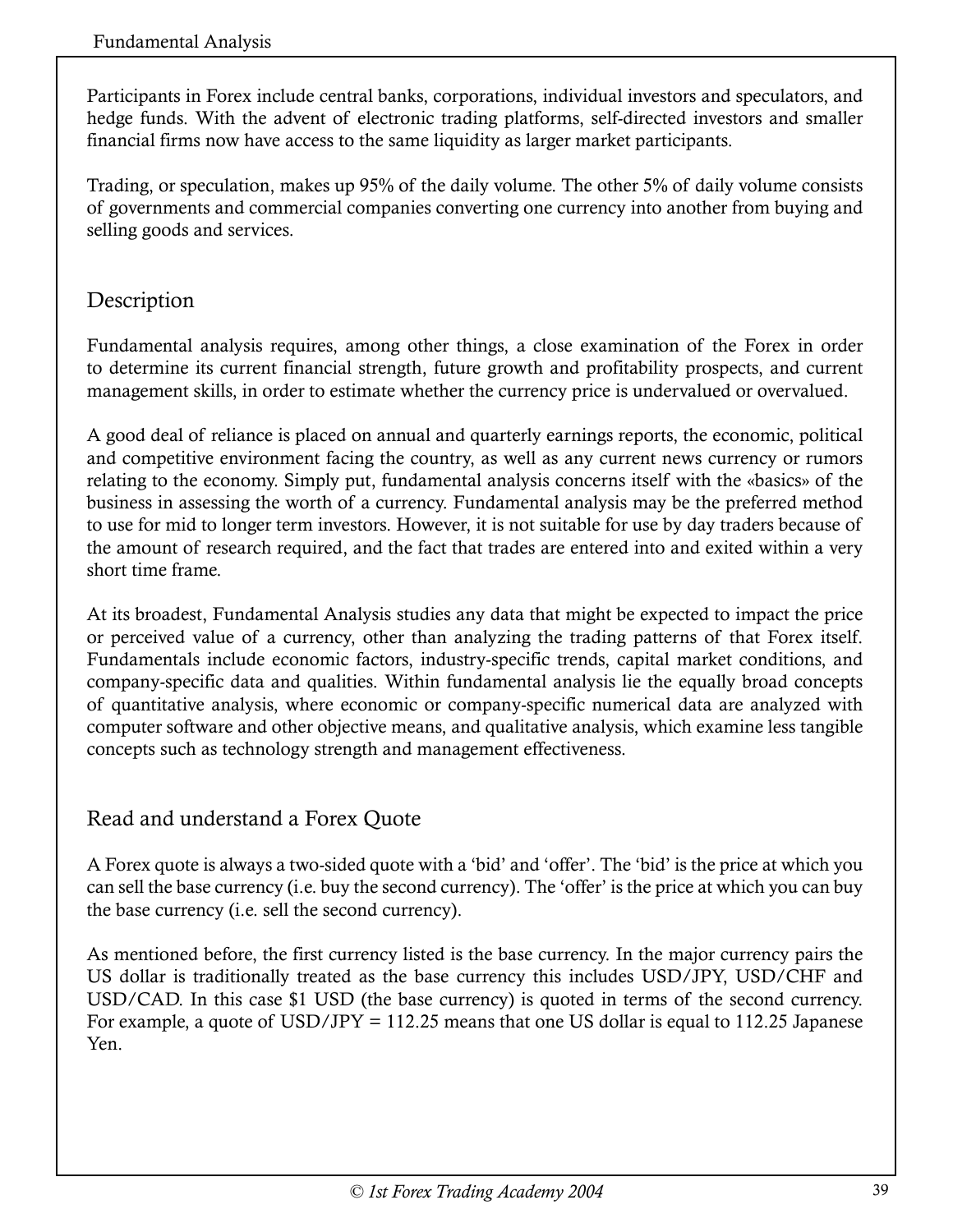Among the major currency pairs there are three exceptions where the US dollar is not quoted as the base currency, the Euro (EUR), the British Pound (GBP), and the Australian Dollar (AUD). In these cases, you might see a quote such as  $GBP/USD = 1.8455$ , which means that one British Pound equals 1.8455 US dollars.

In both of the above examples the base currency becomes stronger when its price increases. For example if the USD/JPY rises from 112.20 to 113.20 the dollar is stronger because it is now worth more JPY.

Cross currencies are currency pairs that do not involve the US dollar. For example: EUR/GBP, GBP/AUD, EUR/JPY, etc. A quote of EUR/GBP at 0.6750 signifies that one Euro is equal to 0.6750 British Pounds.

#### Forex Value Dates

All Forex quotes are typically based on settlement business days after the transaction was executed (the one major exception being the USD/Canadian Dollar which settles after one business day). Theoretically a currency trader will take physical delivery of the currency in two days; however, delivery is avoided by rolling the positions forward one day, usually referred to as Tomorrow Next Day (Tom Next) procedures. The newly opened position is assigned a new value date allowing the client to hold this position another day without taking delivery of the currency.

The Tom Next rate is determined by the respective difference in interest rates between the two currencies held. If a trader is long a high interest currency and short a low interest currency he will earn interest for one day. If a trader is holding the foreign currency with the lower rate of interest he will pay interest. These payments are received during the establishment of the new opening rate, in the form of a slightly better or worse price after the roll (swap) has taken place.

During the roll procedure all open positions are closed at the current market rate, and any unrealized profits or losses are realized. This new rate is determined by the price the position was closed out at plus or minus the Tom Next rate. If a trader is flat e.g. long  $\epsilon$ 2 million EUR/USD and short  $\epsilon$ 2 million EUR/USD it is not necessary to roll positions.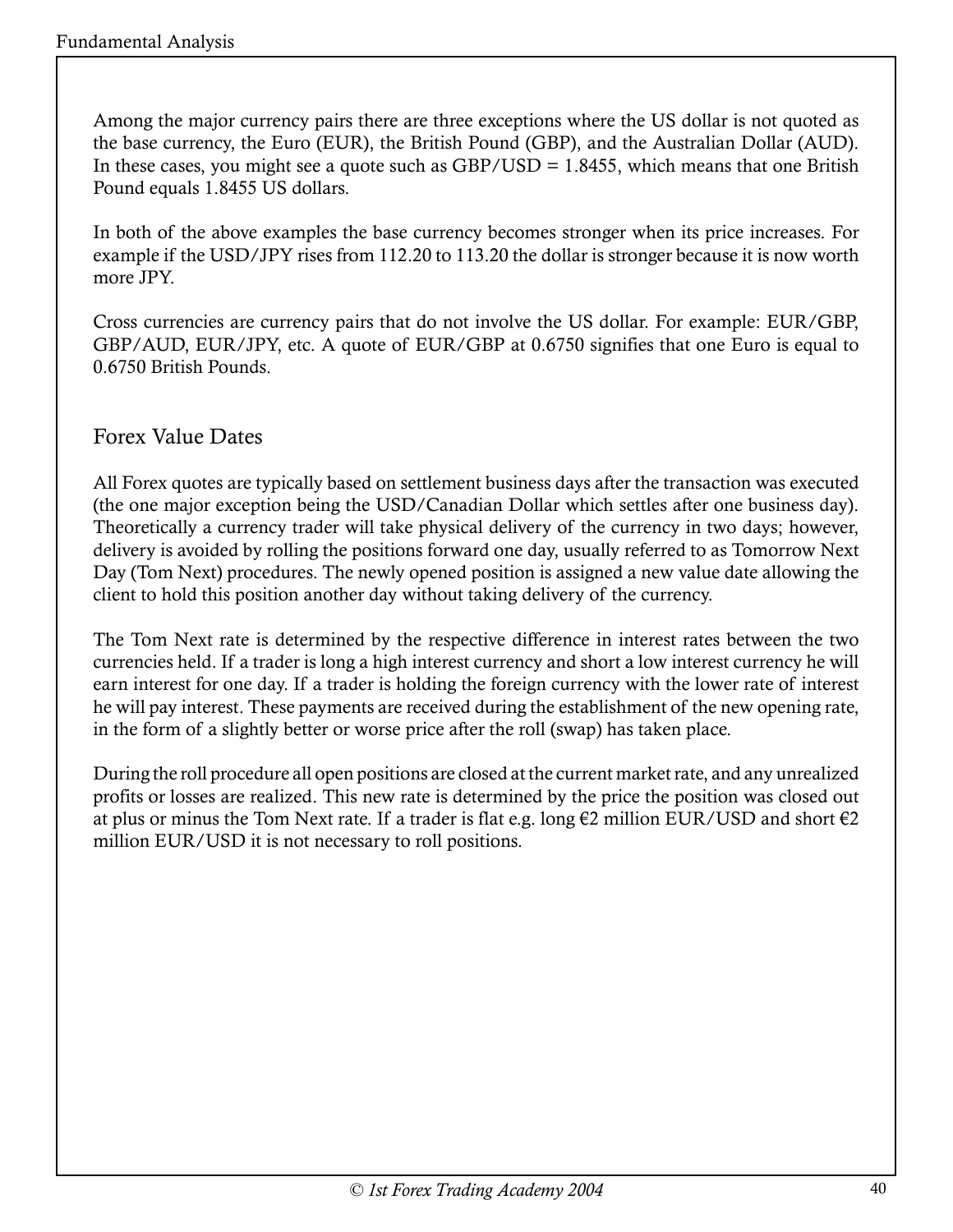Best Times to Trade

#### EUR/USD

During the Tokyo session, the Euro only trades 15% of all volume so it is best to start watching the Euro late in the Tokyo session. It trades 39% of all Forex volume during the London session. It can also be traded during the New York session.

#### GBP/USD

The pound trades extremely lightly during the Tokyo session. Start watching it near the end of the Tokyo session as it can start moving then. In the London session, GBP/USD accounts for approximately 23% of all Forex trading volume. The pound can be traded in the New York session also.

#### USD/JPY

During the Tokyo session, USD/JPY accounts for approximately 78% of all Forex volume. This drops to about 17% during the London session. There are occasional days when these 3 pairs make significant price moves outside the sessions which normally have the most trading volume.

#### News Releases / Economic Data Releases

23:50 GMT Japan Fundamentals 07:45 GMT Euro Fundamentals 13:30 GMT USA Economic Figures

*During Summer Time these news release times are 1 hour earlier.*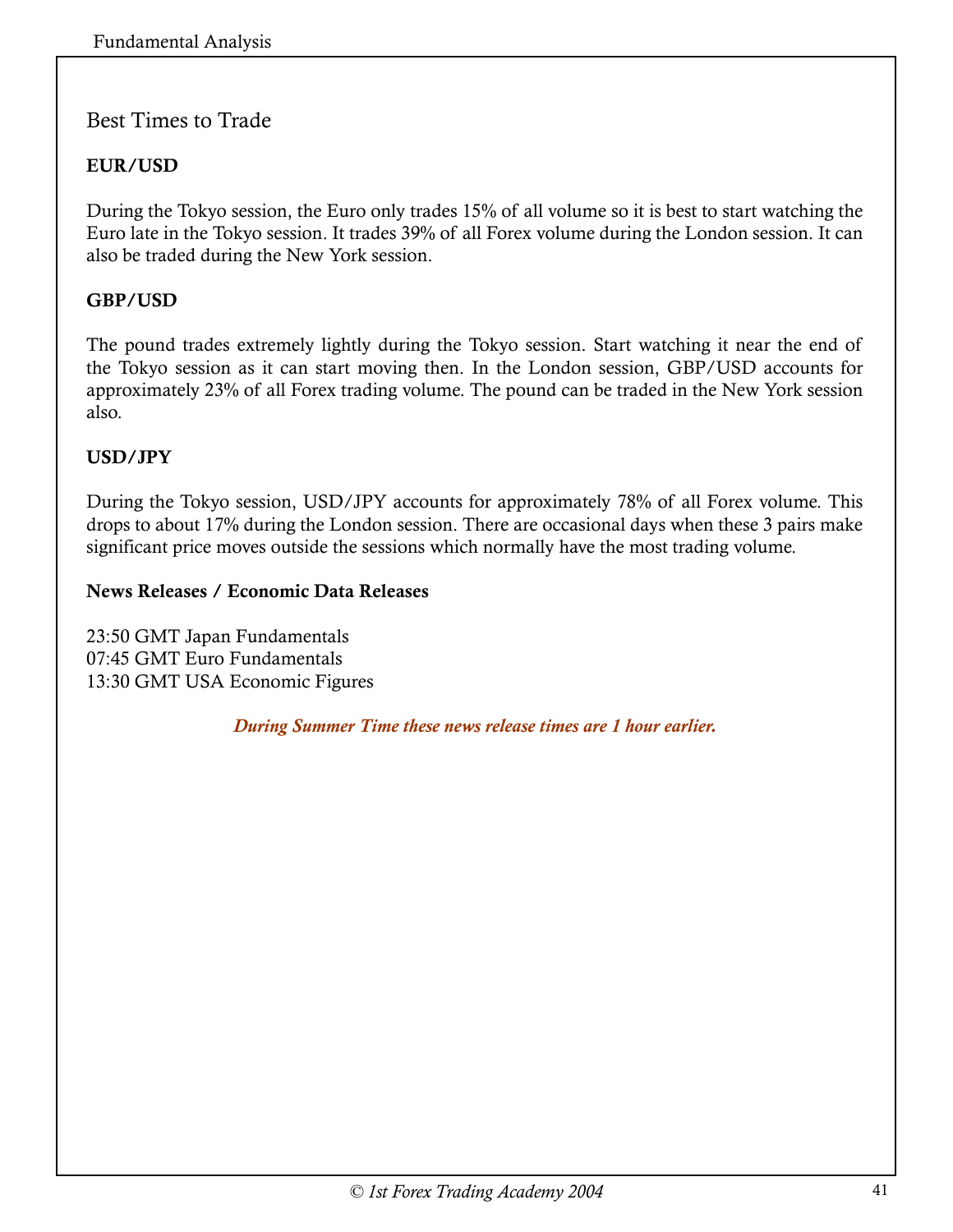# **GLOSSARY**

# <span id="page-41-0"></span>[A](#page-41-1) [B](#page-41-2) [C](#page-42-0) [D](#page-44-0) [E](#page-44-1) [F](#page-45-0) [G](#page-45-1) [H](#page-46-0) [I](#page-46-1) J [K](#page-46-2) [L](#page-46-3) [M](#page-47-0) [N](#page-47-1) [O](#page-47-2) [P](#page-48-0) [Q](#page-48-1) [R](#page-48-2) [S](#page-49-0) [T](#page-50-0) [U](#page-50-1) [V](#page-50-2) [W](#page-51-0) X [Y](#page-51-1) Z

## <span id="page-41-1"></span>A

Accrual - The apportionment of premiums and discounts on forward exchange transactions that relate directly to deposit swap (Interest Arbitrage) deals, over the period of each deal.

Adjustment - Official action normally by either change in the internal economic policies to correct a payment imbalance or in the official currency rate or. Adjustment - Official action normally by either change in the internal economic policies to correct a payment imbalance or in the official currency rate or.

Appreciation - A currency is said to 'appreciate' when it strengthens in price in response to market demand.

Arbitrage - The purchase or sale of an instrument and simultaneous taking of an equal and opposite position in a related market, in order to take advantage of small price differentials between markets.

Ask (Offer) Price - The price at which the market is prepared to sell a specific Currency in a Foreign Exchange Contract or Cross Currency Contract. At this price, the trader can buy the base currency. In the quotation, it is shown on the right side of the quotation. For example, in the quote USD/CHF 1.4527/32, the ask price is 1.4532; meaning you can buy one US dollar for 1.4532 Swiss francs.

At Best - An instruction given to a dealer to buy or sell at the best rate that can be obtained.

At or Better - An order to deal at a specific rate or better.

### <span id="page-41-2"></span>B

Balance of Trade - The value of a country's exports minus its imports.

Bar Chart - A type of chart which consists of four significant points: the high and the low prices, which form the vertical bar, the opening price, which is marked with a little horizontal line to the left of the bar, and the closing price, which is marked with a little horizontal line of the right of the bar.

Base Currency - The first currency in a Currency Pair. It shows how much the base currency is worth as measured against the second currency. For example, if the USD/CHF rate equals 1.6215 then one USD is worth CHF 1.6215 in the FX markets, the US Dollar is normally considered the 'base' currency for quotes, meaning that quotes are expressed as a unit of \$1 USD per the other currency quoted in the pair. The primary exceptions to this rule are the British Pound, the Euro and the Australian Dollar.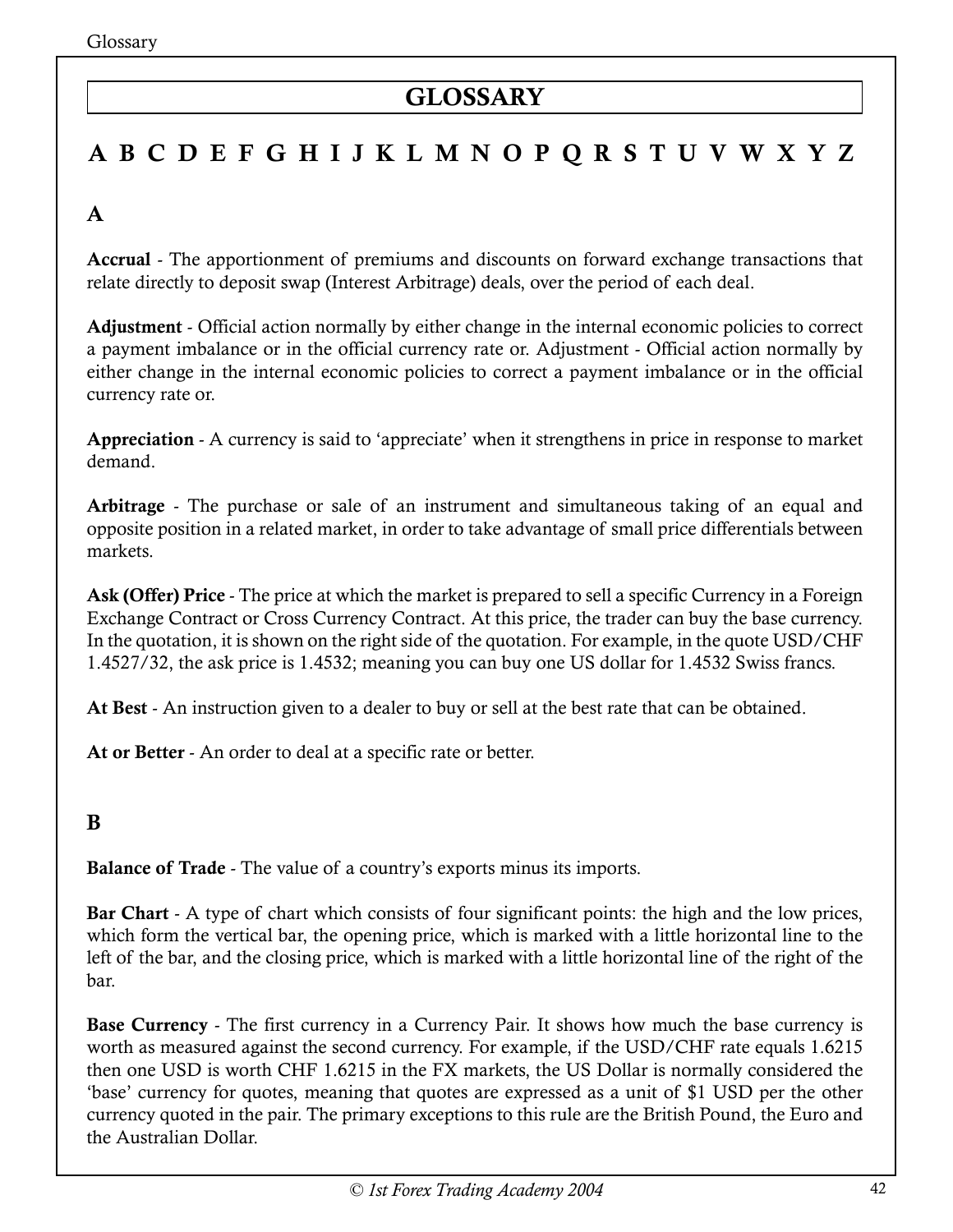Bear Market - A market distinguished by declining prices.

Bid Price - The bid is the price at which the market is prepared to buy a specific Currency in a Foreign Exchange Contract or Cross Currency Contract. At this price, the trader can sell the base currency. It is shown on the left side of the quotation. For example, in the quote USD/CHF 1.4527/32, the bid price is 1.4527; meaning you can sell one US dollar for 1.4527 Swiss francs.

Bid/Ask Spread - The difference between the bid and offer price.

Big Figure Quote - Dealer expression referring to the first few digits of an exchange rate. These digits are often omitted in dealer quotes... For example, a USD/JPY rate might be 117.30/117.35, but would be quoted verbally without the first three digits i.e. «30/35».

Book - In a professional trading environment, a 'book' is the summary of a trader's or desks total positions.

Broker - An individual or firm that acts as an intermediary, putting together buyers and sellers for a fee or commission. In contrast, a 'dealer' commits capital and takes one side of a position, hoping to earn a spread (profit) by closing out the position in a subsequent trade with another party.

Bretton Woods Agreement of 1944 - An agreement that established fixed foreign exchange rates for major currencies, provided for central bank intervention in the currency markets, and pegged the price of gold at US \$35 per ounce. The agreement lasted until 1971, when President Nixon overturned the Bretton Woods agreement and established a floating exchange rate for the major currencies.

Bull Market - A market distinguished by rising prices.

Bundesbank - Germany's Central Bank.

## <span id="page-42-0"></span> $\mathbf C$

Cable - Trader jargon referring to the Sterling/US Dollar exchange rate. So called because the rate was originally transmitted via a transatlantic cable beginning in the mid 1800's.

Candlestick Chart - A chart that indicates the trading range for the day as well as the opening and closing price. If the open price is higher than the close price, the rectangle between the open and close price is shaded. If the close price is higher than the open price, that area of the chart is not shaded.

Cash Market - The market in the actual financial instrument on which a futures or options contract is based.

Central Bank - A government or quasi-governmental organization that manages a country's monetary policy. For example, the US central bank is the Federal Reserve, and the German central bank is the Bundesbank.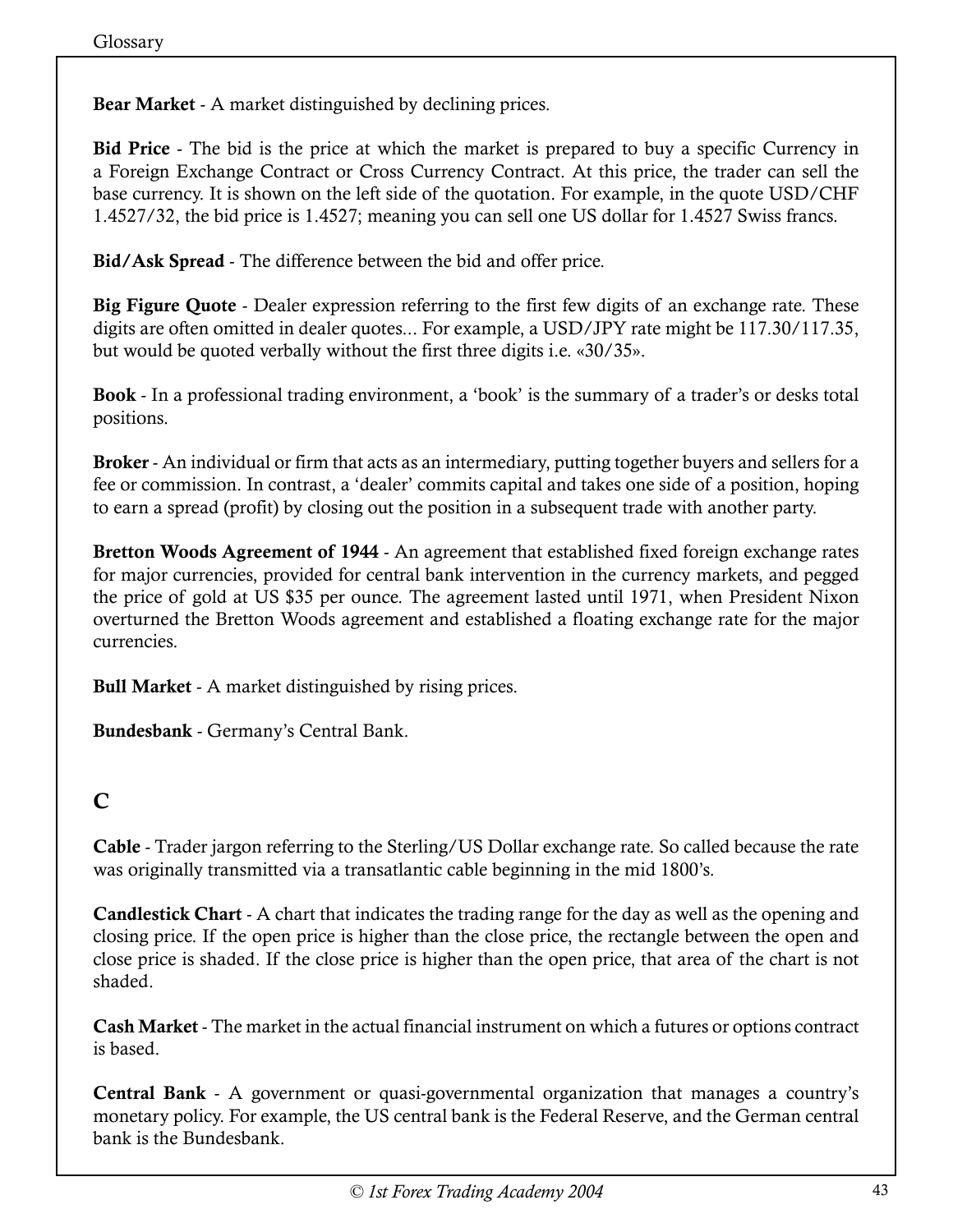Chartist - An individual who uses charts and graphs and interprets historical data to find trends and predict future movements. Also referred to as Technical Trader.

Cleared Funds - Funds that are freely available, sent in to settle a trade.

Closed Position - Exposures in Foreign Currencies that no longer exist. The process to close a position is to sell or buy a certain amount of currency to offset an equal amount of the open position. This will 'square' the position.

Clearing - The process of settling a trade.

Contagion - The tendency of an economic crisis to spread from one market to another. In 1997, political instability in Indonesia caused high volatility in their domestic currency, the Rupiah. From there, the contagion spread to other Asian emerging currencies, and then to Latin America, and is now referred to as the 'Asian Contagion'.

Collateral - Something given to secure a loan or as a guarantee of performance.

Commission - A transaction fee charged by a broker.

Confirmation - A document exchanged by counterparts to a transaction that states the terms of said transaction.

Contract - The standard unit of trading.

Counters Currency - The second listed Currency in a Currency Pair.

Counterparty - One of the participants in a financial transaction.

Country Risk - Risk associated with a cross-border transaction, including but not limited to legal and political conditions.

Cross Currency Pairs or Cross Rate - A foreign exchange transaction in which one foreign currency is traded against a second foreign currency. For example; EUR/GBP.

#### Currency symbols

AUD - Australian Dollar CAD - Canadian Dollar EUR - Euro JPY - Japanese Yen GBP - British Pound CHF - Swiss Franc USD - American Dollar

Currency - Any form of money issued by a government or central bank and used as legal tender and a basis for trade.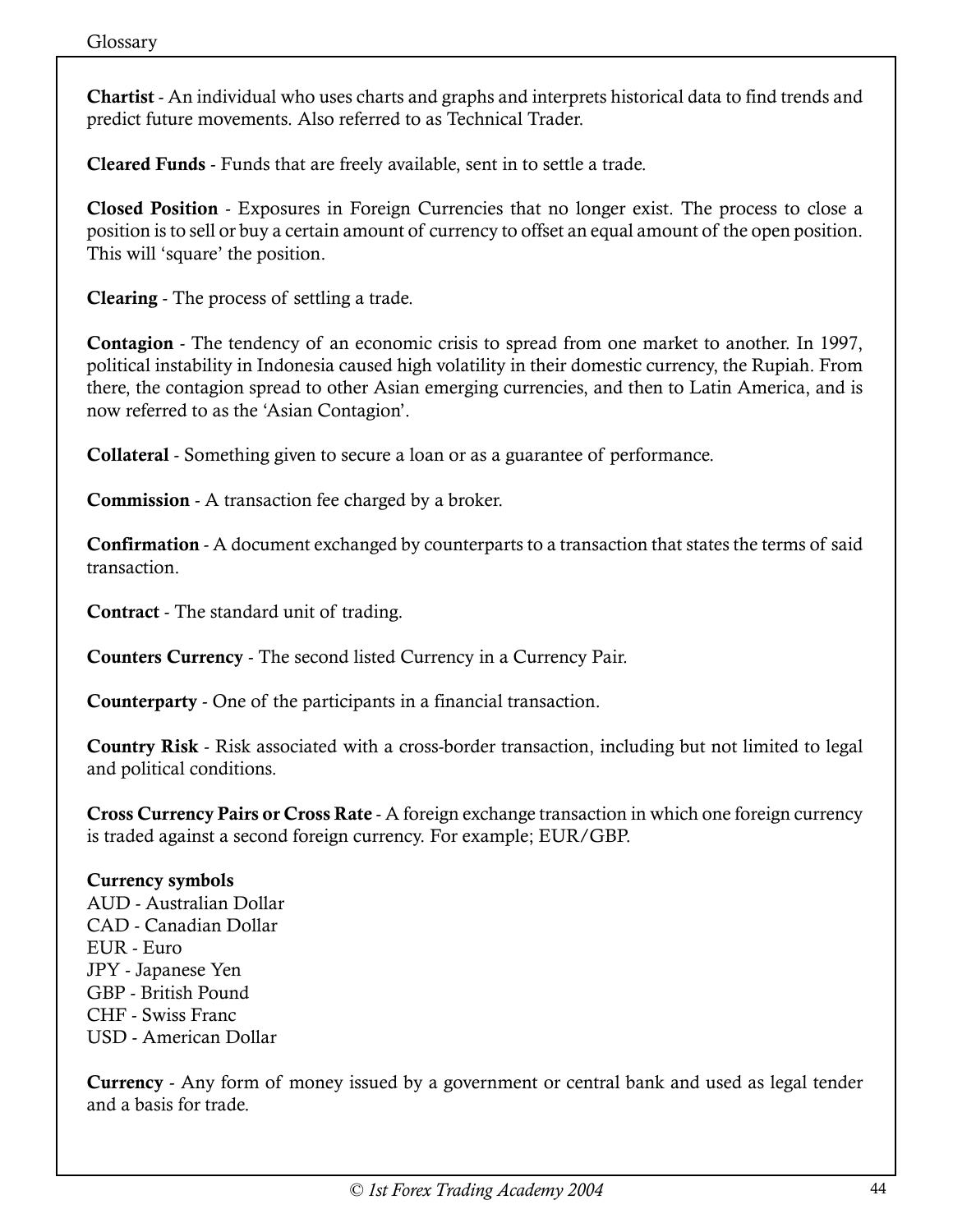Currency Pair - The two currencies that make up a foreign exchange rate. For Example, EUR/ USD

Currency Risk - the probability of an adverse change in exchange rates.

## <span id="page-44-0"></span>D

Day Trader - Speculators who take positions in currency which are then liquidated prior to the close of the same trading day.

Dealer - An individual or firm that acts as a principal or counterpart to a transaction. Principals take one side of a position, hoping to earn a spread (profit) by closing out the position in a subsequent trade with another party. In contrast, a broker is an individual or firm that acts as an intermediary, putting together buyers and sellers for a fee or commission.

Deficit - A negative balance of trade or payments.

Delivery - An FX trade where both sides make and take actual delivery of the currencies traded.

Depreciation - A fall in the value of a currency due to market forces.

Derivative - A contract that changes in value in relation to the price movements of a related or underlying security, future or other physical instrument. An Option is the most common derivative instrument.

Devaluation - The deliberate downward adjustment of a currency's price, normally by official announcement.

## <span id="page-44-1"></span>E

Economic Indicator - A government issued statistic that indicates current economic growth and stability. Common indicators include employment rates, Gross Domestic Product (GDP), inflation, retail sales, etc.

End Of Day Order (EOD) - An order to buy or sell at a specified price. This order remains open until the end of the trading day which is typically 5PM ET.

European Monetary Union (EMU) - The principal goal of the EMU is to establish a single European currency called the Euro, which will officially replace the national currencies of the member EU countries in 2002. On Janaury1, 1999 the transitional phase to introduce the Euro began. The Euro now exists as a banking currency and paper financial transactions and foreign exchange are made in Euros. This transition period will last for three years, at which time Euro notes a coins will enter circulation. On July 1, 2002, only Euros will be legal tender for EMU participants, the national currencies of the member countries will cease to exist. The current members of the EMU are Germany, France, Belgium, Luxembourg, Austria, Finland, Ireland, the Netherlands, Italy, Greece, Spain and Portugal.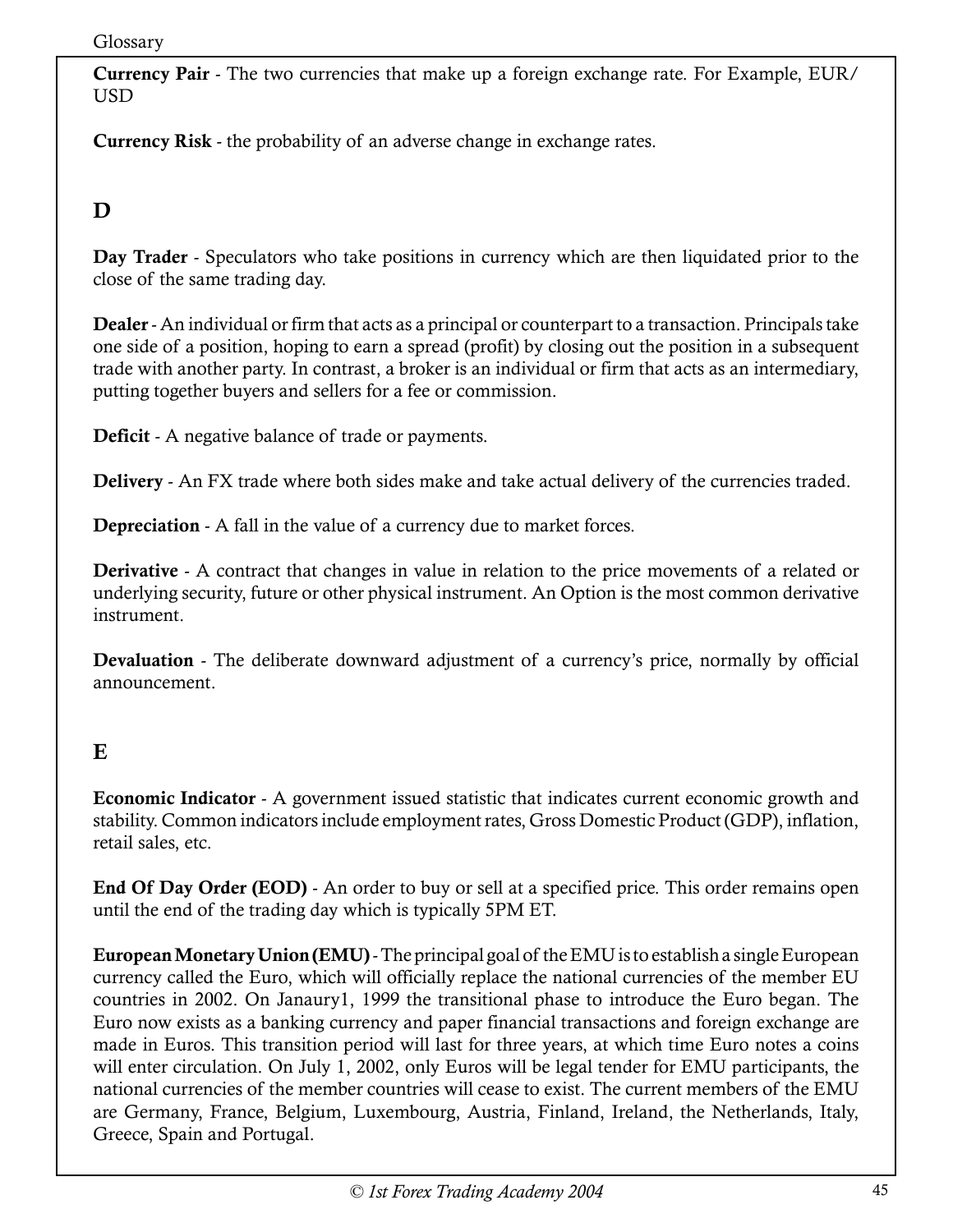EURO - the currency of the European Monetary Union (EMU). A replacement for the European Currency Unit (ECU).

European Central Bank (ECB) - the Central Bank for the new European Monetary Union.

## <span id="page-45-0"></span>F

Federal Deposit Insurance Corporation (FDIC) - The regulatory agency responsible for administering bank depository insurance in the US.

Federal Reserve (Fed) - The Central Bank for the United States.

First In First Out (FIFO) - Open positions are closed according to the FIFO accounting rule. All positions opened within a particular currency pair are liquidated in the order in which they were originally opened.

Flat/square - Dealer jargon used to describe a position that has been completely reversed, e.g. you bought \$500,000 then sold \$500,000, thereby creating a neutral (flat) position.

Foreign Exchange - (Forex, FX) - The simultaneous buying of one currency and selling of another.

Forward - The pre-specified exchange rate for a foreign exchange contract settling at some agreed future date, based upon the interest rate differential between the two currencies involved.

Forward Points - The pips added to or subtracted from the current exchange rate to calculate a forward price.

Fundamental Analysis - Analysis of economic and political information with the objective of determining future movements in a financial market.

Futures Contract - An obligation to exchange a good or instrument at a set price on a future date. The primary difference between a Future and a Forward is that Futures are typically traded over an exchange (Exchange- Traded Contacts - ETC), versus forwards, which are considered Over The Counter (OTC) contracts. An OTC is any contract NOT traded on an exchange.

FX - Foreign Exchange.

## <span id="page-45-1"></span>G

G7 - The seven leading industrial countries, being: US, Germany, Japan, France, UK, Canada, Italy.

Going Long - The purchase of a stock, commodity, or currency for investment or speculation.

Going Short - The selling of a currency or instrument not owned by the seller.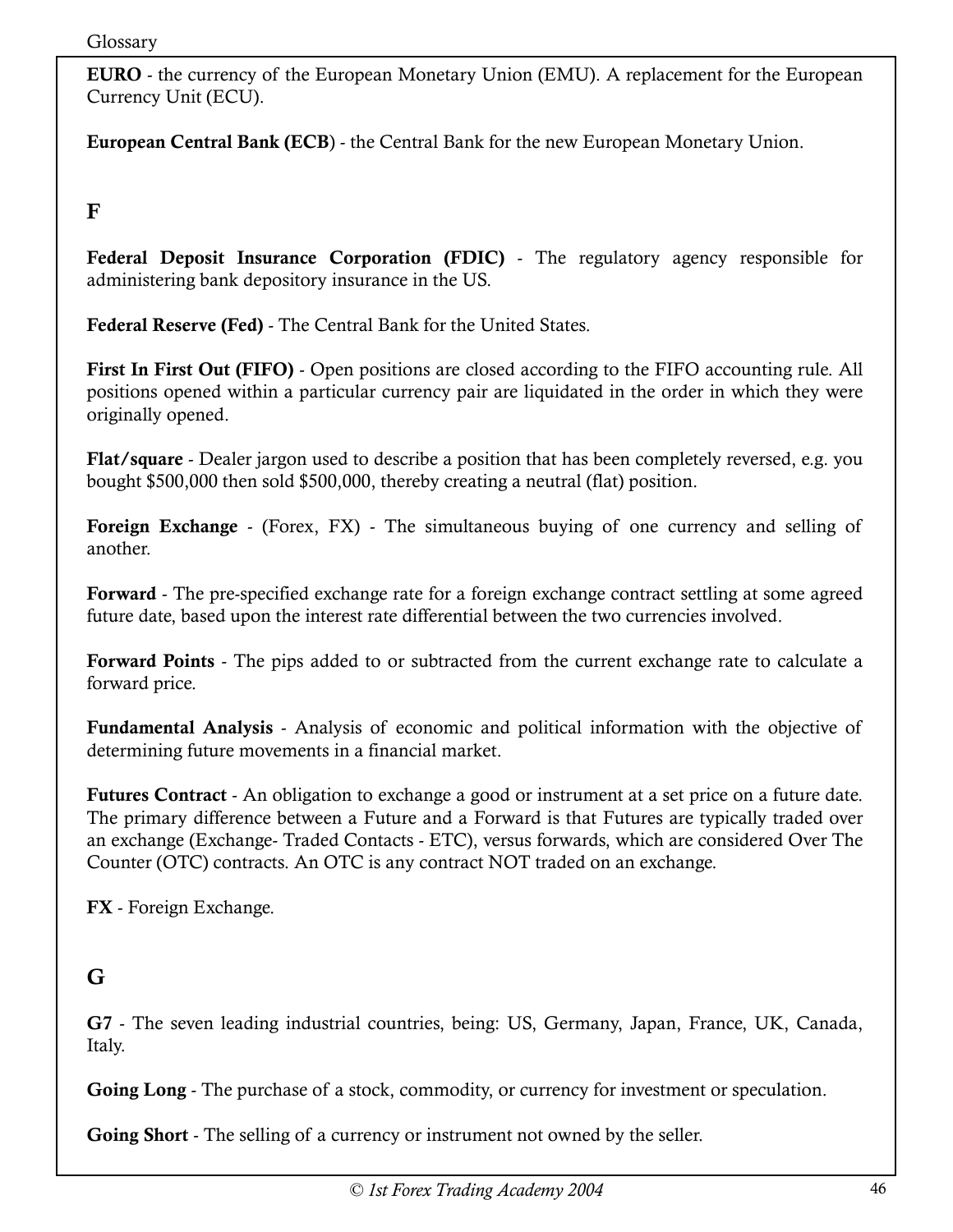Gross Domestic Product - Total value of a country's output, income or expenditure produced within the country's physical borders.

Gross National Product - Gross domestic product plus income earned from investment or work abroad.

Good 'Til Cancelled Order (GTC) - An order to buy or sell at a specified price. This order remains open until filled or until the client cancels.

## <span id="page-46-0"></span> $H$

Hedge - A position or combination of positions that reduces the risk of your primary position.

«Hit the bid» - Acceptance of purchasing at the offer or selling at the bid.

## <span id="page-46-1"></span>I

Inflation - An economic condition whereby prices for consumer goods rise, eroding purchasing power.

Initial Margin - The initial deposit of collateral required to enter into a position as a guarantee on future performance.

Interbank Rates - The Foreign Exchange rates at which large international banks quote other large international banks.

Intervention - Action by a central bank to affect the value of its currency by entering the market. Concerted intervention refers to action by a number of central banks to control exchange rates.

## <span id="page-46-2"></span>K

Kiwi - Slang for the New Zealand dollar.

## <span id="page-46-3"></span>L

Leading Indicators - Statistics that are considered to predict future economic activity.

Leverage - Also called margin. The ratio of the amount used in a transaction to the required security deposit.

LIBOR - The London Inter-Bank Offered Rate. Banks use LIBOR when borrowing from another bank.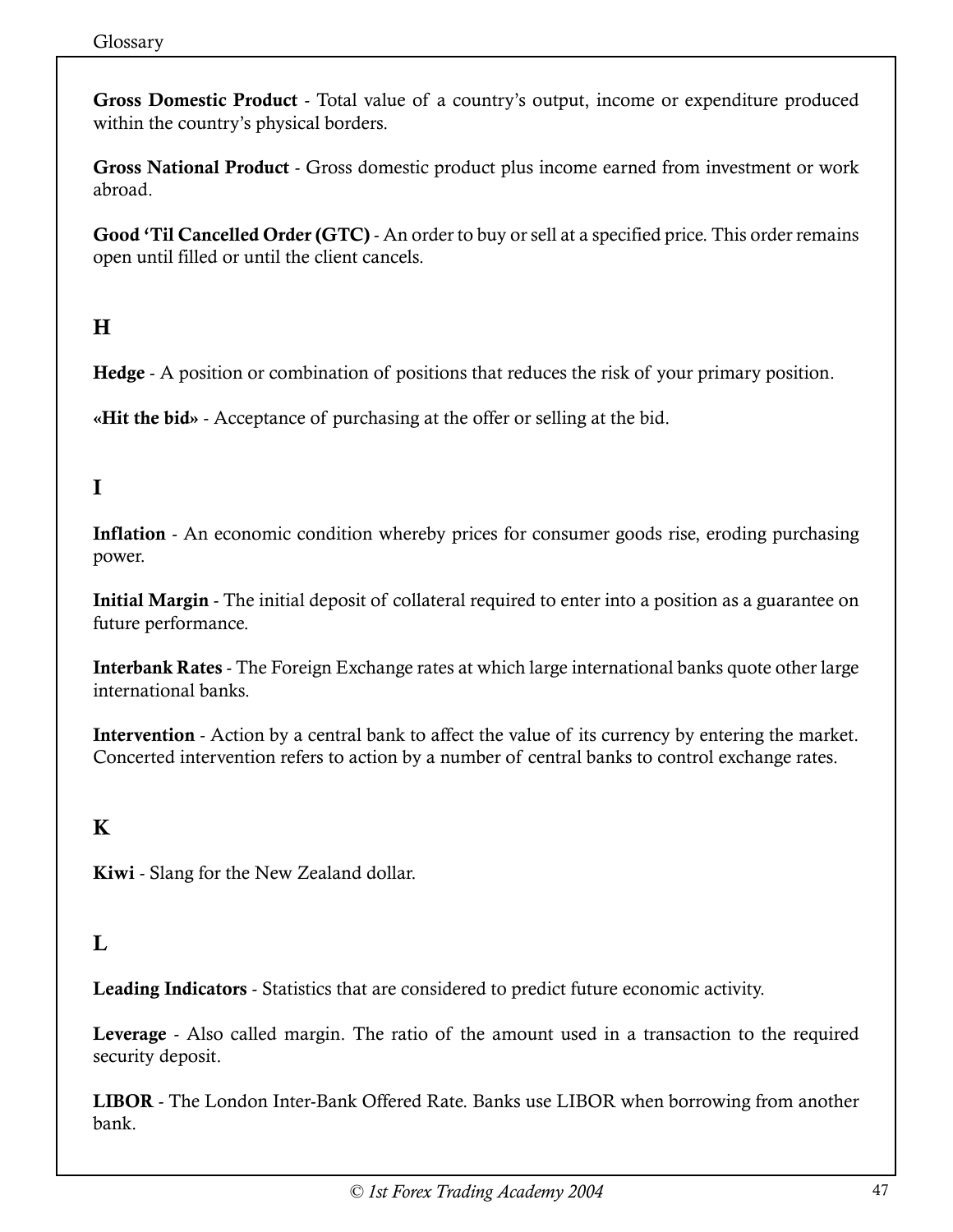Limit order - An order with restrictions on the maximum price to be paid or the minimum price to be received. As an example, if the current price of USD/YEN is 117.00/05, then a limit order to buy USD would be at a price below 102. (i.e. 116.50)

Liquidation - The closing of an existing position through the execution of an offsetting transaction.

Liquidity - The ability of a market to accept large transaction with minimal to no impact on price stability.

Long position - A position that appreciates in value if market prices increase. When the base currency in the pair is bought, the position is said to be long.

Lot - A unit to measure the amount of the deal. The value of the deal always corresponds to an integer number of lots.

## <span id="page-47-0"></span>M

Margin - The required equity that an investor must deposit to collateralize a position.

Margin Call - A request from a broker or dealer for additional funds or other collateral to guarantee performance on a position that has moved against the customer.

Market Maker - A dealer who regularly quotes both bid and asks prices and is ready to make a twosided market for any financial instrument.

Market Risk - Exposure to changes in market prices.

Mark-to-Market - Process of re-evaluating all open positions with the current market prices. These new values then determine margin requirements.

Maturity - The date for settlement or expiry of a financial instrument.

## <span id="page-47-1"></span>N

Net Position - The amount of currency bought or sold which have not yet been offset by opposite transactions.

## <span id="page-47-2"></span> $\Omega$

Offer (ask) - The rate at which a dealer is willing to sell a currency. See Ask (offer) price

Offsetting transaction - A trade with which serves to cancel or offset some or all of the market risk of an open position.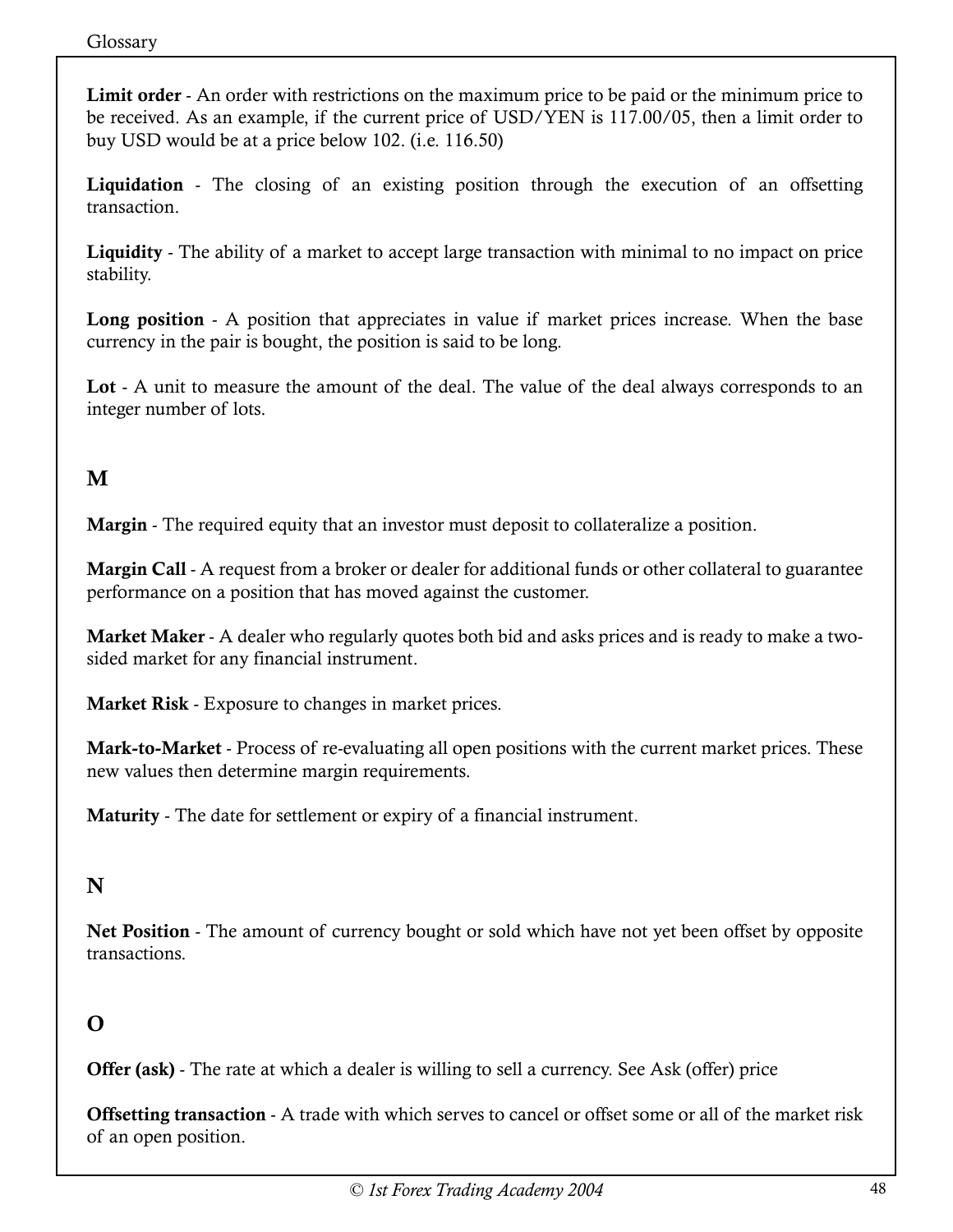One Cancels the Other Order (OCO) - A designation for two orders whereby one part of the two orders is executed the other is automatically cancelled.

Open order - An order that will be executed when a market moves to its designated price. Normally associated with Good 'til Cancelled Orders.

**Open position** - An active trade with corresponding unrealized P&L, which has not been offset by an equal and opposite deal.

Over the Counter (OTC) - Used to describe any transaction that is not conducted over an exchange.

Overnight Position - A trade that remains open until the next business day.

Order - An instruction to execute a trade at a specified rate.

# <span id="page-48-0"></span>P

Pips - The smallest unit of price for any foreign currency. Digits added to or subtracted from the fourth decimal place, i.e. 0.0001. Also called Points.

Political Risk - Exposure to changes in governmental policy which will have an adverse effect on an investor's position.

Position - The netted total holdings of a given currency.

**Premium** - In the currency markets, describes the amount by which the forward or futures price exceed the spot price.

Price Transparency - Describes quotes to which every market participant has equal access.

Profit /Loss or «P/L» or Gain/Loss - The actual «realized» gain or loss resulting from trading activities on Closed Positions, plus the theoretical «unrealized» gain or loss on Open Positions that have been Mark-to-Market.

## <span id="page-48-1"></span> $\mathbf{O}$

Quote - An indicative market price, normally used for information purposes only.

## <span id="page-48-2"></span>R

Rally - A recovery in price after a period of decline.

Range - The difference between the highest and lowest price of a future recorded during a given trading session.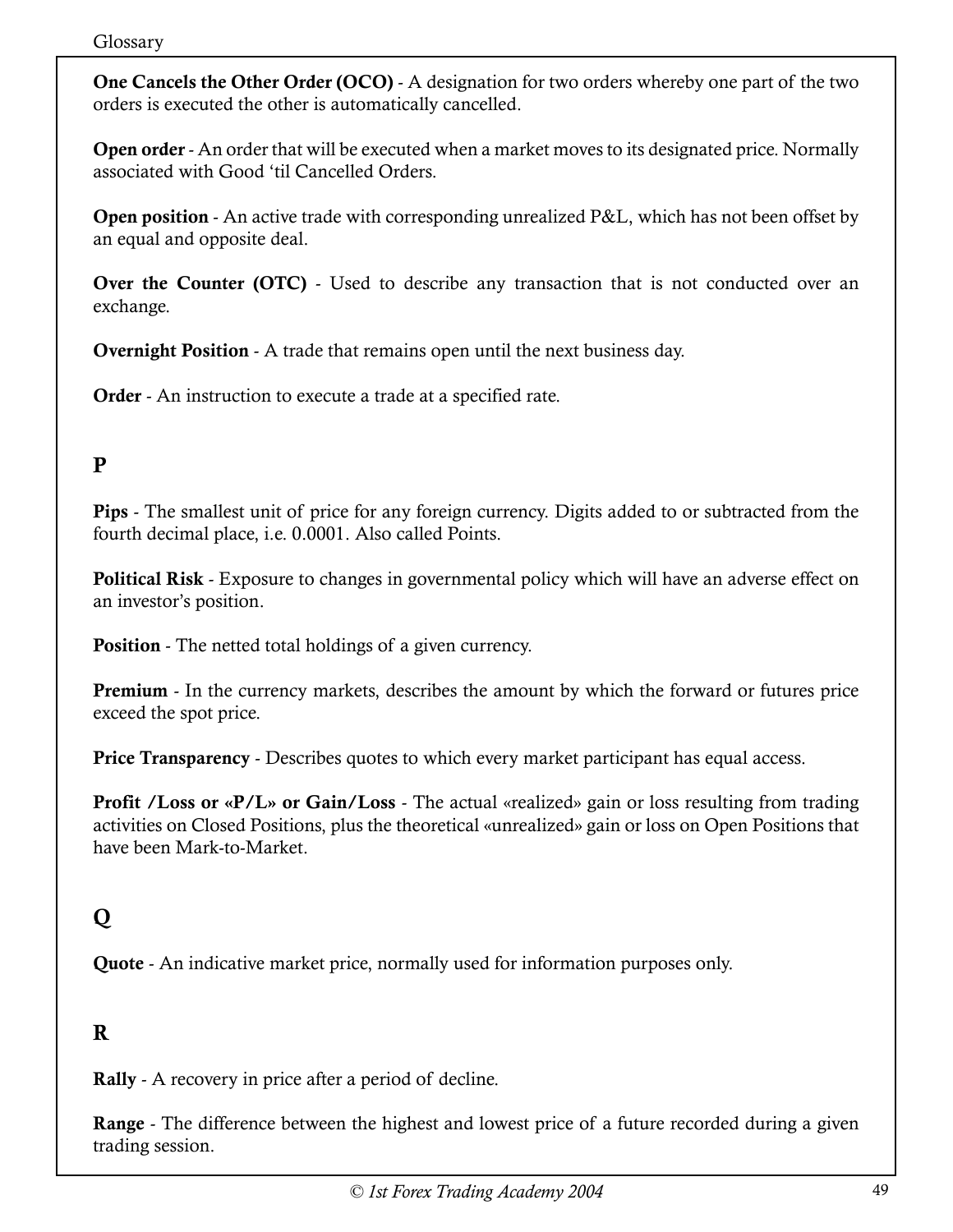Rate - The price of one currency in terms of another, typically used for dealing purposes.

Resistance - A term used in technical analysis indicating a specific price level at which analysis concludes people will sell.

Revaluation - An increase in the exchange rate for a currency as a result of central bank intervention. Opposite of Devaluation.

Risk - Exposure to uncertain change, most often used with a negative connotation of adverse change.

Risk Management - The employment of financial analysis and trading techniques to reduce and/or control exposure to various types of risk.

Roll-Over - Process whereby the settlement of a deal is rolled forward to another value date. The cost of this process is based on the interest rate differential of the two currencies.

Round trip - Buying and selling of a specified amount of currency.

## <span id="page-49-0"></span>S

Settlement - The process by which a trade is entered into the books and records of the counterparts to a transaction. The settlement of currency trades may or may not involve the actual physical exchange of one currency for another.

Short Position - An investment position that benefits from a decline in market price. When the base currency in the pair is sold, the position is said to be short.

Spot Price - The current market price. Settlement of spot transactions usually occurs within two business days.

Spread - The difference between the bid and offer prices.

Square - Purchase and sales are in balance and thus the dealer has no open position.

Sterling - Slang for British Pound.

Stop Loss Order - Order type whereby an open position is automatically liquidated at a specific price. Often used to minimize exposure to losses if the market moves against an investor's position. As an example, if an investor is long USD at 156.27, they might wish to put in a stop loss order for 155.49, which would limit losses should the dollar depreciate, possibly below 155.49?

Support Levels - A technique used in technical analysis that indicates a specific price ceiling and floor at which a given exchange rate will automatically correct itself. Opposite of resistance.

Swap - A currency swap is the simultaneous sale and purchase of the same amount of a given currency at a forward exchange rate.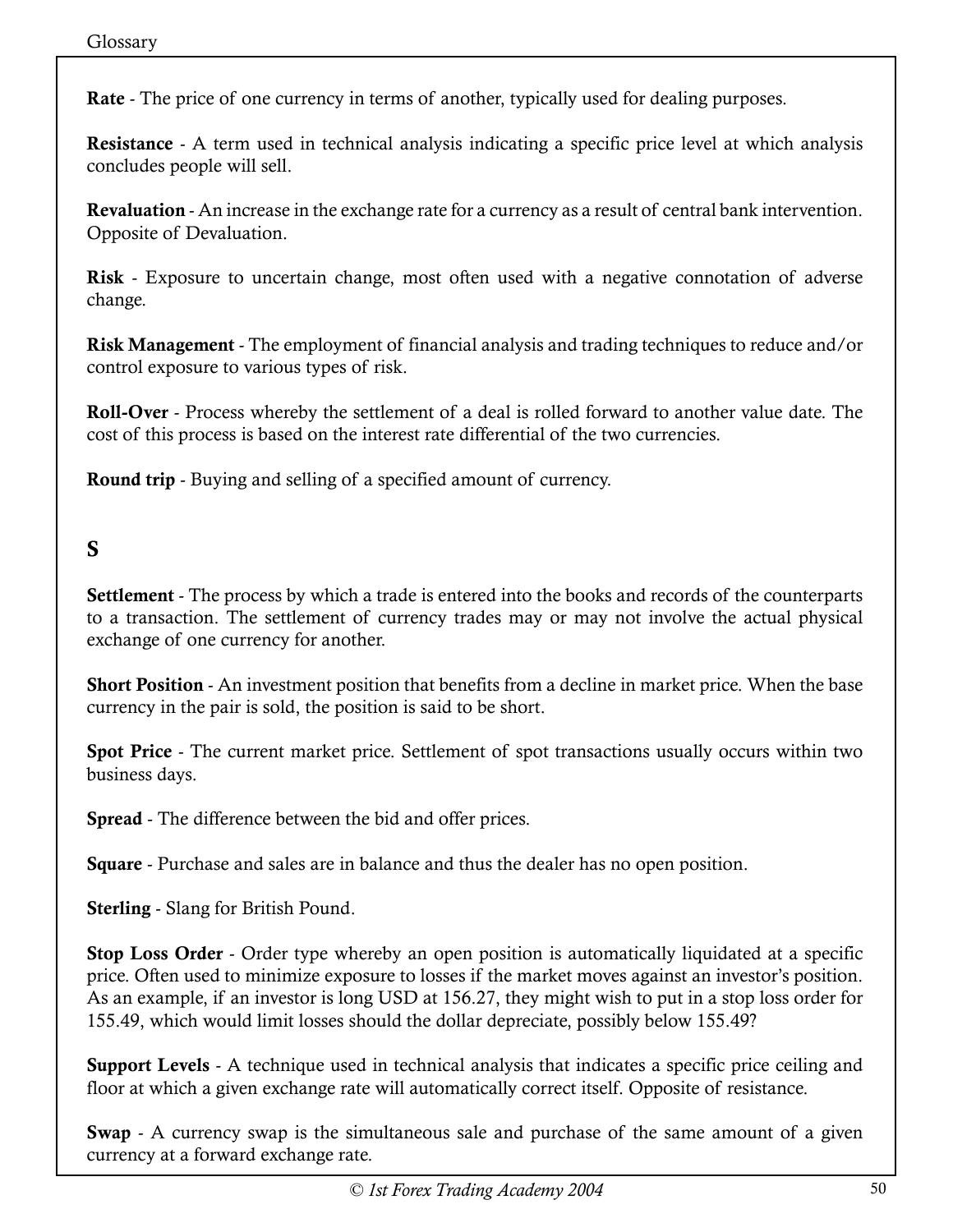Swissy - Market slang for Swiss Franc.

## <span id="page-50-0"></span>T

Technical Analysis - An effort to forecast prices by analyzing market data, i.e. historical price trends and averages, volumes, open interest, etc.

Tick - A minimum change in price, up or down.

Tomorrow Next (Tom/Next) - Simultaneous buying and selling of a currency for delivery the following day.

Transaction Cost - The cost of buying or selling a financial instrument.

Transaction Date - The date on which a trade occurs.

Turnover - The total money value of all executed transactions in a given time period; volume.

Two-Way Price - When both a bid and offer rate is quoted for a FX transaction.

#### <span id="page-50-1"></span> $\mathbf{U}$

Unrealized Gain/Loss - The theoretical gain or loss on Open Positions valued at current market rates, as determined by the broker in its sole discretion. Unrealized Gains' Losses become Profits/ Losses when position is closed.

Uptick - A new price quote at a price higher than the preceding quote.

Uptick Rule - In the US, a regulation whereby a security may not be sold short unless the last trade prior to the short sale was at a price lower than the price at which the short sale is executed.

US Prime Rate - The interest rate at which US banks will lend to their prime corporate customers.

## <span id="page-50-2"></span>V

Value Date - The date on which counterparts to a financial transaction agree to settle their respective obligations, i.e., exchanging payments. For spot currency transactions, the value date is normally two business days forward. Also known as maturity date.

Variation Margin - Funds a broker must request from the client to have the required margin deposited. The term usually refers to additional funds that must be deposited as a result of unfavorable price movements.

Volatility (Vol) - A statistical measure of a market's price movements over time.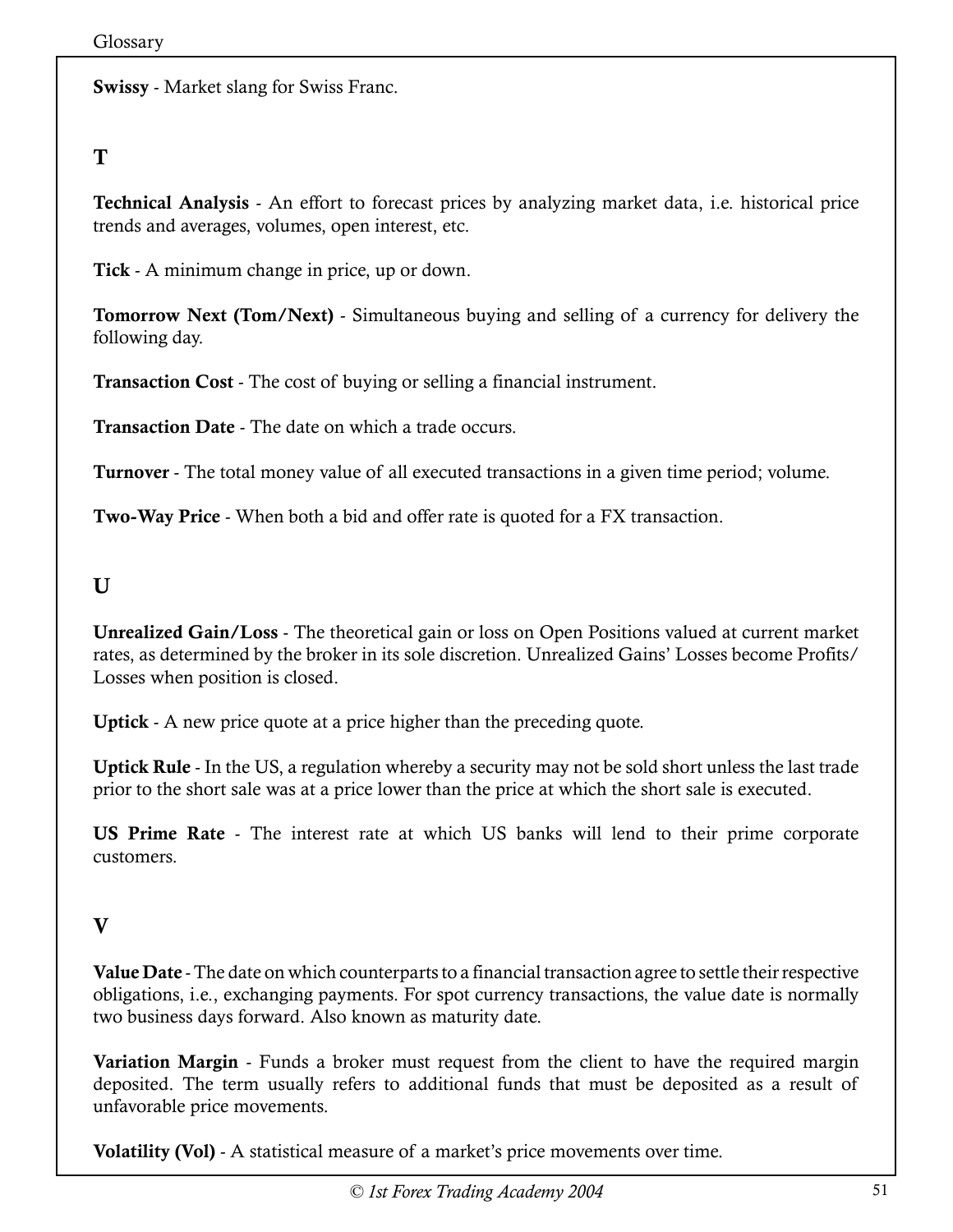## <span id="page-51-0"></span>W

Whipsaw - Slang for a condition of a highly volatile market where a sharp price movement is quickly followed by a sharp reversal.

## <span id="page-51-1"></span>Y

Yard - Slang for a billion.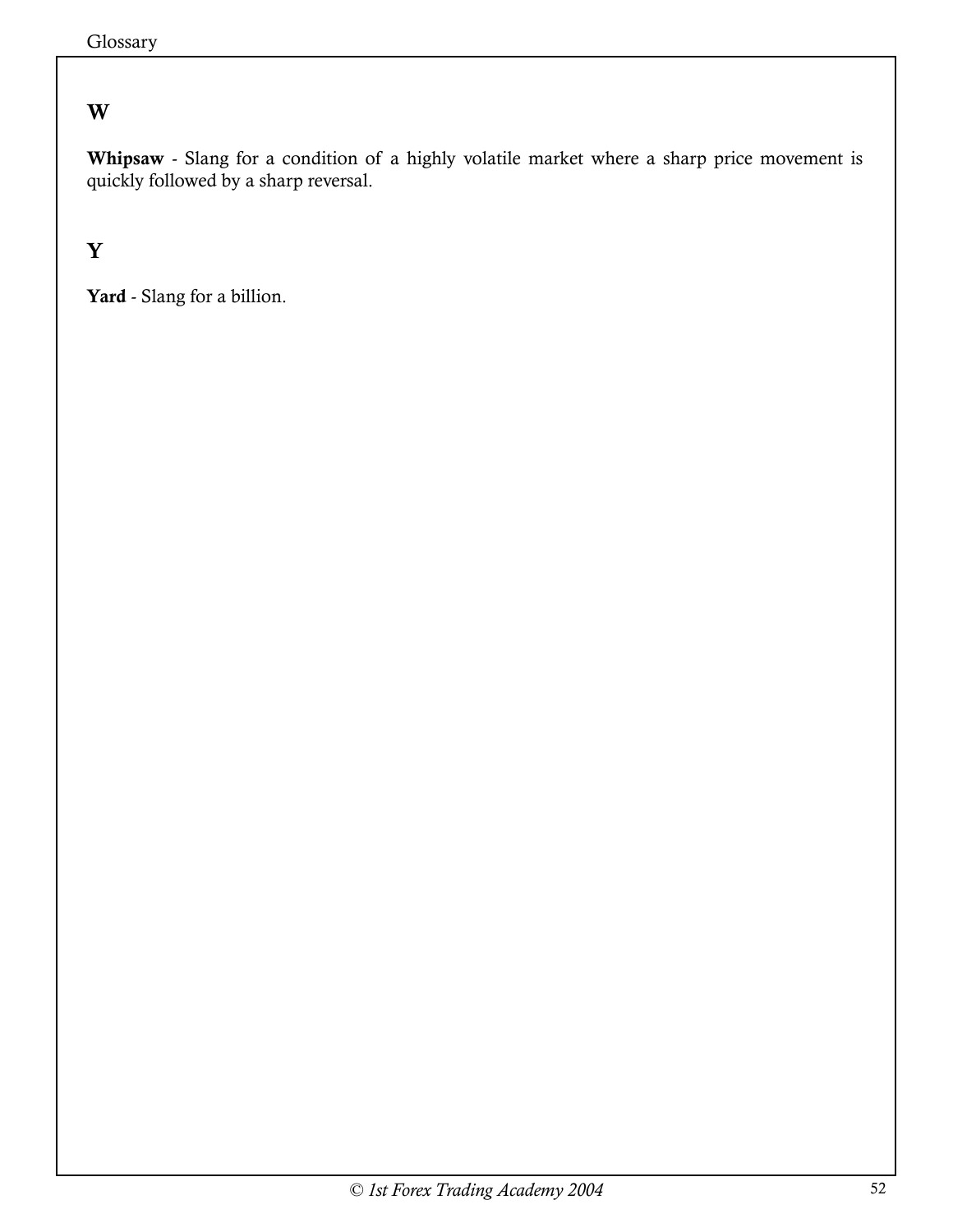# FAQ

#### <span id="page-52-0"></span>What is a Limit order?

A limit order is an order with restrictions on the maximum price to be paid or the minimum price to be received. As an example, if the current price of USD/YEN is 117.00/05, then a limit order to buy USD would be at a price below 102. (i.e. 116.50).

#### What is a Stop Loss order?

A stop loss order is an order type whereby an open position is automatically liquidated at a specific price. Often used to minimize exposure to losses if the market moves against an investor's position. As an example, if an investor is long USD at 156.27, they might wish to put in a stop loss order for 155.49, which would limit losses should the dollar depreciate, possibly below 155.49?

#### What is a Position order?

Position orders are directly related to individual positions. These orders are only active for as long as the position remains open and can be a stop loss or limit order.

#### What is Foreign Exchange?

The Foreign Exchange market, also referred to as the «Forex» market, is the largest financial market in the world, with a daily average turnover of approximately US\$1.2 trillion. Foreign Exchange is the simultaneous buying of one currency and selling of another. The world's currencies are on a floating exchange rate and are always traded in pairs, for example Euro/Dollar or Dollar/Yen.

#### Where is the central location of the FX Market?

FX Trading is not centralized on an exchange, as with the stock and futures markets. The FX market is considered an Over the Counter (OTC) or 'Interbank' market, due to the fact that transactions are conducted between two counterparts over the telephone or via an electronic network.

#### Who are the participants in the FX Market?

The Forex market is called an 'Interbank' market due to the fact that historically it has been dominated by banks, including central banks, commercial banks, and investment banks. However, the percentage of other market participants is rapidly growing, and now includes large multinational corporations, global money managers, registered dealers, international money brokers, futures and options traders, and private speculators.

#### When is the FX market open for trading?

A true 24-hour market, Forex trading begins each day in Sydney, and moves around the globe as the business day begins in each financial center, first to Tokyo, then London, and New York. Unlike any other financial market, investors can respond to currency fluctuations caused by economic, social and political events at the time they occur - day or night.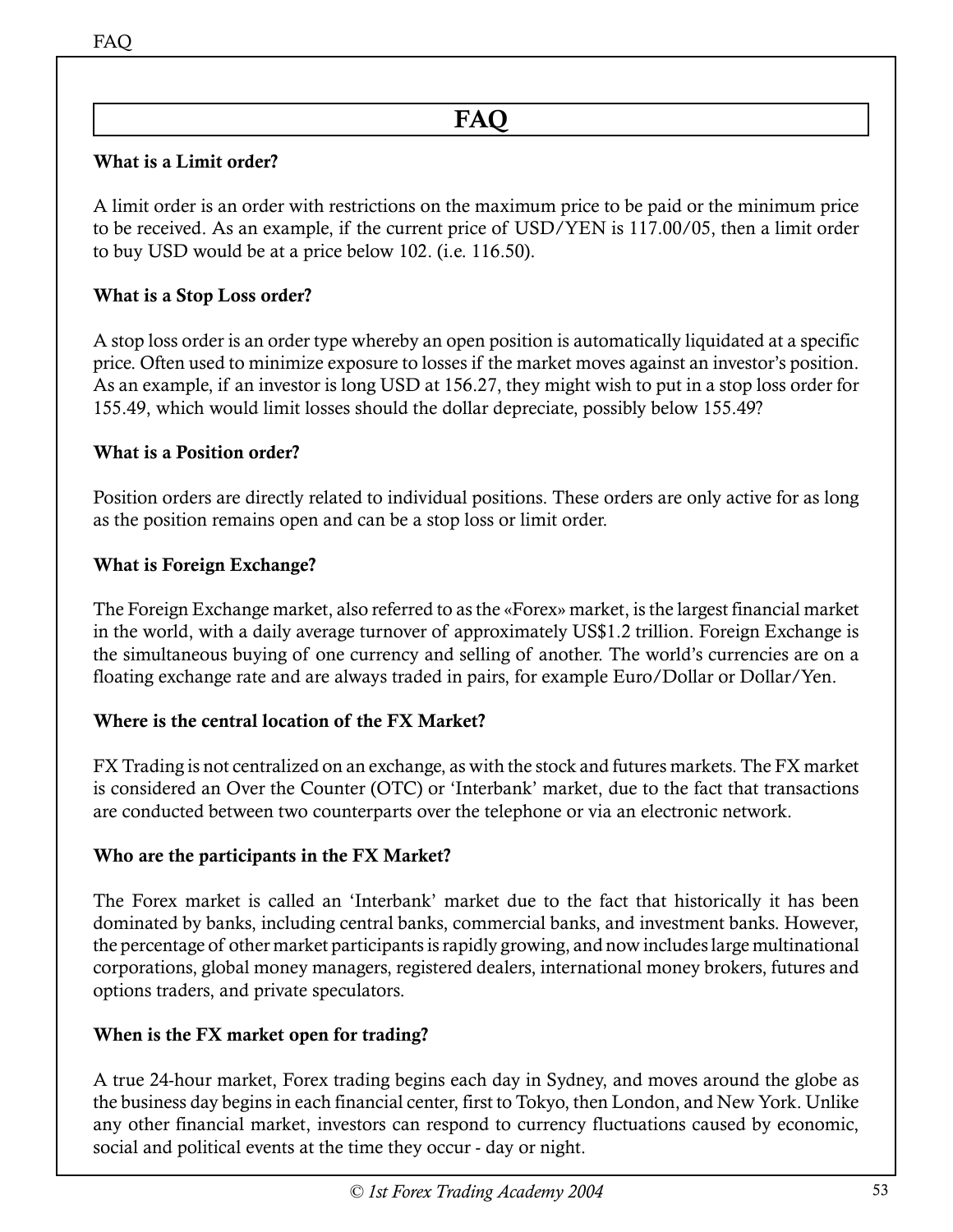#### What are the most commonly traded currencies in the FX markets?

The most often traded or 'liquid' currencies are those of countries with stable governments, respected central banks, and low inflation. Today, over 85% of all daily transactions involve trading of the major currencies, which include the US Dollar (USD), Japanese Yen (JPY), Euro (EUR), British Pound (GBP), Swiss Franc (CHF), Canadian Dollar (CAD) and the Australian Dollar (AUD).

#### What is Margin?

Margin is essentially collateral for a position. It allows traders to take on leveraged positions with a fraction of the equity necessary to fund the trade. In the equity markets, the usual margin allowed is 50% which means an investor has double the buying power. In the Forex market leverage ranges from 1% to 2%, giving investors the high leverage needed to trade actively.

#### What does it mean have a 'long' or 'short' position?

In trading parlance, a long position is one in which a trader buys a currency at one price and aims to sell it later at a higher price. In this scenario, the investor benefits from a rising market. A short position is one in which the trader sells a currency in anticipation that it will depreciate. In this scenario, the investor benefits from a declining market. However, it is important to remember that every FX position requires an investor to go long in one currency and short the other.

#### How are currency prices determined?

Currency prices are affected by a variety of economic and political conditions, most importantly interest rates, inflation and political stability. Moreover, governments sometimes participate in the Forex market to influence the value of their currencies, either by flooding the market with their domestic currency in an attempt to lower the price, or conversely buying in order to raise the price. This is known as Central Bank intervention. Any of these factors, as well as large market orders, can cause high volatility in currency prices. However, the size and volume of the Forex market makes it impossible for any one entity to «drive» the market for any length of time.

#### How do I manage risk?

The most common risk management tools in FX trading are the limit order and the stop loss order. A limit order places restriction on the maximum price to be paid or the minimum price to be received. A stop loss order ensures a particular position is automatically liquidated at a predetermined price in order to limit potential losses should the market move against an investor's position. The liquidity of the Forex market ensures that limit order and stop loss orders can be easily executed.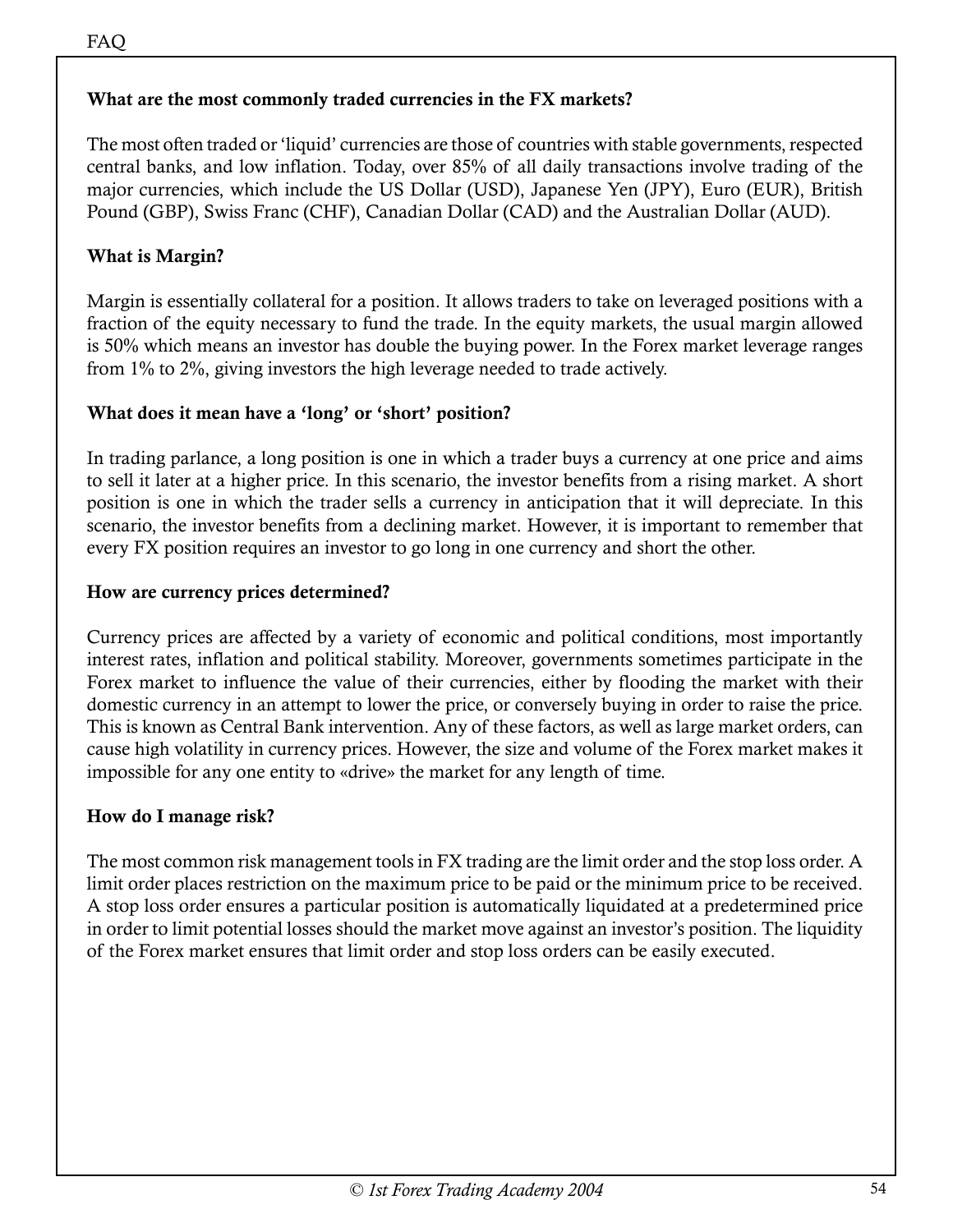#### What kind of trading strategy should I use?

Currency traders make decisions using both technical factors and economic fundamentals. Technical traders use charts, trend lines, support and resistance levels, and numerous patterns and mathematical analyses to identify trading opportunities, whereas fundamentalists predict price movements by interpreting a wide variety of economic information, including news, governmentissued indicators and reports, and even rumor. The most dramatic price movements however, occur when unexpected events happen. The event can range from a Central Bank raising domestic interest rates to the outcome of a political election or even an act of war. Nonetheless, more often it is the expectation of an event that drives the market rather than the event itself.

#### How often are trades made?

Market conditions dictate trading activity on any given day. As a reference, the average small to medium trader might trade as often as 10 times a day.

#### How long are positions maintained?

Approximately 80% of all Forex trades last seven days or less, while more than 40% last fewer than two days. As a general rule, a position is kept open until one of the following occurs: 1) realization of sufficient profits from a position; 2) the specified stop-loss is triggered; 3) another position that has a better potential appears and you need these funds.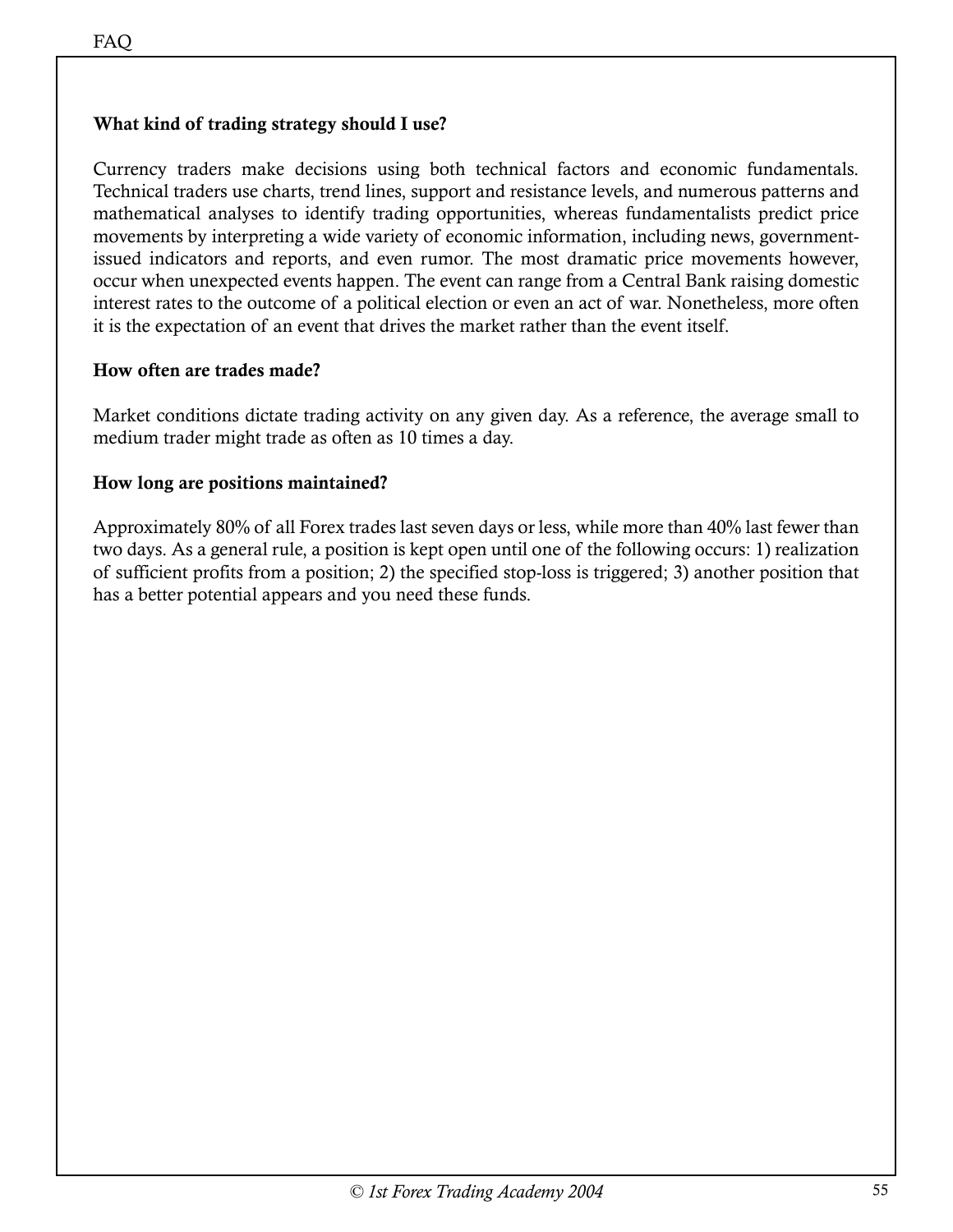# SUGGESTIONS OF ADDITIONAL READING

<span id="page-55-0"></span>Education is vital to the success of every self-directed investor. We strongly believe that educated, experienced clients are more likely to trade productively with us over the long-term.

We consider the following books to be essential reading on trading in the currency markets, and encourage you to consider them as such, regardless of your level of experience.

• Technical Analysis of the Financial Markets : A Comprehensive Guide to Trading Methods and Applications  *by John Murphy*





• Technical Analysis Applications in the Global Currency Markets *by Cornelius Luca*

• Trading in the Global Currency Markets  *by Cornelius Luca*





• Trading to Win : The Psychology of Mastering the Markets (Wiley Trading Advantage Series)  *by Ari Kiev*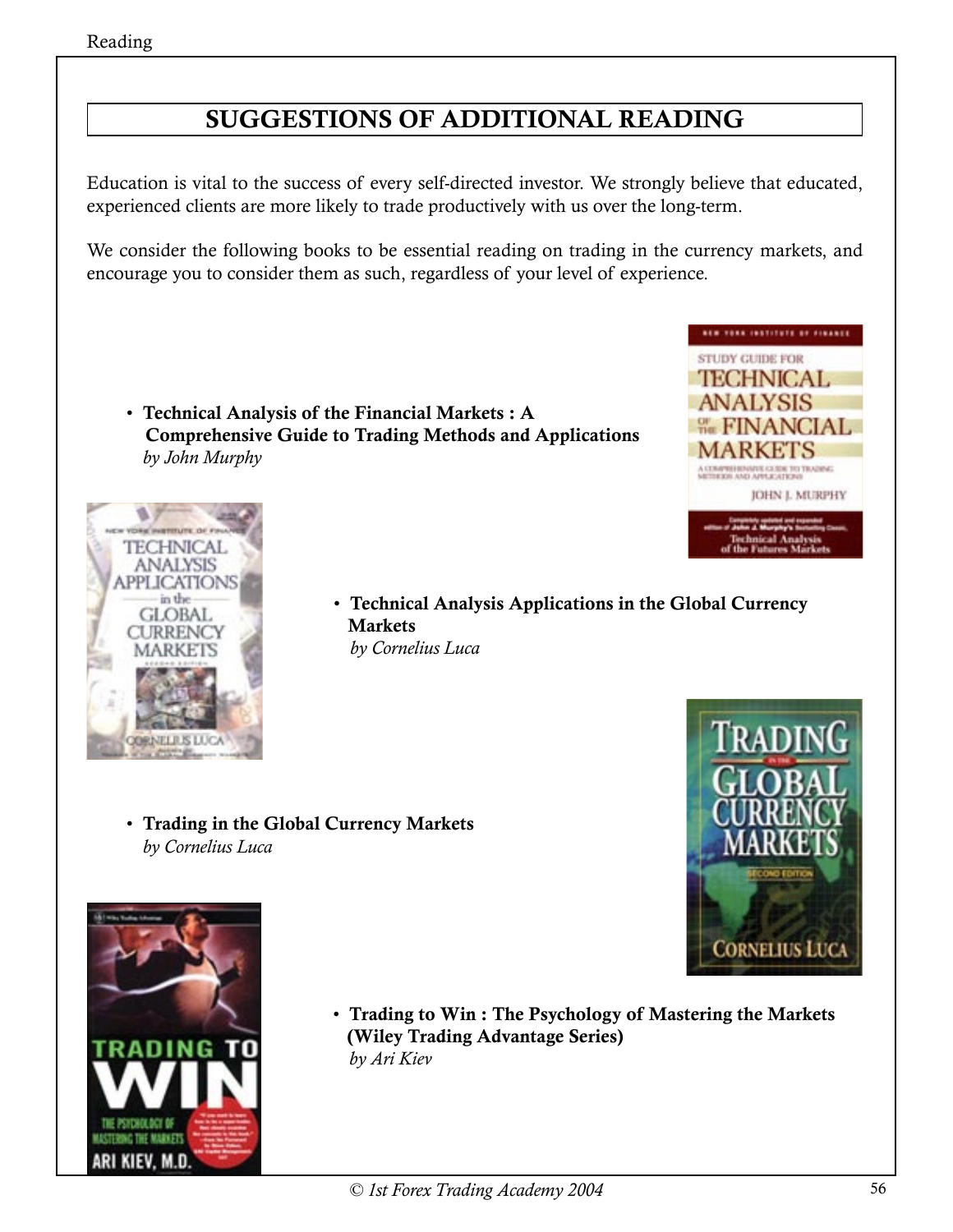• The Disciplined Trader: Developing Winning Attitudes  *by Mark Douglas*



• The Psychology of Technical Analysis : Profiting from Crowd Behavior and the Dynamics of Price *by Tony Plummer*

• Street Smarts; High Probability Short Term Trading Strategies  *by Laurence A. Connors, Linda B. Raschke*



• Market Wizards : Interviews With Top Traders  *by Jack D. Schwager*

• The New Market Wizards : Conversations With America's Top Traders  *by Jack D. Schwager*





**STREET** 

**SMART**